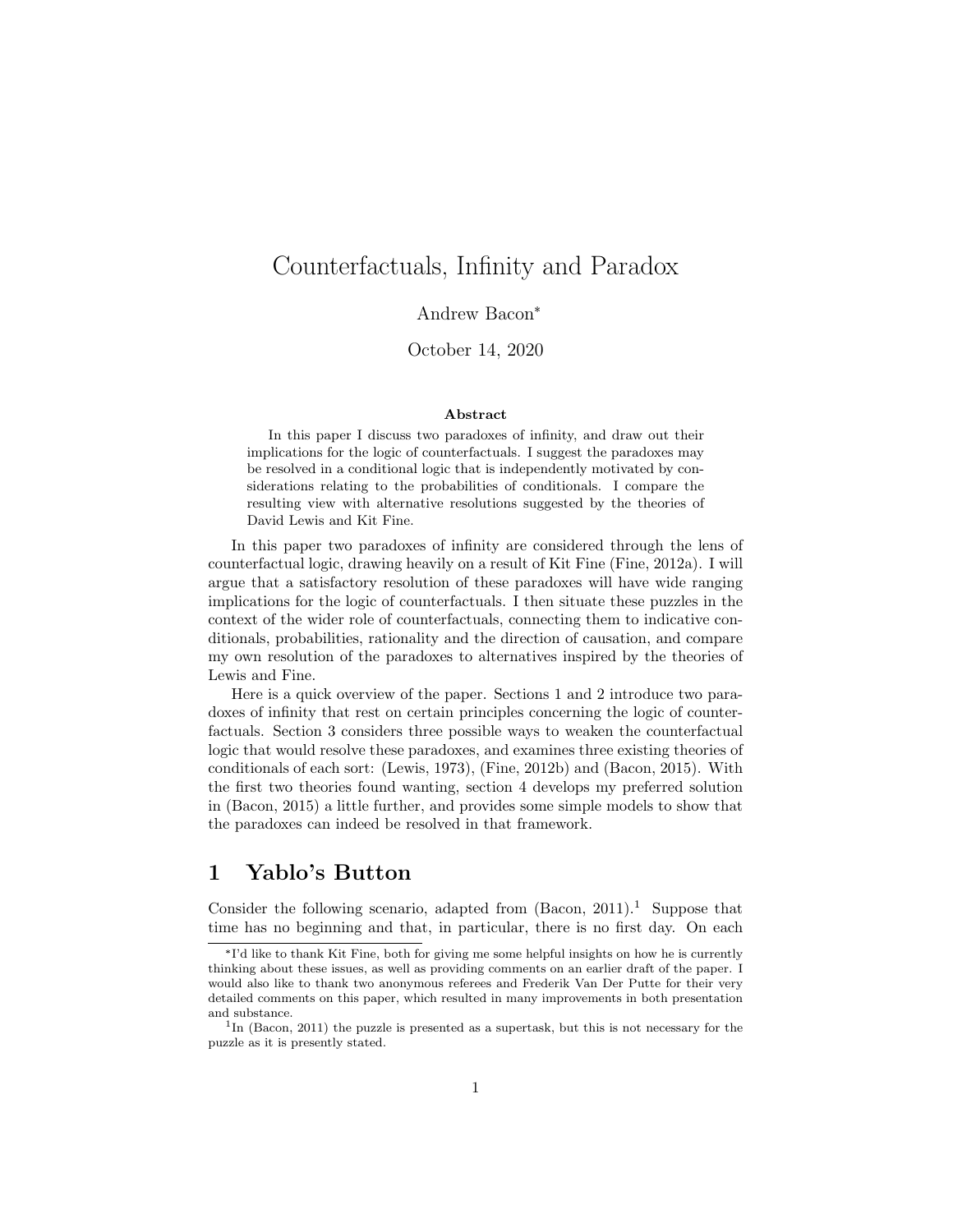day, a man must choose whether or not to press Yablo's Button. Yablo's Button is rigged so that it dispenses a chocolate on its first pressing, which the man will immediately convert into positive utils, and a painful zapping on subsequent pressings.<sup>2</sup> (More generally, the button has some mechanism that records whether it has been pressed before, and will zap if it has: there needn't be a first pressing.) For the man's convenience, a display is positioned above the button which reads 'Chocolate' if the button has never been pressed before, and 'Zap' if it has.

One might have thought that if the man is rational on day  $n$  he would behave as follows:

- 1. Press the button if it has not been pressed on any earlier day (i.e. if the display reads 'Chocolate').
- 2. Leave the button alone if it has been pressed on an earlier day (i.e. if the display reads 'Zap').

But a variant of Yablo's paradox demonstrates that it is impossible for someone to behave like this on every day. For convenience, suppose the days have been associated with integers in such a way that day  $n-1$  immediately precedes day n. Suppose that the man follows the rules 1 and 2 on every day. It cannot be that he has never pressed the button, for then he has acted irrationally on day 0, say, for this is a day before which he has never pressed the button, and so he has forgone the chance to receive a chocolate on that day by pressing the button (violating  $1$ ).<sup>3</sup> So he must have have pressed the button on some day. If he was acting rationally then that day would be the first day he pressed the button, for otherwise he would be knowingly pressing a button that will zap him (violating 2). But then the preceding day is a day in which he forewent a chocolate, since it is a day on which the button went unpressed on every preceding day (violating 1 again).

It follows that no one can follow rules 1 and 2 on every day, and thus anyone finding themselves in such a situation must find themselves acting irrationally on some day or other. In (Bacon, 2011) I claimed that, while no rational being could exist and face such a sequence of decisions, this does not undermine the possibility of a rational being altogether. For provided one is not in fact presented with an infinity of decisions like this, one can nonetheless have the disposition to behave rationally with respect to any particular decision in the sequence. That is, the following counterfactuals are apparently consistent, and arguably true provided you are not in fact in the man's position:<sup>4</sup>

 $1'$ . If you were in the man's position on day  $n$  and the button had not been pressed on an earlier day, you would press the button.

 ${}^{2}$ It is important that the rewards and punishments here are things that can happen immediately, as opposed rewards that may accumulate without being spent, such as winning money or amassing debts.

<sup>3</sup>Of course, by similar reasoning he has acted irrationally on any other day.

<sup>&</sup>lt;sup>4</sup>If you are in the man's position you may derive the material conditionals 1 and 2, and reason to a contradiction as above.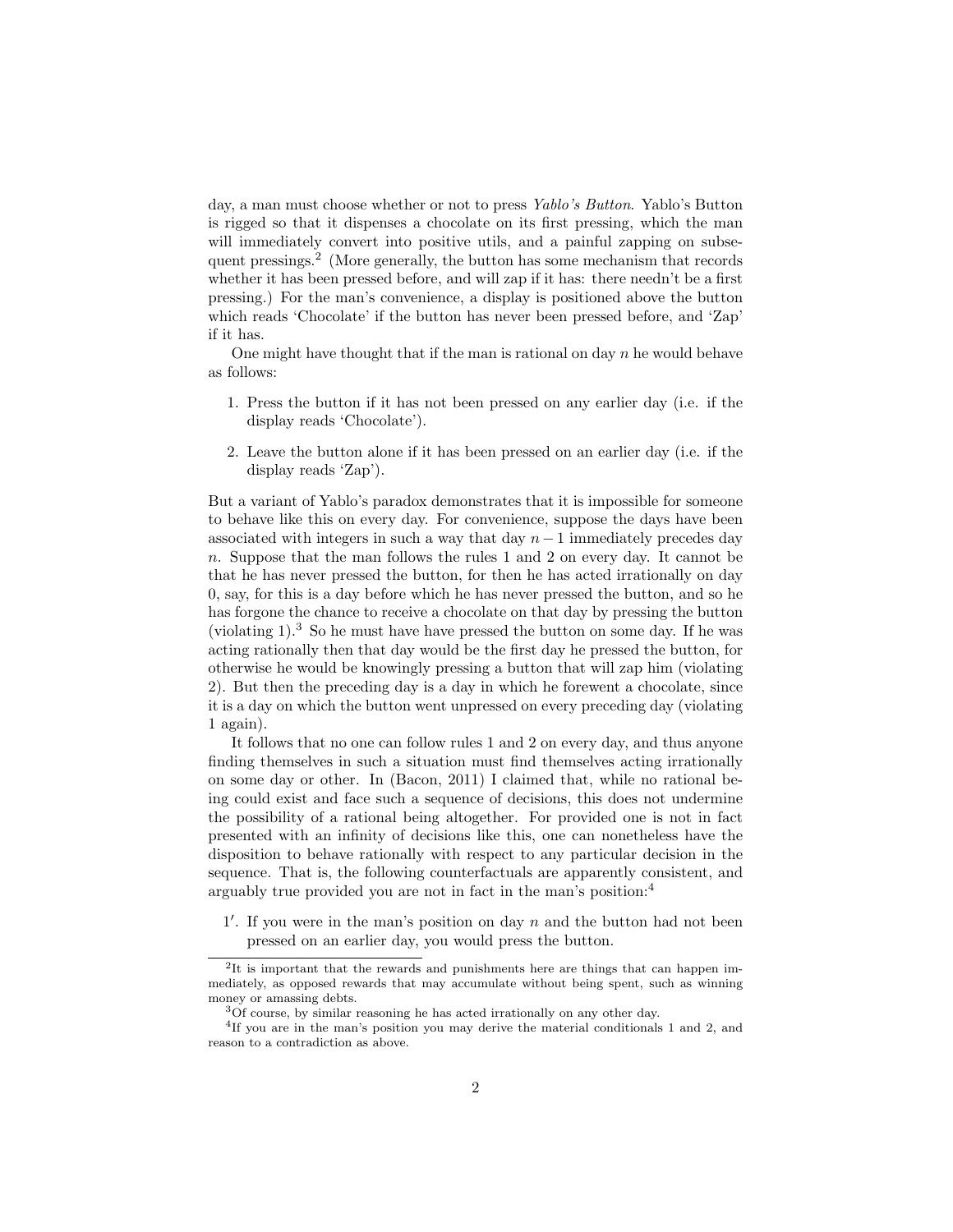$2'$ . If you were in the man's position on day  $n$  and the button had been pressed on an earlier day, you would not press the button.

The joint consistency of 1' and 2' turned essentially on a similarity based semantics for the counterfactual in which the limit assumption failed. The informal idea is as follows. Suppose that  $w$  and  $w'$  are two worlds in which I face Yablo's Button on every day.<sup>5</sup> w is ranked as at least as close to actuality as a world w', written  $w \preceq w'$ , iff the set of days on which rules 1 or 2 are violated in w is a subset of the days on which they are violated in  $w'.<sup>6</sup>$  We then use Lewis's (Lewis, 1973) account of counterfactuals: a counterfactual,  $A \Box B$  is true iff for some  $A$ -world,  $w, B$  is true at every  $A$ -world at least as close to actuality as  $w$ , or  $A$  is true at no worlds.  $1'$  is true in this model for the following reason: there clearly is a metaphysically possible world where I'm stuck playing Yablo's button on day  $n$ , the button has been pressed on an earlier day, and I act rationally by not pressing the button on day  $n$ . Moreover, any world closer to actuality will have fewer instances of irrationality than this world does, so they will also be worlds where I do not press the button on day n. Thus the counterfactual  $1'$  is true according to the Lewisian semantics. A parallel argument establishes the truth of  $2'$  in this model.

To make this idea a little more explicit, let us regiment a little more. We will work in a propositional language containing, in addition to the standard truth functional connectives, a binary counterfactual connective  $\Box$  and infinitary analogues of conjunction and disjunction.<sup>7</sup> The truth functional connectives, and their infinitary variants, will be assumed to be governed by classical logic.<sup>8</sup> We shall write Y for the proposition that I am playing Yablo's Button: that is, I face the choice of whether to press Yablo's Button on every day, the display is working properly, I can read it, and so on. Let  $D_n$  be the proposition that I decline to press the button on day n, and let  $D_{\leq n}$  be the infinite conjunction  $D_n \wedge D_{n-1} \wedge \ldots$ : i.e. the proposition that I decline on every day up until day n. If I am rational then I ought satisfy the counterfactuals stating that I would choose the rational action on day n, if I were in the man's position on day n. In particular, if I were in his position and had declined on every previous day, I would press the button, and if I were in his position and had pressed the button on a previous day, I would decline:

<sup>5</sup>The ranking of worlds where you are not in the mans position are not important for evaluating 1' and 2'.

<sup>6</sup>The resulting similarity ordering allows for incomparable worlds, and thus follows (Pollock, 1976), rather than (Lewis, 1973) who posits a total ordering. A Lewisian semantics which secures the counterfactuals 1' and 2' is also possible: say that  $w \preceq w'$  iff the longest string of violation-free days counting backwards from day  $0$  in  $w$  is is at least as long as in  $w'$ .

More formally, we suppose that there are infinitely many sentence letters,  $P_1, P_2, \ldots$  that each count as sentences, and that whenever  $A_1, A_2, A_3, ...$  are sentences, so are  $\neg A_1$ ,  $(A_1 \wedge A_2)$ ,  $(A_1 \vee A_2), (A_1 \square \rightarrow A_2), \Lambda_n A_n$  and  $\bigvee_n A_n$ .

<sup>&</sup>lt;sup>8</sup>The notion of a valuation of the  $\Box$ -free fragment of the language is a mapping from sentences to truth values subject to the usual clauses for the truth functional connectives e.g. that a conjunction (finitary or not) is true iff every conjunct is true. Classical entailment may be defined in the usual way. Any substitution instance of a classical entailment in the full language will also be counted as a classical entailment.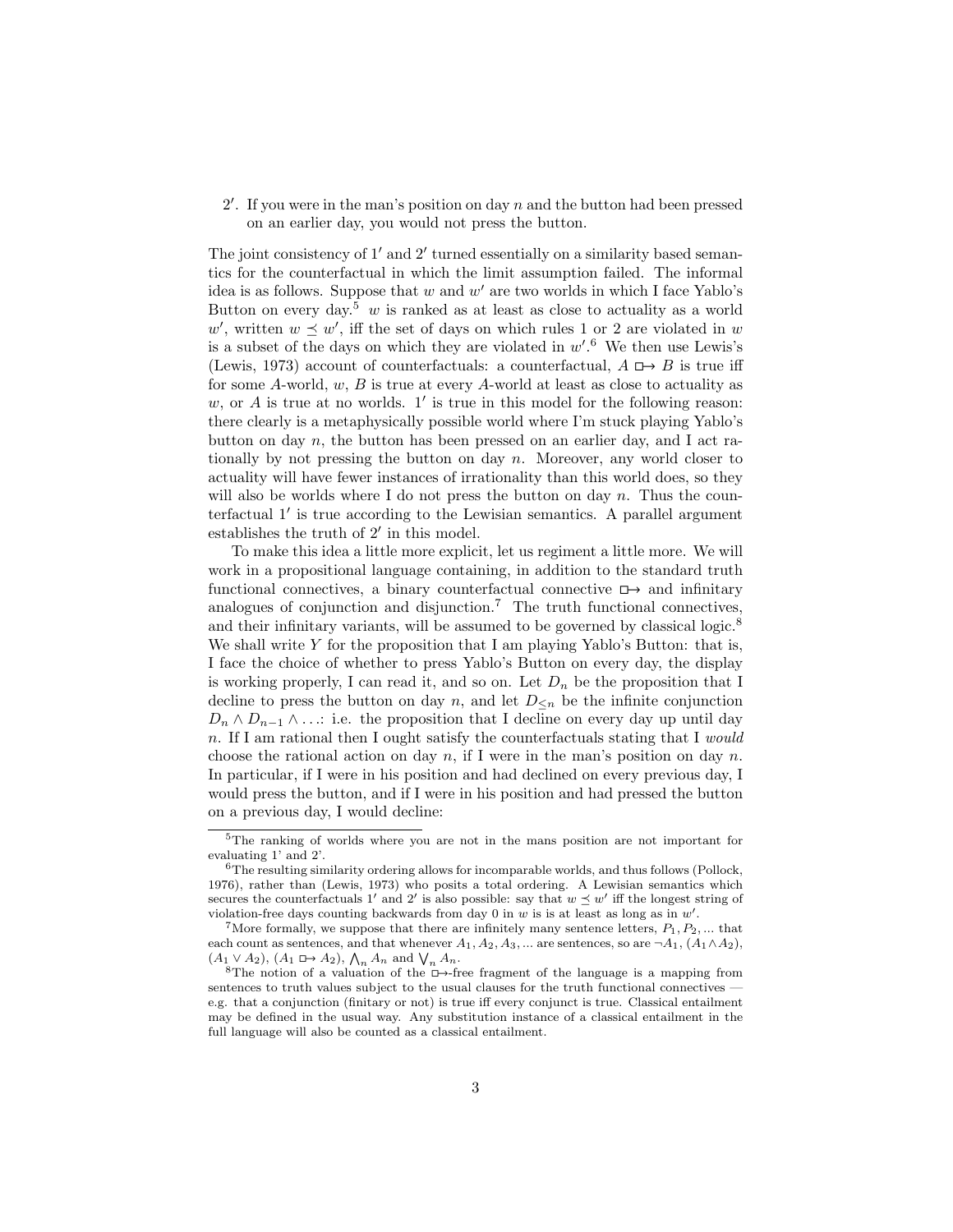Chocolate Preference  $Y \wedge D_{\leq n} \square \rightarrow \neg D_{n+1}$ 

Zap Avoidance  $Y \wedge \neg D_{\leq n} \Box \rightarrow D_{n+1}$ 

In (Fine, 2012a), Kit Fine presents a puzzling result in the logic of counterfactuals. One may interpret this result as a challenge to the truth of Chocolate Preference in conjunction with some reasonable sounding principles of counterfactual logic, and the assumption that it is counterfactually consistent that I be in the man's position and decline the button on an infinite set of days:<sup>9</sup>

Consistency  $\neg(Y \land D_{\leq n} \Box \rightarrow \neg(Y \land D_{\leq n}))$ 

In order to tailor the result to the present discussion, I will simplify Fine's argument in a couple of ways. First, I will slightly strengthen one of the premises Fine uses in his derivation: Disjunction below. Second, apart from this change, I will only use a smaller set of premises in my derivation. Because of this minor strengthening of Disjunction, and the redundancy of some of Fine's other premises, my proof will be significantly shorter. The principles of counterfactual logic are:

**Identity**  $\vdash A \rightrightarrows A$ 

**Substitution**  $A \rightharpoonup B \rightharpoonup A' \rightharpoonup B$  when A and A' are classically equivalent.<sup>10</sup>

**Weakening**  $A \square \rightarrow B \vdash A \square \rightarrow B'$  when B entails B'.

Disjunction  $A \Box \rightarrow C, B \Box \rightarrow C \vdash A \lor B \Box \rightarrow C$ 

Infinite Conjunction  $A \rightharpoonup B_1, A \rightharpoonup B_2, ... \rightharpoonup A \rightharpoonup \bigwedge_n B_n$ 

The additional premises in Fine's proof are: Finite Conjunction (a finitary version of Infinite Conjunction) and a principle sometimes called Restricted Transitivity (which Fine calls Transitivity), a statement and discussion of which may be found in section  $3.4^{11}$  In (Fine, 2012a) Fine also uses a weaker version of Disjunction which has the added restriction that it may only be applied when A and  $B$  are logically exclusive, however Fine now accepts the unrestricted version of the rule.<sup>12</sup>

Identity and Weakening straightforwardly imply a principle I will follow Fine in calling Entailment, which states that the counterfactual  $A \rightharpoonup B$  is true whenever  $A$  entails  $B$ . The result may be stated as follows:

Theorem 1.1. Chocolate Preference and Consistency are inconsistent with the listed principles of counterfactual logic.

<sup>&</sup>lt;sup>9</sup>Counterfactual consistency,  $\Diamond A$  is defined by  $\neg(A \Box \rightarrow \neg A)$ , and counterfactual necessity,  $\Box A$ , by  $(\neg A \Box \rightarrow A)$ .

<sup>10</sup>Where classical equivalence is spelled out in the sense of footnote 8.

<sup>&</sup>lt;sup>11</sup>Transitivity is usually reserved for the extremely contentious rule A  $\Box \rightarrow B, B \Box \rightarrow C \vdash$  $A \Box \rightarrow C$ . Consider, e.g.: if I were to put on my coat I'd get warm, if I were to go to the arctic I'd put on my coat; but it doesn't seem true that if I were to go to the arctic I'd get warm.

<sup>&</sup>lt;sup>12</sup>Fine p.c. See also (Fine, 2018a), (Fine, 2018b) and (Fine) for the truth-maker semantics in which Disjunction is valid.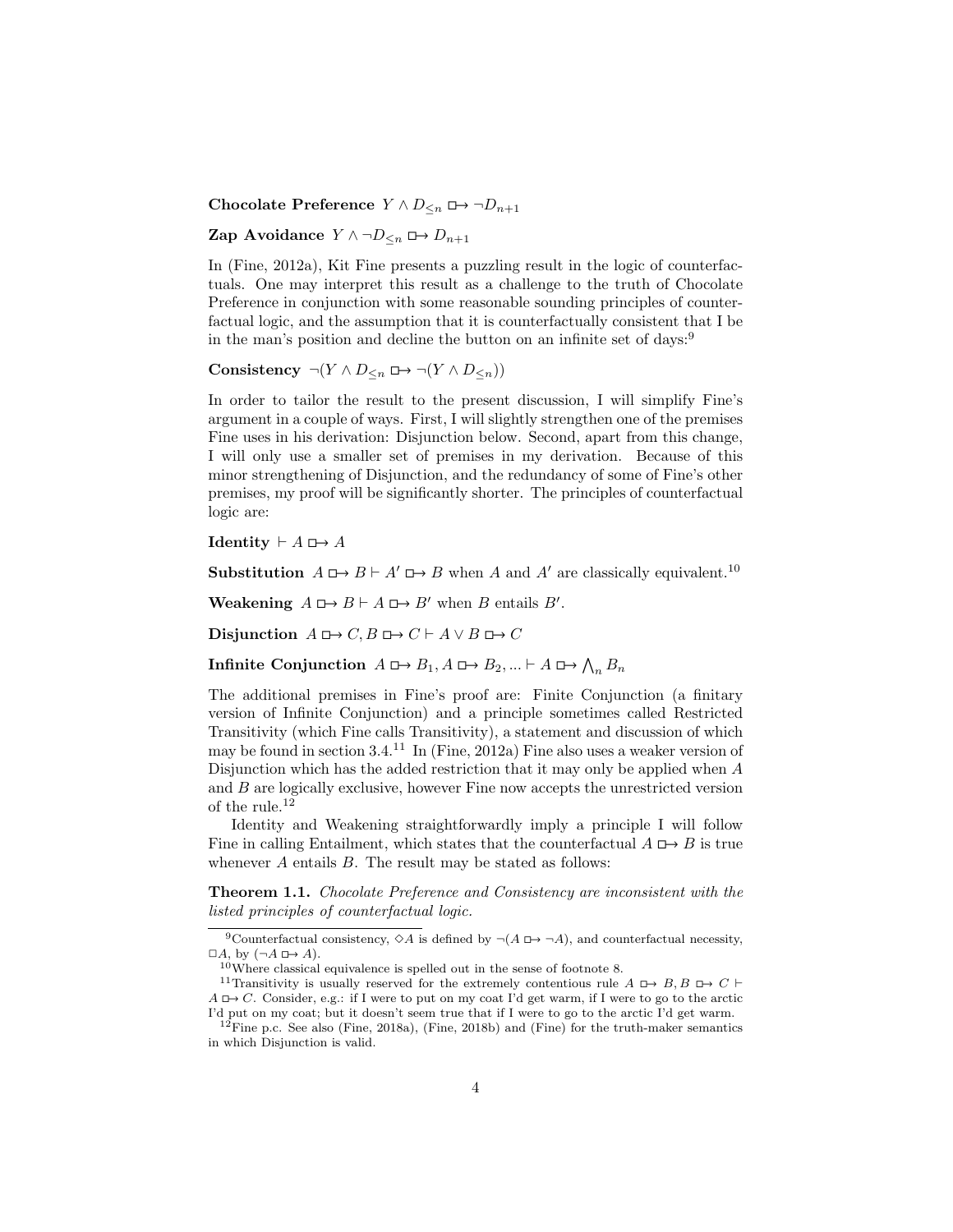Here is the proof:

- 1.  $(Y \wedge D_{\le -2}) \square \rightarrow \neg D_{\le -1}$  (from Chocolate Preference by Weakening)
- 2.  $Y \wedge (D_{\leq -1} \vee D_{\leq -2}) \square \rightarrow \neg D_{\leq -1}$  (from 1 by Substitution)
- 3.  $(Y \wedge \neg D_{\leq -1} \wedge (D_{\leq -3} \vee D_{\leq -4} \vee ...)$   $\Box \rightarrow \neg D_{\leq -1}$  (by Entailment)
- 4.  $(Y \wedge (D_{\leq -1} \vee D_{\leq -2}) \vee (Y \wedge \neg D_{\leq -1} \wedge (D_{\leq -3} \vee D_{\leq -4} \vee ...) )) \square \rightarrow \neg D_{\leq -1}$ (from 2 and 3 by Disjunction)
- 5.  $Y \wedge (D_{\leq -1} \vee D_{\leq -2} \vee ...)$   $\Box \rightarrow \neg D_{\leq -1}$  (by Substitution)

Note that in the step from 1 to 2, we are substituting a sentence of the form A for a classically equivalent sentence of the form  $(B \wedge A) \vee A$ , where  $A = D_{\le -2}$ and  $B = D_{-1}$  (recall that by definition  $D_{\leq -1} = D_{-1} \wedge D_{\leq -2}$ ).

By completely parallel reasoning we get  $Y \wedge (D_{\leq -2} \vee D_{\leq -3} \vee ...)$   $\Box \rightarrow \neg D_{\leq -2}$ . But  $(D_{\leq -2} \vee D_{\leq -3} \vee ...)$  is logically equivalent to  $(D_{\leq -1} \vee D_{\leq -2} \vee ...)$  (every disjunct of the latter entails a disjunct of the former, and conversely). So we get  $(Y \wedge (D_{\leq -1} \vee D_{\leq -2} \vee ...)$   $\Box \rightarrow \neg D_{\leq -2}$ . And by parallel reasoning we get  $Y \wedge (D_{\leq -1} \vee D_{\leq -2} \vee ...)$   $\Box \rightarrow \neg D_{\leq n}$  for every *n*, and by Entailment we get  $Y \wedge (D_{\leq -1} \vee D_{\leq -2} \vee ...)$   $\Box$   $\rightarrow$  Y. So by Infinite Conjunction we get  $Y \wedge (D_{\leq -1} \vee D_{\leq -1} \vee D_{\leq -1} \vee D_{\leq -1} \vee D_{\leq -1} \vee D_{\leq -1} \vee D_{\leq -1} \vee D_{\leq -1} \vee D_{\leq -1} \vee D_{\leq -1} \vee D_{\leq -1} \vee D_{\leq -1} \vee D_{\le$  $D_{\leq -2} \vee ...$ )  $\Box \rightarrow Y \wedge (\neg D_{\leq -1} \wedge \neg D_{\leq -2} \wedge ...),$  and by Weakening  $Y \wedge (D_{\leq -1} \vee \neg D_{\leq -1} \wedge \neg D_{\leq -1} \wedge ...)$  $D_{\leq -2} \vee ...$ ) □→ ¬( $Y \wedge (D_{\leq -1} \vee D_{\leq -2} \vee ...)$ ), contradicting Consistency.

Before interpreting this result, let me turn to another paradox of infinity on which counterfactual logic has some bearing.

## 2 Benardete's paradox

In (Benardete, 1964) José Benardete presents us with the following paradox. A man decides that he will walk between two points,  $A$  and  $B$ , a mile apart. But in a stroke of poor luck, an infinite pantheon of gods lie in wait to thwart him. The first god resolves to build a wall at the  $\frac{1}{2}$ -mile mark if the man makes it that far. The second god likewise resolves to build a wall at the  $\frac{1}{4}$ -mile mark if the man makes it that far; more generally the *n*th god will build a wall at  $(\frac{1}{2})^n$ mile mark if the man makes it that far. It may be seen that the man will not be able to pass point A. Suppose, for contradiction, he travels (continuously) some distance past point A. But if he got this far, he would have passed the  $(\frac{1}{2})^n$ th mile mark for some *n*, contradicting the assumption that the *n*th god would have halted him if he had gotten that far. So he cannot proceed past point A. The puzzle is this: if the man does not pass the  $(\frac{1}{2})^n$ th mile mark, for any n, then no god will have built their wall, for they have resolved only to build the wall if the man has made it as far as the  $(\frac{1}{2})^n$ -mile mark. He will thus not be able to pass beyond point  $A$ , even though no walls block his path: it is as though there is 'a strange field of force blocking his passage forward' (Benardete, 1964) p255.

The received opinion on Benardete's paradox, as expressed by Benardete himself, is that it is indeed metaphysically possible for the gods to form the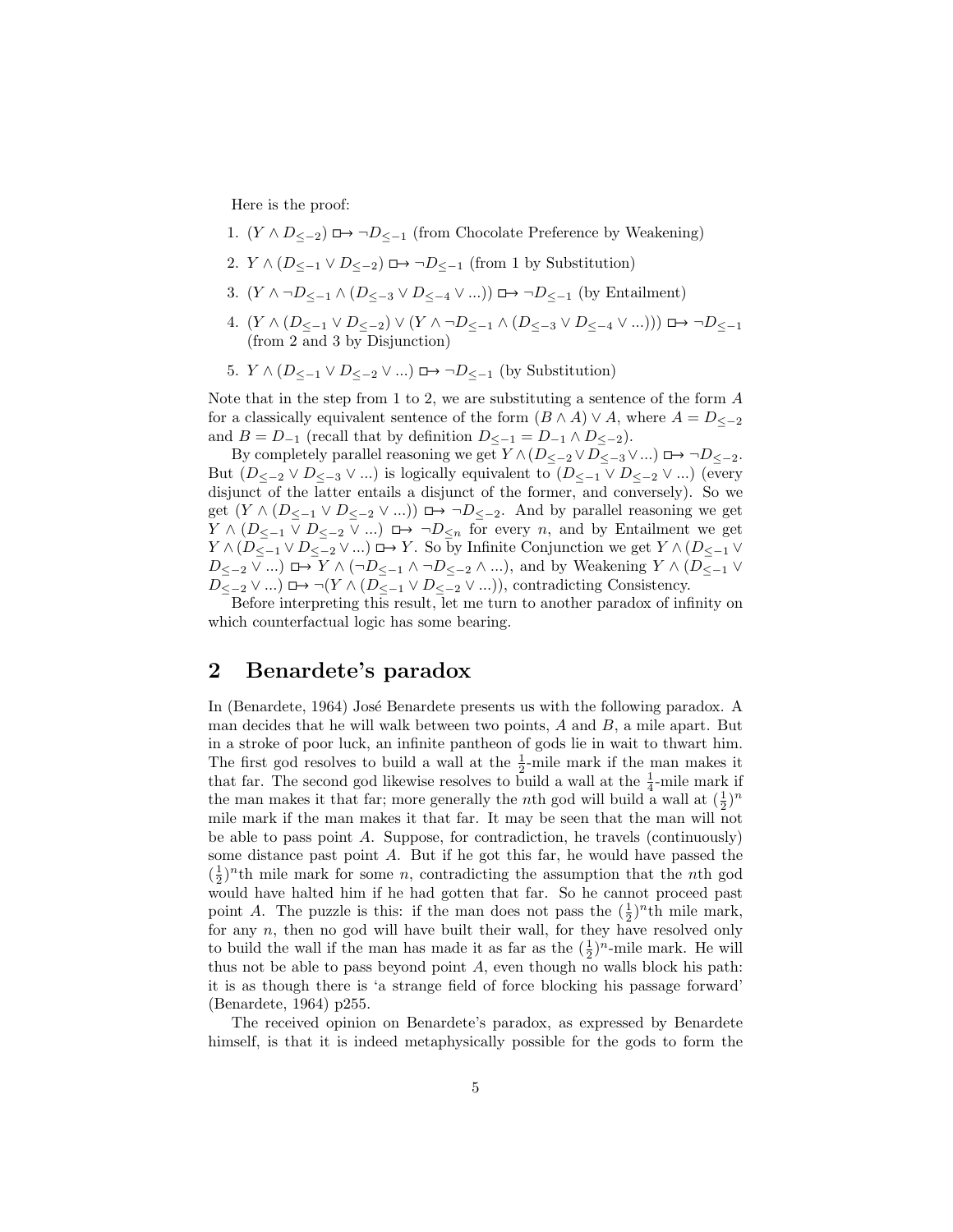described intentions, but in any such world the man does not pass point  $A$ <sup>13</sup> But Fine's result in the logic of counterfactuals would, I claim, challenge this diagnosis, provided we help ourselves to the same prima facie plausible principles of counterfactual logic, underpinned by the established possible world semantics for counterfactuals of Lewis, Stalnaker and others. Indeed, this conclusion has been arrived at independently by Michael Caie (Caie, 2018), who similarly argues that the morals usually drawn from Benardete's paradox cannot hold if they are combined with the orthodox approach to counterfactuals.

Let us formalize the above a little. Let us write  $P_n$  to denote the proposition that the man has passed the  $(\frac{1}{2})^n$ th mile mark, and write  $P_{\geq n}$  for the infinite conjunction  $P_n \wedge P_{n+1} \wedge \dots$  More plainly,  $P_{\geq n}$  means that the man has passed all of the points  $(\frac{1}{2})^k$  for  $k \geq n$ . Given that the man travels continuously, it's clear that he has passed the  $(\frac{1}{2})^n$ th mile mark iff he has passed the  $(\frac{1}{2})^k$ th mile mark for all  $k \geq n$ . Thus the laws of physics guarantee that  $P_n$  and  $P_{\geq n}$  stand or fall together. But logic itself does not, so for the purposes of exploring the logical consequences of various assumptions we will continue to distinguish them. The first god is disposed to create a barrier if the man succeeds in passing all of the  $\frac{1}{4}$ -mile mark,  $\frac{1}{8}$ -mile mark,  $\frac{1}{16}$ -mile mark, and so on. Thus if the man had gotten this far (if the other gods hadn't formed similar intentions, for example), he wouldn't succeed in passing the  $\frac{1}{2}$ -mile mark. Employing our abbreviations, we have  $P_{\geq 2} \square \rightarrow \neg P_1$ , using  $\square \rightarrow$  to represent the counterfactual conditional. The nth god forms a parallel intention, securing more generally:

#### Divine Dispositions  $P_{\geq n+1} \square \rightarrow \neg P_n$

Of course (pace Zeno of Elea) it is entirely possible for a man to walk continuously between two points  $A$  and  $B$ , as corroborated by our daily movements. It's certainly possible that there be no gods intending to thwart the man's progress, no barriers, or anything else of that sort. In which case, the hypothesis that he passes at least one of the  $(\frac{1}{2})^n$ th-mile marks is *counterfactually consistent*: the hypothesis does not lead, counterfactually, to an absurdity.<sup>14</sup>

# Anti-Zenoism  $\neg(\bigvee_n P_{\geq n} \Box \rightarrow \neg \bigvee_n P_{\geq n})$

So far I have said nothing about what the man will or won't try to do: I have not, for example, said that the man will travel past the  $(\frac{1}{2})^n$ -mile mark if there are no barriers impeding his passage. I have just reaffirmed the anti-Zenoean orthodoxy that it is consistent that he be able to move, and a premise representing the fact that the gods have formed the relevant intentions, and are

<sup>13</sup>(Yablo, 2000) considers a variant set of intentions which are jointly inconsistent, but stops short of concluding that the gods intentions in Benardete's paradox are themselves inconsistent. He writes 'But maybe the reason for contradiction is that the gauntlet [of demons] is in itself incoherent', but then softens his position to 'Or, rather, it is saved from incoherence only by the assumption that [the man] stops at [A].' p150.

<sup>&</sup>lt;sup>14</sup>Note that the disjunction  $\bigvee_n P_{\geq n}$  is stronger than the disjunction  $\bigvee_n P_n$ . The stronger disjunction states that it's possible that, for some *n*, the man travel the the  $(\frac{1}{2})^n$ -mile mark, and all of the preceding markers. This is clearly supported by the anti-Zenoean though, for it is clearly possible that the man move *continuously* to the  $(\frac{1}{2})^n$ -mile marker (as opposed to by teleportation), hitting all the intermediate points.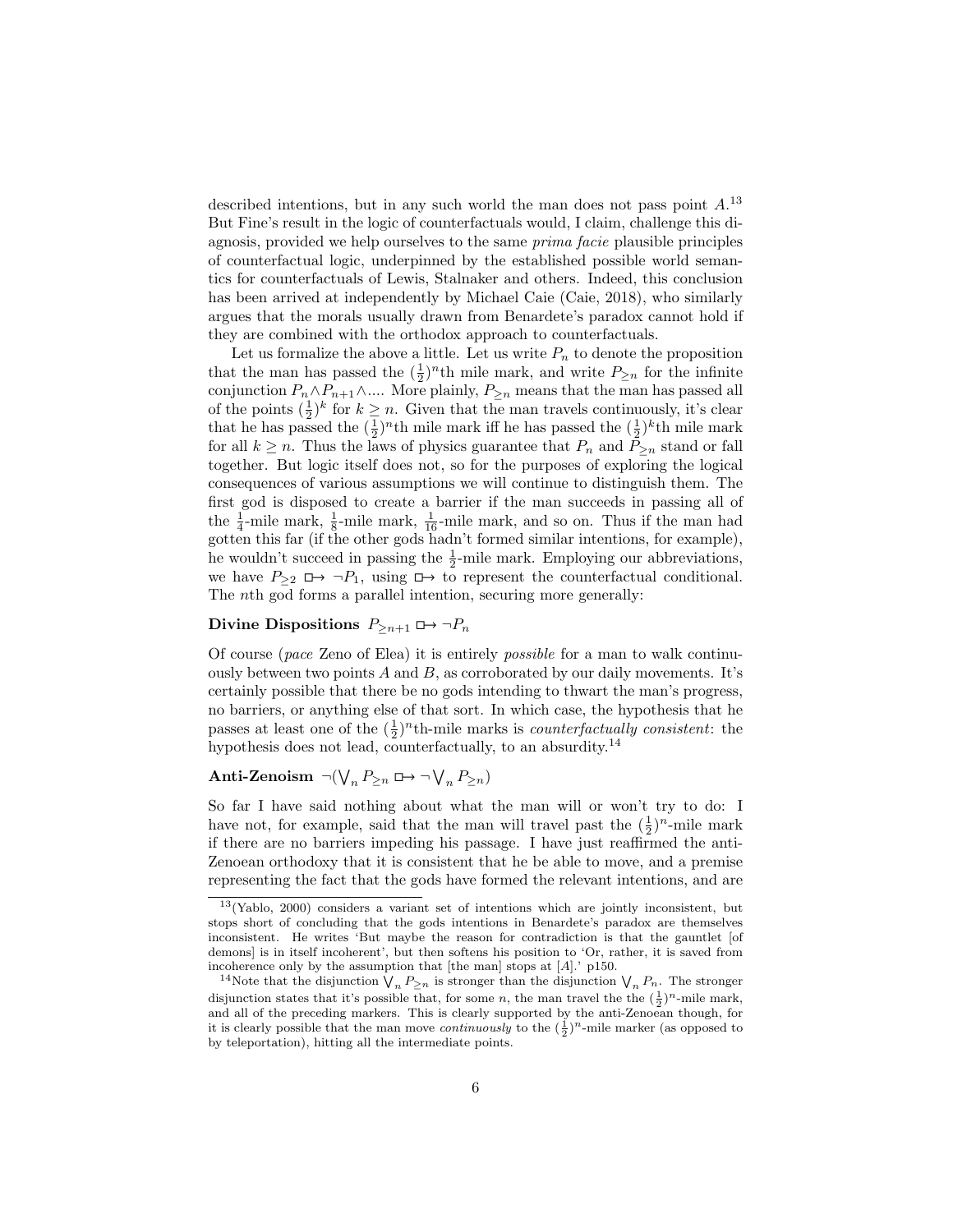consequently disposed to block the man if he were to make it a certain distance. For all I've said, the man may be intending to just stand still  $-$  to not even attempt to reach B.

According to conventional wisdom, we do not have an inconsistency yet. To get the actual inconsistency we need a premise to the effect that the man will walk to  $B$  if the are no barriers blocking his path: i.e. that he's trying to walk to B and there are no 'invisible force-fields'. This is, of course, eminently plausible given Benardete's description. But it is a paradox, after all, and something plausible must be rejected: according to orthodoxy, it is exactly this premise which must be rejected — the man will attempt to walk to  $B$  but be blocked by an invisible force-field. The alternative is to embrace Zeno's conclusion, and reject the idea that it is even possible to move (Anti-Zenoism), or to reject the hypothesis that the gods could possess the relevant dispositions (Dispositions). While the Zenoean route has rightly found no adherents, I think the second diagnosis — that the gods simply cannot have these dispositions — has been unjustly neglected.<sup>15</sup> This is substantiated by the fact that Dispositions and Anti-Zenoism are inconsistent on their own, given a modicum of background counterfactual logic. This suggests there is a paradox even if the man decides to stand still, or walk in the opposite direction. Given this counterfactual logic, the assumption that the gods can have the relevant dispositions is inconsistent on its own, and the assumption that there are 'no invisible force-fields' — that the man will walk toward  $B$  absent any barriers — is not needed.

Theorem 2.1. Divine Dispositions and Anti-Zenoism are inconsistent with the principles of counterfactual logic listed in section 1.

We argue similarly:

- 1.  $P_{\geq 2} \square \rightarrow \neg P_{\geq 1}$  (from Dispositions by Weakening)
- 2.  $(P_{\geq 1} \vee P_{\geq 2}) \square \rightarrow \neg P_{\geq 1}$  (from 1 by Substitution)
- 3.  $(\neg P_{\geq 1} \land (P_{\geq 3} \lor P_{\geq 4} ...)$   $\Box \rightarrow \neg P_{\geq 1}$  (by Entailment)
- 4.  $(P_{\geq 1} \vee P_{\geq 2} \vee (\neg P_{\geq 1} \wedge (P_{\geq 3} \vee P_{\geq 4} ...) ) \implies \neg P_{\geq 1}$  (from 2 and 3 by Disjunction)
- 5.  $(P_{\geq 1} \vee P_{\geq 2} \vee ...)$   $\Box \rightarrow \neg P_{\geq 1}$  (by Substitution)

As before, we may generalize the above reasoning to derive  $(P_{\geq 1} \vee P_{\geq 2} \vee ...)$  $\neg P_{\geq n}$  for every *n*, and so by Infinite Conjunction and Weakening contradict Anti-Zenoism.<sup>16</sup>

 $\bigvee_n A_n \cup \longrightarrow \bigvee_n (A_n \land \neg B_n), \bigwedge_n (A_n \cup \longrightarrow B_n) \vdash \bigvee (A_n \cup \longrightarrow \bot)$ 

<sup>15</sup>With the exception of Caie.

<sup>16</sup>Michael Caie similarly derives a contradiction from something analogous to Divine Dispositions and Anti-Zenoism with the following infinitary inference of counterfactual logic:

<sup>(</sup>Caie actually formulates it as the inconsistency of a triad of sentences. For comparison with principles like Infinitary Conjunction, I have reformulated it as a rule. The reformulation requires some modest principles of counterfactual logic that are not at issue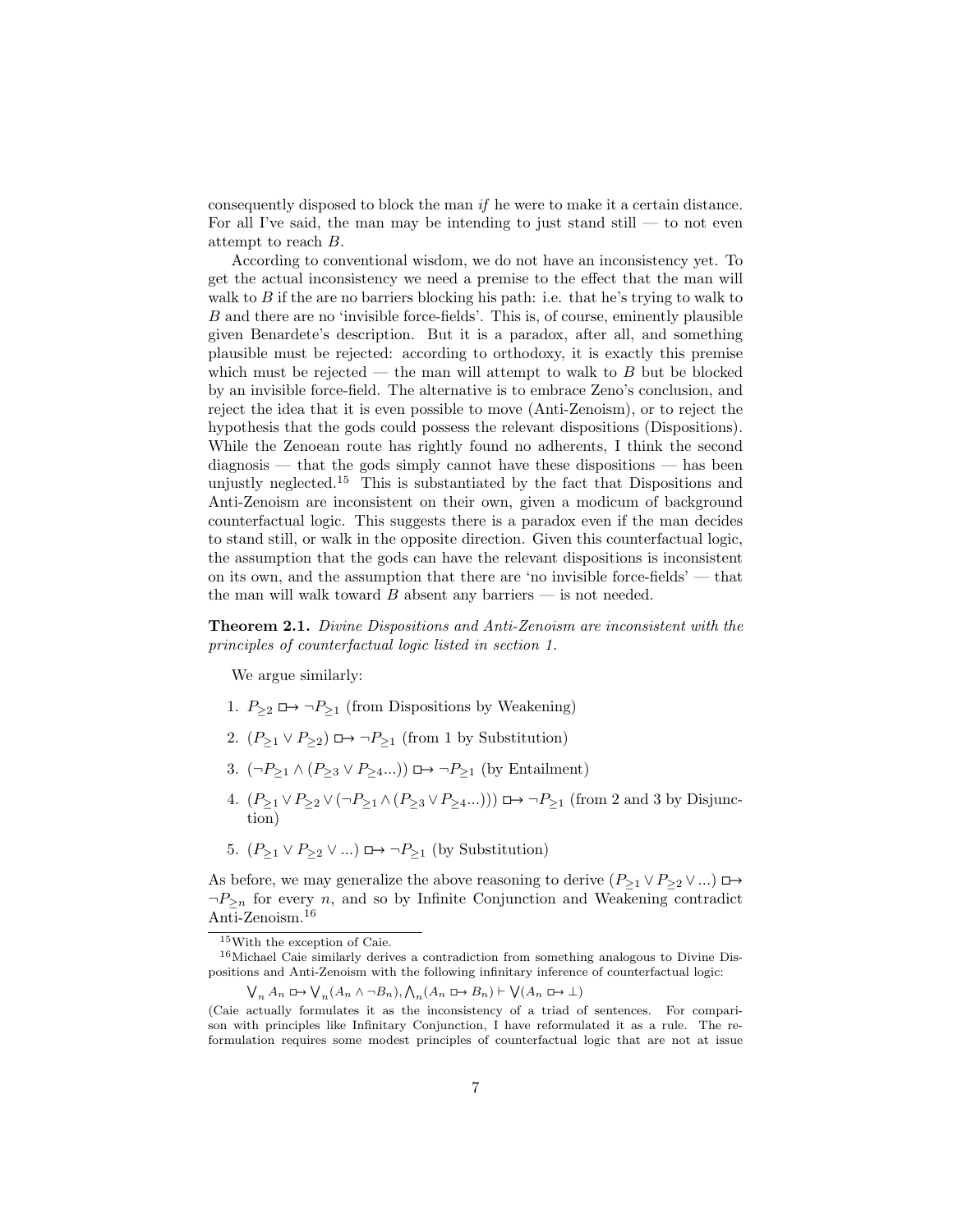Granting, for the sake of argument, the listed principles of counterfactual logic, must we reject the possibility of the gods having the dispositions described? One might resist this conclusion in a couple of ways, neither of which I think stand up to scrutiny. Firstly, one might object that Anti-Zenoism, as it is presently stated, doesn't really capture the idea that it is consistent that we move, for it is stated in terms of *counterfactual* consistency, and this might be a lot narrower than commonly supposed. One view on which counterfactual possibility is narrower than, say, metaphysical possibility, is a view in which it coincides with physical necessity, so that counterfactuals with physically impossible antecedents are vacuously true. But then Anti-Zenoism states the still eminently plausible assumption that movement is physically possible. On a yet narrower understanding of counterfactual possibility, it is a counterfactual necessity that the gods have the intentions they in fact do, and each instance of Divine Dispositions becomes a vacuous truth. Of course, the most salient interpretation with this feature is that the counterfactual necessities are exactly the truths, in which case the counterfactual collapses into the material conditional — a view that has been repeatedly refuted, and as far as I know has no proponents.

Secondly, one might attempt to maintain that the gods have the relevant dispositions, but do not satisfy the counterfactuals stated in Divine Dispositions. For instance, a glass securely wrapped in bubble wrap has the disposition to break — it is still fragile — even though it would not break if dropped: this disposition has been  $masked$ <sup>17</sup> But what is playing the role of bubble wrap in this case? It is not as though the gods have their hands tied behind their back, or there is something else preventing their dispositions from manifesting as counterfactuals. If the first god were the only god to exist, and he were to form the relevant disposition, then we surely would want to assert the corresponding counterfactual. Likewise, if he were accompanied by finitely many similarly dispositioned gods. What is it about having infinitely many similarly dispositioned gods that masks the dispositions?

There is also a sense in which this response misses the point. For Benardete's

here.) Unlike Infinite Conjunction, which appears to me to be unassailable (more on that later), this infinitary principle does not strike me as particularly compelling. It furthermore mixes into the infinitary rule aspects of the finitary fragment of the Lewis-Stalnaker logic I think are contentious and ought to be separated. (Indeed, I will ultimately recommend a logic that does not contain even the finitary versions of Caie's rule, such as the inference  $A \Box \rightarrow B, C \Box \rightarrow D, (A \lor B) \Box \rightarrow (A \land \neg B) \lor (C \land \neg D) \vdash (A \Box \rightarrow \bot) \lor (C \Box \rightarrow \bot).)$  Moreover, even if one grants the finitary principle it is not straightforward to extend the justification to the infinite case; Lewis, for instance, accepts the finitary version of the inference, but not the infinitary version. Fine's result helpfully separates the infinitary principle, Infinite Conjunction, from principles distinctive to possible worlds semantics in general, like Substitution, and these from principles that are specific to the similarity semantics of Lewis and Stalnaker, like Disjunction. Also implicit in Caie's formulation is a substantive principle about the connection between metaphysical and counterfactual necessity (defined as  $\neg A \Box \rightarrow \bot$ ): my formulation simply replaces occurrences of the former with the latter. This also makes for easier comparison with the systems being used here. So my focus, in what follows, will be Fine's result; although the relevance of what I have to say on Caie's argument should be evident throughout.

<sup>17</sup>See (Johnston, 1992).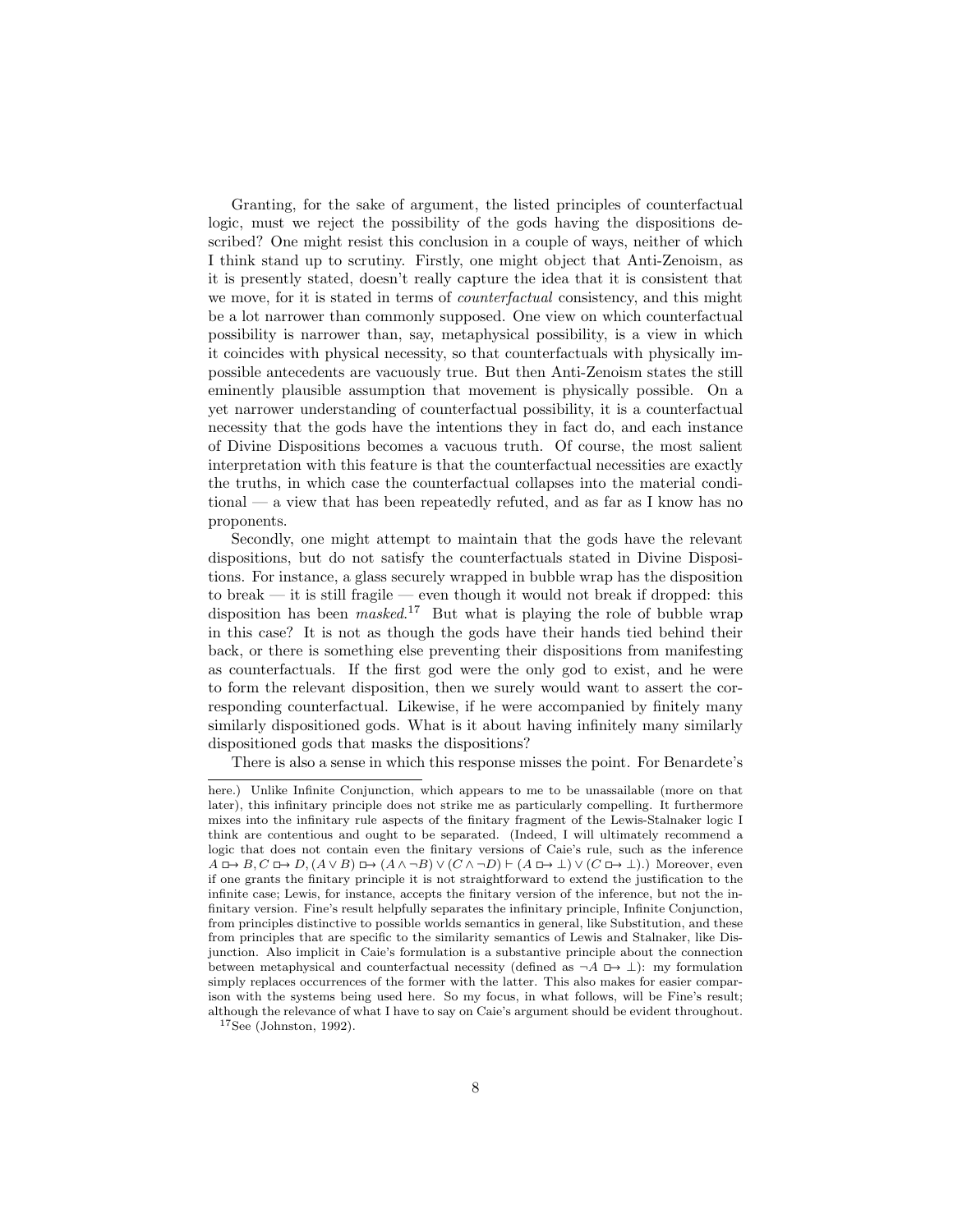paradox, we do not care about the possibility of the gods being disposed to stop him, but in such a way that the corresponding counterfactuals are false. Of course, one might maintain that in spite of our result, it is metaphysically possible for there to be infinitely many gods disposed to block the man, because it is metaphysically possible that they be so disposed while they all have their hands tied behind their backs (and so lack the corresponding counterfactual properties — instances of Divine Dispositions). But such a victory would be pyrrhic at best: it is the idea that there could be infinitely many gods with the counterfactual properties — gods with untied hands, and the actual potential to stop the man — that seems evidently possible; concessions such as the possibility that they could have the dispositional properties, but only if masked, are poor spoils.

## 3 Revising counterfactual logic

If these logical assumptions governing counterfactuals are all true, then the gods simply cannot have the dispositions described. This runs against some pretty robust modal judgments. For example, it surely seems possible that, had the other gods not decided to thwart the man's progress, the first god could have decided to block the man if he reaches the  $\frac{1}{2}$ -mile mark and secured the counterfactual  $P_{\geq 2} \square \rightarrow \neg P_1$ ; similar remarks apply to the other gods. But if each god individually could have the relevant disposition, why couldn't they together? After all, the gods' intentions appear to be independent of one another.

Drawing a parallel moral in the first puzzle seems to undermine the possibility of a rational being. For granting the counterfactual consistency of facing Yablo's Button on every day since eternity, it follows that Chocolate Preference is false for some day  $n:$  i.e. for some  $n$ , it's not the case that if you were in the man's position and the button had never been pressed before, you would press the button to receive the chocolate. Now, of course, it's clearly not the case that to be rational one must do the rational thing under every counterfactual supposition. For example, even a rational person would make poor choices if they were hit sufficiently hard on the head. But the counterfactuals considered above do not seem to have this flavor.

It is thus natural to revisit the logic of counterfactuals in light of these judgments. In doing so I also want to bring into the discussion some wider considerations involving conditionals that bear on their logic. Thus we will take into account the logic of indicative conditionals, the relationship between probabilities and conditionals, and other factors, to determine whether there might be independent reasons to adopt or reject particular logical principles governing counterfactuals. In the following subsections I examine three particular logical principles: (i) Infinite Conjunction, (ii) Substitution and (iii) Disjunction. We will also examine various accounts of the counterfactual that illustrate them: the similarity semantics of Lewis, Stalnaker and others, and the truth-maker semantics of Fine ((Fine, 2012b), (Fine)), and my own account in section 4. N.B.: I use the term similarity semantics to cover a wide range of theories in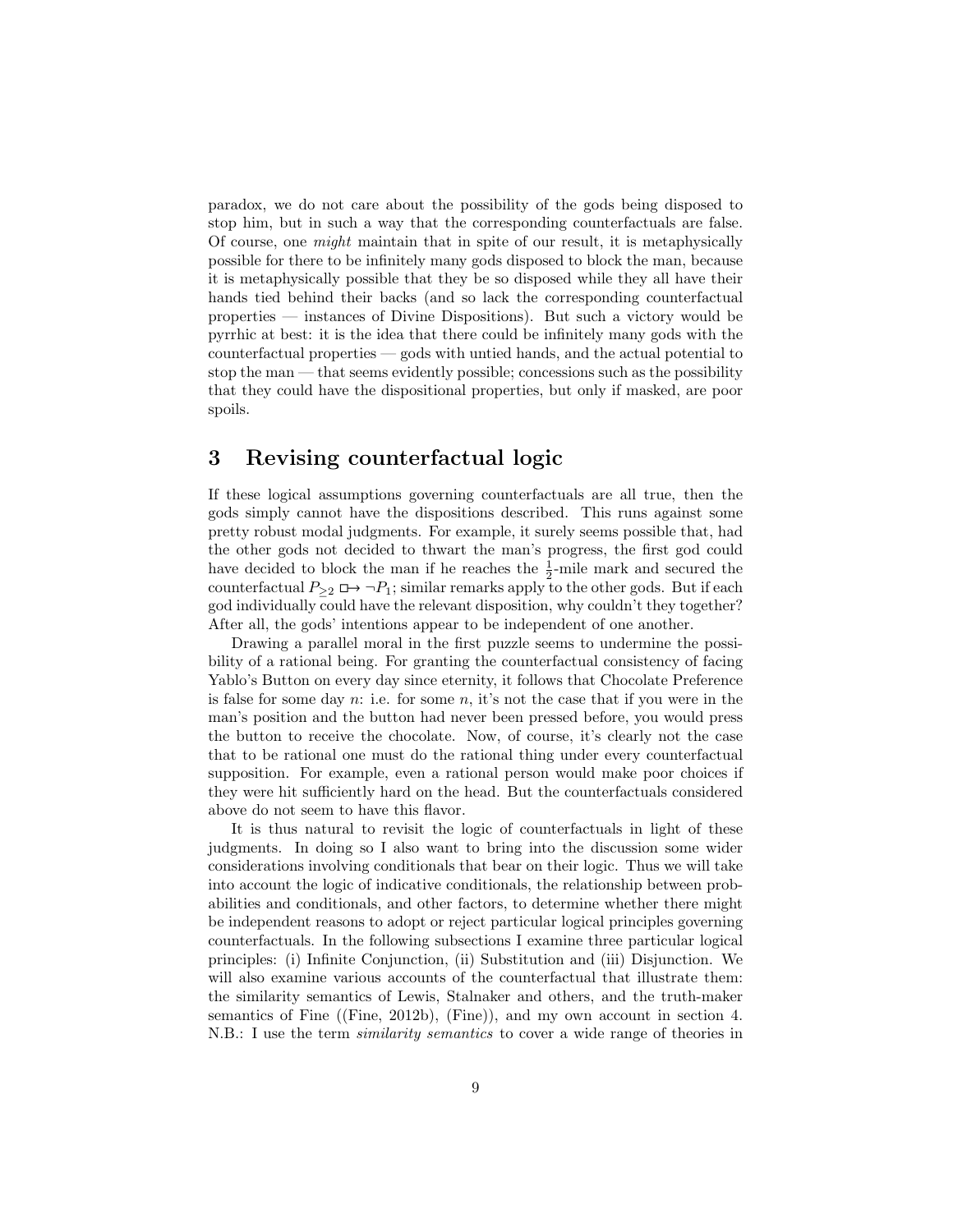which the truth conditions of a counterfactual are stated in terms of an ordering of worlds — an ordering which may or may not bear much resemblance to the ordinary notion of 'similarity'; see the precise definition in the next subsection.<sup>18</sup>

## 3.1 Infinite Conjunction

As we saw in section 1, it is possible to validate Chocolate Preference and Zap Avoidance using a Lewisian semantics. Lewis's semantics famously eschews what is sometimes called the limit assumption. This assumption is often presented as the thesis that similarity to a given world is a well-founded relation: for any set of worlds,  $A$ , and world  $w$  there is always an  $A$ -world maximally similar to w. As a principle about similarity, it sounds implausible, for one can easily imagine an infinite sequence of worlds  $w_1, w_2, \dots$  each successively more similar to actuality than the previous, and so  $\{w_1, w_2, ...\}$  has no  $\prec_w$  minimal elements. It is often seen to be an advantage of Lewis's semantics that he doesn't make this posit. But taken at face value, as a principle about similarity, it implies nothing about counterfactuals unless we take the similarity analysis of counterfactuals for granted. A better strategy is to isolate a principle that corresponds (granting the similarity analysis) to the limit assumption, and evaluate that directly. Fine offers the following infinitary principle:<sup>19</sup>

# Infinite Conjunction  $A \rightharpoonup B_1, A \rightharpoonup B_2, ... \rightharpoonup A \rightharpoonup \bigwedge_n B_n$

Roughly, any conjunction of things that would have been the case if A, would also have been the case if A.

Before continuing to investigate the role of this principle in our paradoxes, let me digress a little into a lesser known corner of counterfactual logic that will prove useful to our discussion.

Firstly, Infinite Conjunction does indeed correspond to the limit assumption, provided we assume the similarity semantics. More specifically, provided we assume a very general similarity semantics, which subsumes many of the standard proposals as special cases.<sup>20</sup> According to this semantics, a preorder on worlds,  $\preceq_w$ , is associated with each world w (often, but not always, glossed as ordering worlds by how 'similar' they are to  $w$ ). The truth conditions for counterfactuals are then specified as follows:

<sup>&</sup>lt;sup>18</sup>Lewis's notion, for instance, is highly theoretical, and in Stalnaker's later work the connection with ordinary similarity is even more distant. However, in virtue of sharing this same abstract analysis in terms of an ordering, these analyses share certain common logical principles which will be the focus of this paper. I have defined a similarity theory in a way that is neutral about whether  $\leq_w$  is a total order preorder or not. For instance, (Pollock, 1976), (Veltman, 1976), (Kratzer, 1977) and (Lewis, 1981) treat the ordering as merely partial see (Swanson, 2011) for a helpful overview.

<sup>&</sup>lt;sup>19</sup>This principle is stated in a language which contains the ordinary truth functional connectives, the counterfactual condition  $\Box$ , closed under the usual formation rules and a further rule: if  $A_1, A_2, A_3...$  is a countable sequence of sentences of the language, so is the countably infinite conjunction,  $\bigwedge_n A_n$ .

 $^{20}$ Including (Lewis, 1973), (Lewis, 1981), (Stalnaker, 1968), (Kratzer, 1977), (Veltman, 1976) and (Pollock, 1976) among others.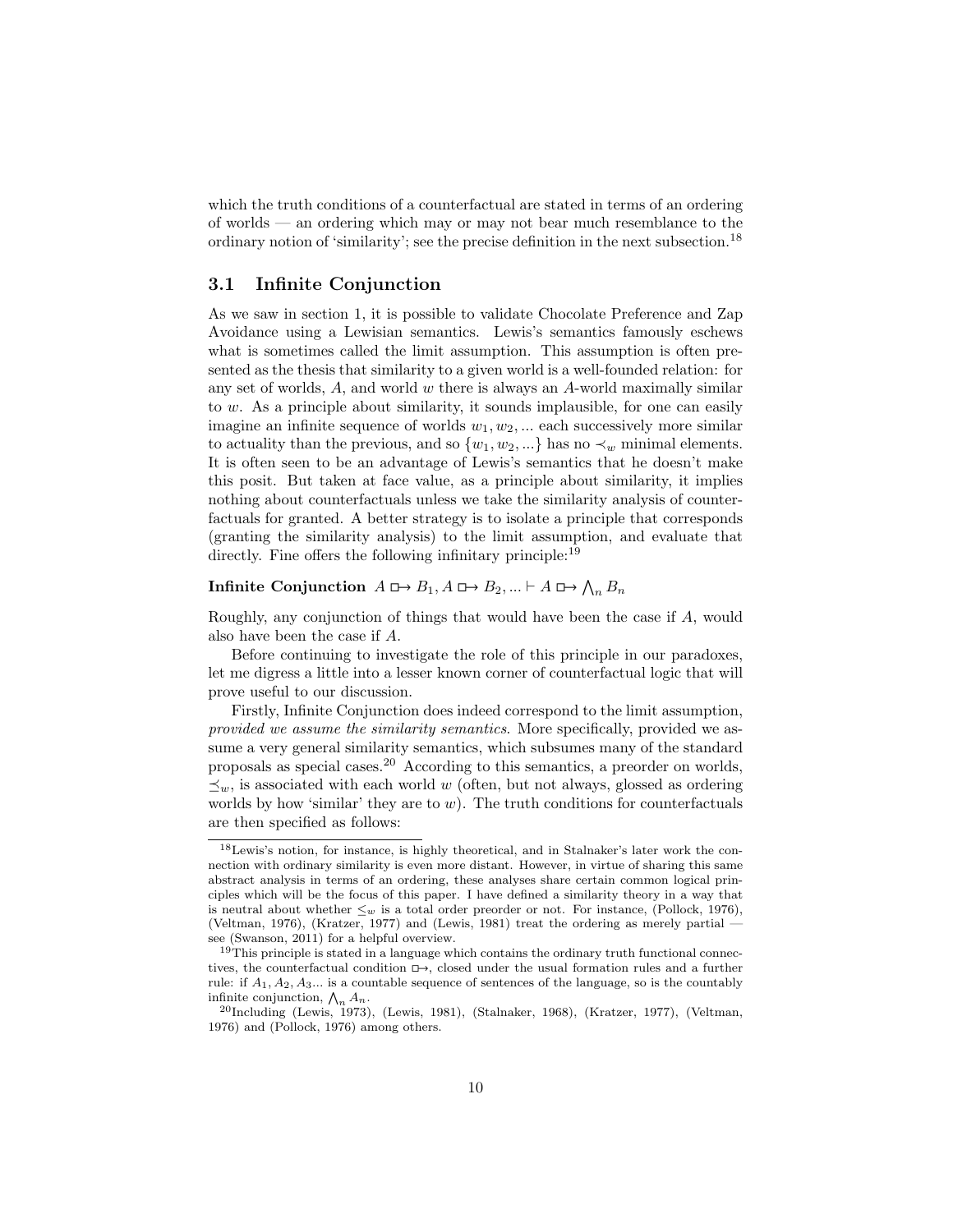**Similarity Semantics**  $A \rightharpoonup B$  is true at w iff for every A-world x there is some A-world  $y \preceq_w x$  such that every A-world  $z \preceq_w y$  is a B-world

Given suitable (and routine) definitions of a frame, validity, and so forth, the validity of Infinite Conjunction corresponds exactly to the claim that  $\preceq_w$  is well-founded for each  $w$ <sup>21</sup>

Secondly, note that, just as Infinite Conjunction concerns countable conjunctions, there are apparent strengthenings involving longer conjunctions that may be formulated in a suitable larger infinitary language:

# **Infinite Conjunction**<sub>k</sub>  $\{A \sqcup B_\alpha \mid \alpha < \kappa\} \vdash A \sqcup \rightarrow \bigwedge_{\alpha < \kappa} B_\alpha$

If we restrict our attention to the similarity semantics, nothing is gained by including the uncountable versions of this principle: if a similarity model validates the countable Infinite Conjunction principle,  $\prec_w$  must be well-founded for each w, and so that model must also validate Infinite Conjunction<sub>k</sub> for any infinite  $\kappa$ . That said, there is a good sense in which the uncountable variants of Infinite Conjunction are stronger than Infinite Conjunction: we just have to move beyond the similarity semantics to see that (see the discussion of filter and ultrafilter semantics to come).

Fine proceeds to argue, convincingly in my view, that Infinite Conjunction is valid. To begin with, the finitary version of it is a part of almost every logic of conditionals on the market, and rightly so: given that I would have gotten wet if it had rained, and that I would have gotten cold if it had rained, then it just seems to follow, as a matter of logic, that I would have gotten wet and cold if it had rained. But Fine notes, citing (Pollock, 1976), that it is hard to motivate the finitary version without also motivating the infinitary version: 'what makes the finitary rule plausible is the more general principle that the logical consequences of the counterfactual consequences of a counterfactual supposition should also be counterfactual consequences of the supposition. But if this is the justification of the finitary rule, then it serves equally well to justify the infinitary rule.' (Fine, 2012a), p39.

A more theoretical argument for Infinite Conjunction can be given, founded on prima facie plausible principles connecting the probability of conditionals to conditional probabilities. For indicative conditionals this often takes the form of a constraint saying that a rational credence in a conditional, if A then B, should be one's conditional credence in B on A: this thesis is sometimes called 'Stalnaker's thesis'.<sup>22</sup> Of course, probabilistic constraints on conditionals like these are subject to well-known limitative results.<sup>23</sup> But the idea is a powerful one,

<sup>&</sup>lt;sup>21</sup>If  $\leq_w$  is not well-founded at w, there is a countable infinite descending chain, ...x<sub>2</sub>  $\prec x_1$  $x_0$ . Letting  $A_n$  be true at  $\{x_n, x_{n+1}, x_{n+2}, ...\}$ , then  $A_0 \rightharpoonup A_n$  is true at w for each n, but  $A_0 \nightharpoonup \bigwedge_n A_n$  is false at w. Conversely, if  $\preceq_w$  is well-founded, let X be the set of  $\preceq_w$  minimal A-worlds.  $A \Box B_n$  is true iff X is a subset of the  $B_n$  worlds. If this is true for every n, then X is a subset of the  $\bigwedge_n B_n$  worlds.

<sup>22</sup>See (Stalnaker, 1970).

<sup>23</sup>Although I think their significance has in general been overstated as I have argued elsewhere (cf. (Bacon, 2015)).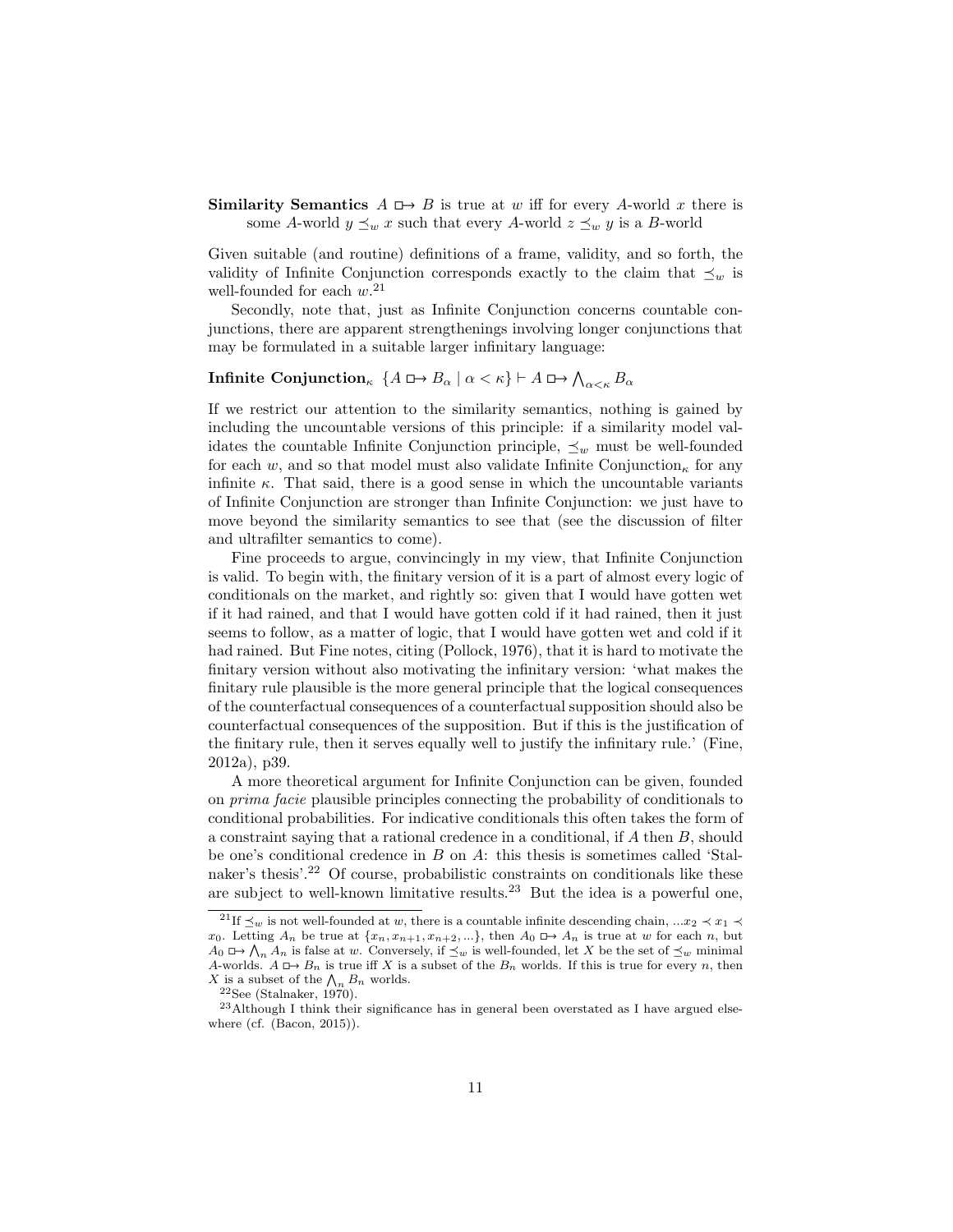and moreover, there are many restrictions of the connection which are perfectly consistent, and suffice to draw conclusions about the logic of conditionals.<sup>24</sup>

Given this and the assumption of countable additivity, Infinite Conjunction is a probabilistically valid rule in the sense that if the premises are all certain, then so is the conclusion, for any rational probability function.<sup>25</sup> (It is interesting to note that this argument does not extend to Infinite Conjunction<sub>k</sub> for uncountable  $\kappa$ , unless we made the far less plausible assumption that rational credences are  $\kappa$ -additive, an assumption which entails that all probability originates from at most a countable set of worlds.)

Indicative and counterfactual logic do not necessarily have to coincide, but coincidence is a worthy aspiration, and if the indicative version of Infinite Conjunction was valid that would certainly be suggestive. Versions of the probability conditional link also exist between counterfactuals and chances, so there is a more direct argument for Infinite Conjunction along similar lines.<sup>26</sup>

So we have some prima facie good reasons to accept Infinite Conjunction. Infinite Conjunction also screens off certain paradoxical situations, for without Infinite Conjunction we are open to the possibility of counterfactual pathologies: cases where a collection of jointly inconsistent propositions are all true if A had been the case, even when A itself is consistent.<sup>27</sup> Indeed, (Herzberger, 1979) points out that Lewis's particular way of invalidating Infinite Conjunction is susceptible to exactly these sorts of worries. Suppose that, as it happens I am shorter than 6 foot tall, and that, other things being equal, a world in which I am closer to my actual height is closer to actuality than a world in which I am not. Then Lewis's analysis seems to predict that the following would all have been the case had I been more than 6 foot tall. (i) I would have certainly been taller than 6 foot. (ii) I would have been less than 6 and a  $\frac{1}{2}$  feet tall. (iii) I would have been less than 6 and a  $\frac{1}{4}$  feet tall, more generally, I would have been less than 6 and a  $\frac{1}{2}$  $n$  feet tall for any n. So the collection of propositions that would have been true had I been more than 6 feet tall is  $\omega$ -inconsistent in the sense that, while any finite subset of the propositions is consistent, the propositions cannot all be true together.

The invalidity of Infinite Conjunction on its own does not guarantee that there will be counterfactual pathologies. In the presence of another principle of counterfactual logic, however, it does:

#### Conditional Excluded Middle  $(A \rightharpoonup B) \vee (A \rightharpoonup \neg B)$

The debate over Conditional Excluded Middle (henceforth CEM) is intricate, and I will not attempt to reproduce or summarize it here.<sup>28</sup> I will note, however,

<sup>24</sup>I have in mind, particularly, van Fraassen (van Fraassen, 1976) and Bacon (Bacon, 2015).

<sup>&</sup>lt;sup>25</sup>For if  $Cr(A \rightarrow B_n) = Cr(B_n | A) = 1$  for every n, then applying countable additivity to  $Cr(\cdot | A)$  we may conclude that  $Cr(\bigwedge_n B_n | A) = Cr(A \to \bigwedge_n B_n) = 1.$ 

 $26$ See also (Skyrms, 1980) and (Moss, 2013) for a discussion of some related thoughts, and necessary qualifications of the idea.

 $^{27}$ The consistency I have in mind is simple counterfactual consistency: A does not counterfactually imply absurdity  $(\neg(A \Box \rightarrow \neg A)).$ 

<sup>28</sup>(Lewis, 1973), (Stalnaker, 1981), (Williams, 2010), (Mandelkern, forthcoming).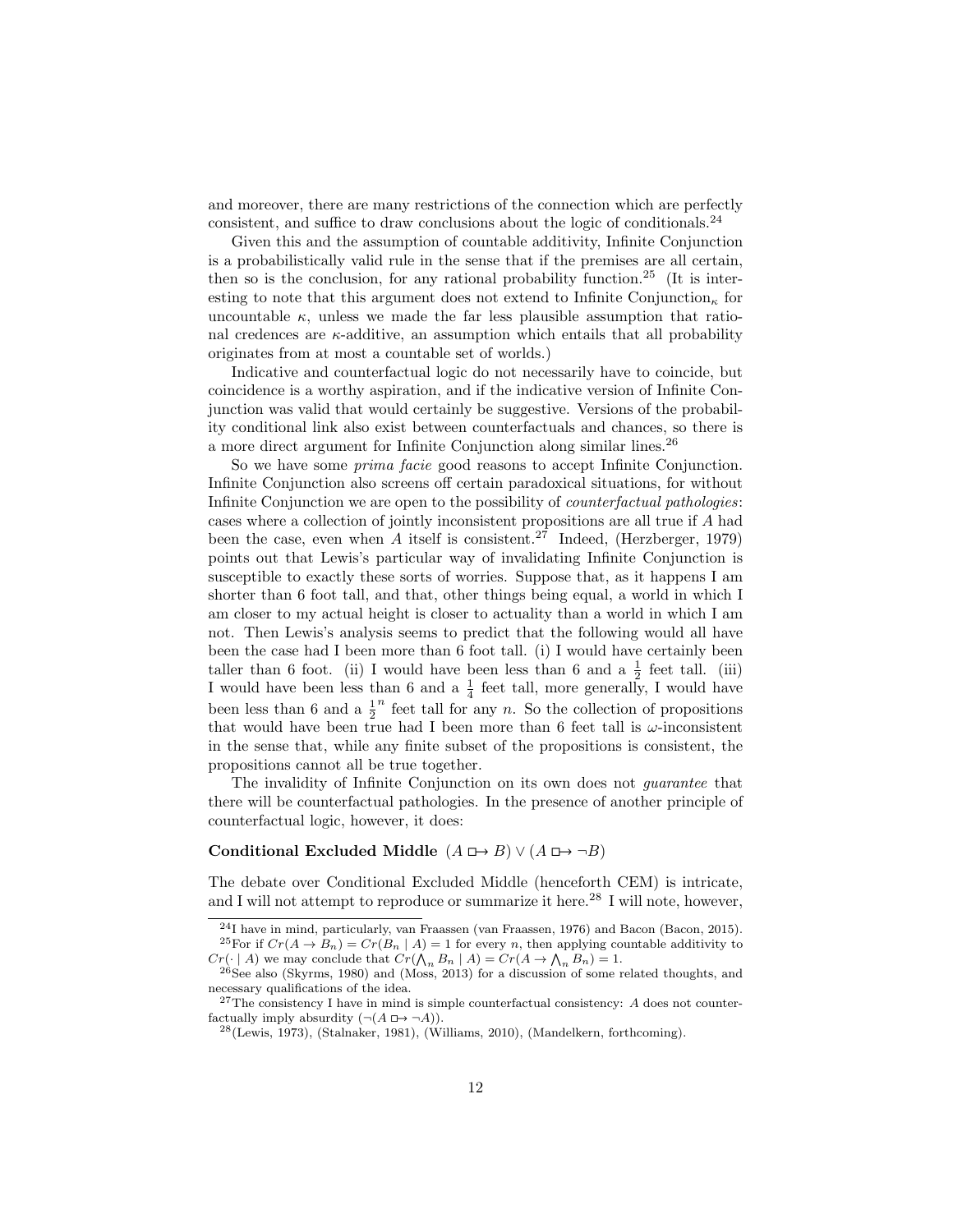that, like Infinite Conjunction, it can also be given a probabilistic underpinning, for given the aforementioned connection to probabilities its probability must be 1 when A has non-zero probability.<sup>29</sup>

Suppose, then, that Infinite Conjunction is invalid. So we should expect to find A and  $B_1, B_2, \dots$  such that  $A \mapsto B_n$  is true for each n, and  $A \mapsto \bigwedge_n B_n$ is false. By CEM it follows that  $A \mapsto \neg \bigwedge_n B_n$ , since CEM ensures that one of  $A \nightharpoonup \bigwedge_n B_n$  or  $A \nightharpoonup \bigwedge_n B_n$  is true. But then A counterfactually implies an  $\omega$ -inconsistent collection of propositions:  $B_n$  for each n, and  $\neg \bigwedge_n B_n$ .

Conditional Excluded Middle is germane to our present discussion because, like Infinite Conjunction, it also secures the limit assumption relative to the possible world semantics sketched above. Indeed, the validity of CEM corresponds to  $\preceq_w$  not merely being a well-founded preorder, but a *well-order*: worlds will additionally be totally ordered by  $\preceq_w$ . CEM, unlike Infinite Conjunction, is a finitary principle.

Let me now make a brief digression about the relation between CEM and Infinite Conjunction. It is sometimes supposed, for presumably these reasons, that there is a difficulty devising a semantics that validates CEM without Infinite Conjunction: the above, for instance, demonstrates that this is impossible in a similarity semantics — for in that semantics CEM semantically implies Infinite Conjunction. Eric Swanson (Swanson, 2012), for example, proposes a (loosely speaking) supervaluationist account which validates CEM but allows for  $\omega$ -inconsistent collections of sentences to be individually true in the scope of a counterfactual supposition. But there is a problem with his account: he achieves this at the expense of permitting actual  $\omega$ -inconsistencies. An  $\omega$ -inconsistent set of sentences can be true simpliciter, not merely true within the scope of a counterfactual supposition. For an infinite conjunction of supertruths can be superfalse in his semantics, and conversely an infinite disjunction of superfalsehoods supertrue.<sup>30</sup> The semantics also fails to validate logical rules not involving the counterfactual conditionals, such as infinitary conjunction introduction, which, as we have effectively just established, does not preserve supertruth. Discussions of these features do not appear in (Swanson, 2012), but they seem to me to diminish the interest in the semantics significantly.

A less revisionary approach would be to modify the familiar selection function semantics for counterfactuals. The orthodox selection function semantics for CEM consists of a function,  $f: P(W) \times W \to P(W)$ , that maps a set A and

<sup>&</sup>lt;sup>29</sup>We must assume also that the probability of  $(A \Box \rightarrow B) \land (A \Box \rightarrow \neg B)$  is 0 when A has positive probability (this seems plausible, since given the finitary version of Infinite Conjunction, and its converse, it is equivalent to  $A \Box \rightarrow (B \land \neg B)$ , and by the probabilitistic connection, has chance  $Ch(B \wedge \neg B \mid A) = 0$ . The reason CEM must have chance 1 is because  $Ch((A \Box \rightarrow$  $B)\vee(A \rightharpoonup \neg B) = Ch(B \mid A)+Ch(\neg B \mid A)-Ch((A \rightharpoonup B) \wedge (A \rightharpoonup \neg B)) = x+(1-x)+0=1.$ 

<sup>30</sup>For Swanson, precisifications are ordered by how 'good' they are (for instance, how well they approximate usage). A sentence is supertrue if, for some precisification, it is true at every precisification at least as good as it. Thus,  $A_1, A_2, A_3...$  etc may all be supertrue, even when there are no precisifications at which they are all true. This would happen, for example, if the precisifications were enumerable in sequence strictly increasing in order of goodness,  $v_1, v_2, v_3, \dots$  (i.e.  $v_n$  is better than  $v_m$  exactly when  $n > m$ ) and when  $A_n$  is true at exactly  $v_n, v_{n+1}, v_{n+2}...$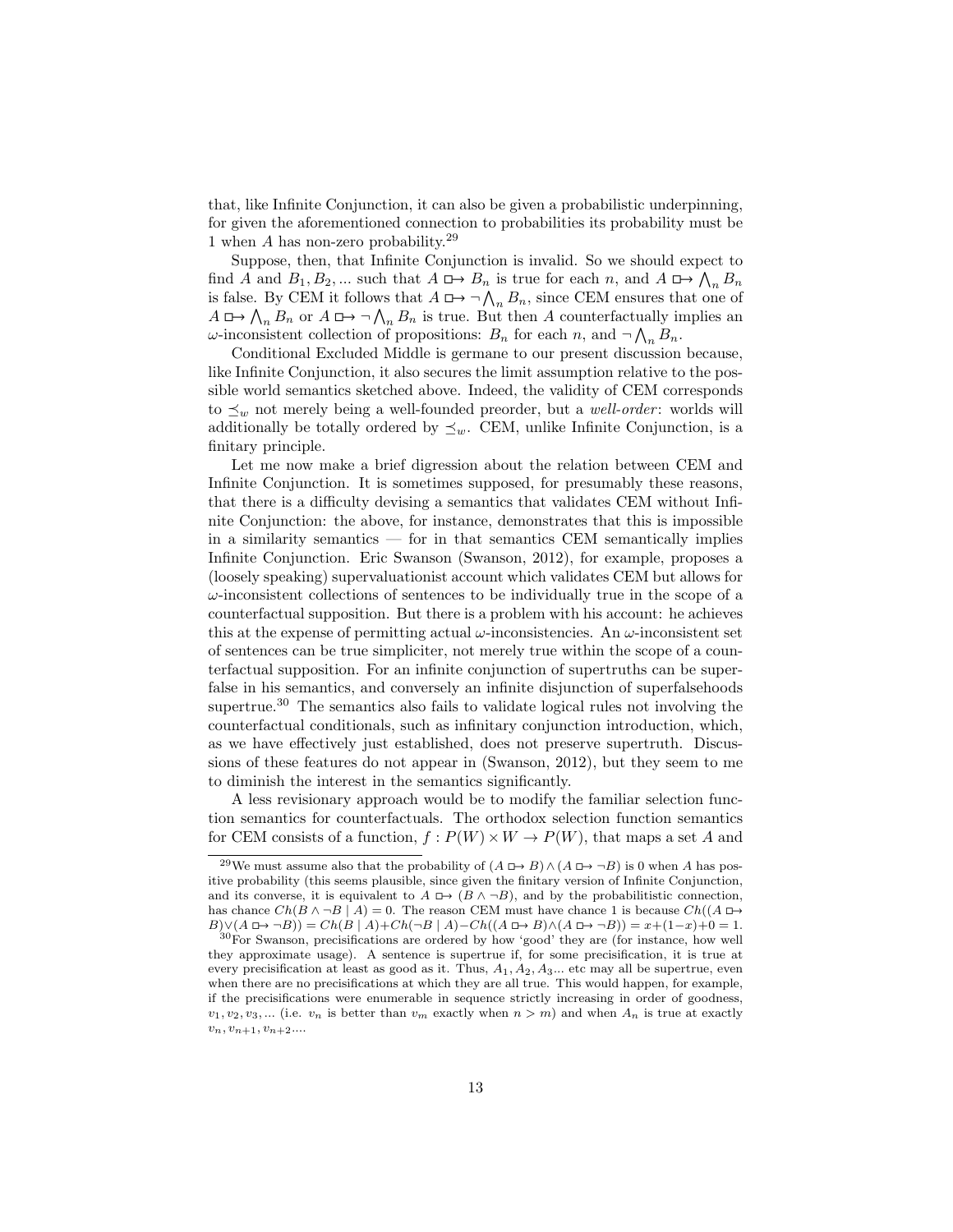a world  $w$  to the singleton of the world that would have been the case (relative to  $w$ ) had A been the case (and maps it to the emptyset if A is counterfactually inconsistent at  $w$ ). Alternatively, we might instead theorize in terms of a function  $f: P(W) \times W \to P(P(W))$ .  $f(A, w)$  can be thought of as the set of propositions that would have been true if A had been true, and we can specify the semantic value of a counterfactual,  $[A \Box B],$  as the set of worlds w where  $\llbracket B \rrbracket \in f(\llbracket A \rrbracket, w)$ . CEM corresponds to the constraint that  $f(A, w)$  contains any set of worlds or its complement. If we additionally want to validate Weakening and Finite Conjunction, it must also be closed under supersets and finite intersections: i.e. it must be an ultrafilter. $31$  Infinite Conjunction, by contrast, corresponds to the condition that  $f(A, w)$  is closed under countable intersections (and, more generally, Infinite Conjunction<sub>κ</sub> to closure under  $\kappa$  sized intersections). It is a well-known fact that, given the axiom of choice and infinite W, there are non-degenerate ultrafilters over W that are not closed under countable intersections. We can leverage this to show that Conditional Excluded Middle does not entail Infinite Conjunction, even in an infinitary logic with the usual rules, including infinite conjunction introduction (a rule that Swanson's system lacks). Thus, while the combination of CEM without Infinite Conjunction is not particularly attractive  $-$  it commits one to counterfactual pathologies  $$ our deviant semantics shows that it is not formally inconsistent. (Moreover, unlike Swanson's semantics, this establishes the consistency of this package with all the classical inference rules, including their infinitary analogues for infinite conjunction.)

It's worth noting that we can also show that Infinite  $Conjunction_{\omega}$  does not entail Infinite Conjunction<sub>κ</sub> for  $\kappa > \omega$  via similar means, even in the presence of CEM, although one has to go beyond the standard axioms of set theory to do so. (What one needs is an ultrafilter that is closed under countable intersections but not arbitrary intersections. This can be secured by assuming the existence of a measurable cardinal.)

We may summarize our findings thus. Infinite Conjunction is a plausible principle; the limit assumption — that every set contains a world maximally similar to actuality  $\overline{\phantom{a}}$  is not. Yet, given the similarity semantics, they are equivalent. Many commentators have employed these observations narrowly, to adjudicate between Lewis and Stalnaker, usually in favour of Lewis. But implicit in the above is really a problem with the similarity semantics for counterfactuals. For once we liberate the counterfactual facts from the similarity constraint — that a counterfactual is true if its consequent is true in some antecedent world, and any antecedent world more similar to actuality than it the tension between the plausibility of Infinite Conjunction and the implausibility of the limit assumption evaporates. We have also explored the connections between CEM and Infinite Conjunction. It is consistent, without Infinite Conjunction, for there to be counterfactual pathologies, and if we additionally grant CEM all failures of Infinite Conjunction are pathological.

 $31$ In what follows we count the degenerate ultrafilter  $P(W)$ , containing every proposition, as an ultrafilter. (It will play the role of the impossible world.)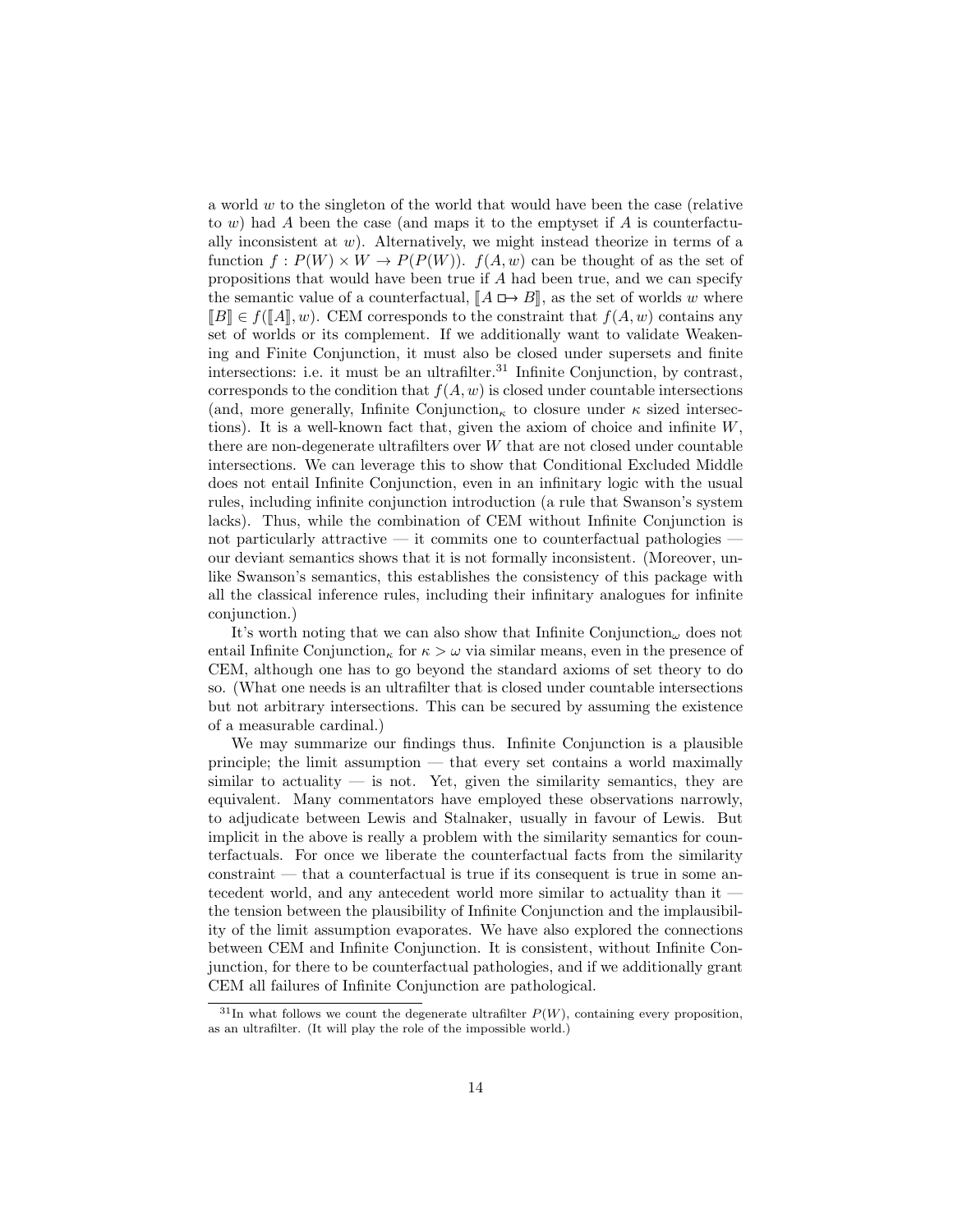Infinite Conjunction was one of the principles used in our derivation of the two paradoxes of infinity we opened with. Denying Infinite Conjunction, perhaps along Lewisian lines, thus might offer us a way to resolve those paradoxes. So what must the Infinite Conjunction denier say about our two paradoxes? Even though the denial of Infinite Conjunction does not, on its own, commit one to counterfactual pathologies, I will now show that one cannot resolve either of the two paradoxes without accepting a counterfactual pathology (unless one gives up some other finitary principles used in our proof, making the rejection of Infinite Conjunction unnecessary). Firstly, note that Infinite Conjunction is used once in both derivations. I'll focus on Benardete's paradox first. If the Infinite Conjunction denier accepts the argument until the first and only use of Infinite Conjunction, they will accept  $\bigvee_n P_{\geq n} \square \rightarrow \neg P_{\geq k}$ , for each k, and retain consistency with Anti-Zenoism by resisting this inference to  $\bigvee_n P_{\geq n} \square$ retain consistency with Anti-Zenoism by resisting this inference to  $\bigvee_n P_{\geq n} \square \rightarrow \bigwedge_n \neg P_{\geq n}$ . Paraphrase  $P_{\geq n}$  as 'the man traveled continuously as far as the  $\frac{1}{2}$ <sup>n</sup>n mile marker'.<sup>32</sup> In this informal mode, this amounts to accepting all of the following:

- 1. If the man had made it any distance past  $A$ , then he wouldn't have gotten past the  $\frac{1}{2}$ -mile marker.
- 2. If the man had made it any distance past  $A$ , then he wouldn't have gotten past the  $\frac{1}{4}$ -mile marker.
	- . . .
- n. If the man had made it any distance past  $A$ , then he wouldn't have gotten past the  $\frac{1}{2}$  $n$ -mile marker.
	- . . .

Thus, we see that the set of propositions that would have been the case had the man made it any distance past  $A$  is  $\omega$ -inconsistent. He would have made it past A, but he wouldn't have made it  $\frac{1}{2}$  $n$ -miles past A for any n.

A similar moral must be drawn about Yablo's Button. If you accept the reasoning up until the step where Infinite Conjunction is applied, we have:

- 1. If I had been in the man's position and declined to press the button on some day and all days preceding it, then I would have pressed the button on the last day (day 0).
- 2. If I had been in the man's position and declined to press the button on some day and all days preceding it, then I would have pressed the button on the penultimate day (day -1).

<sup>&</sup>lt;sup>32</sup>The continuity parenthetical is there to emphasize that he got to the  $\frac{1}{2}$ <sup>n</sup>-mile marker by way of the  $\frac{1}{2}^k$ -mile markers for  $k > n$ .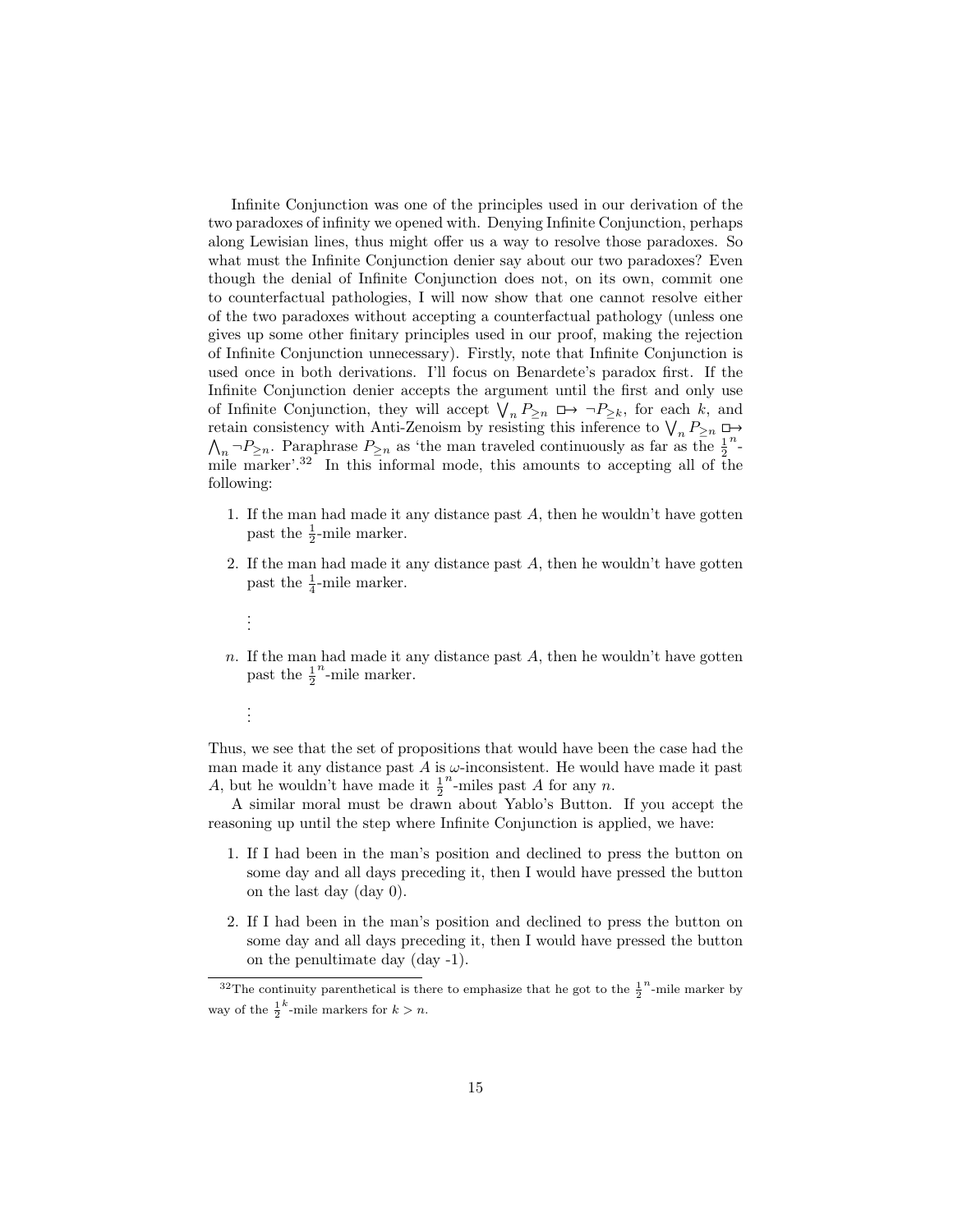3. If I had been in the man's position and declined to press the button on some day and all days preceding it, then I would have pressed the button on the day before that (day -2).

4. . . .

In this case, the individual counterfactuals themselves sound completely implausible, indicating that an error must have occurred earlier in the proof, before one has applied Infinite Conjunction. To make matters worse, they also constitute a counterfactual pathology, since the propositions that I pressed the button on days  $0, -1, -2, \ldots$ , and that I declined to press the button until some some day are jointly inconsistent (even if any finite subset is consistent). So I think a deeper analysis of reasoning reveals one is already committed to some sort of pathology before one has even applied Infinite Conjunction.

Things get even weirder if we bring Conditional Excluded Middle into the mix. For example, as above we must conclude, for every  $n$ , that, had the man made it past A, the man would have been stopped before the  $\frac{1}{2}$  $n_{\text{-mile}}$ mark. But despite this, one can show that there also must be a point where the man stopped, had he made it past  $A$ . That is, there is an  $n$  such that he made it to the  $\frac{1}{2}^{n+1}$ -mile mark, but not the  $\frac{1}{2}$  $n$ -mile mark, or he made it all the way to B. The existence of this point is captured by the disjunction  $P_{\geq 0} \vee \bigvee_{n>0} (P_{\geq n+1} \wedge \neg P_{\geq n}).$  So formalized, the existence of a stopping point is a logical consequence of  $\bigvee_n P_{\geq n}$ , so it is counterfactually implied by it. We can begin to ask embarrassing questions about this point, such as whether it would have been an odd or even n. For, given CEM, even though we cannot say that the stopping point would have been  $\frac{1}{2}$  $\overrightarrow{n}$  for any particular  $\overrightarrow{n}$ , we can capture the claim that the stopping point would have been even with the counterfactual

$$
\bigvee_n P_{\geq n} \sqcup \!\!\!\!\rightarrow P_{\geq 0} \vee \bigvee_{n \in Odds} (P_{\geq n+1} \wedge \neg P_{\geq n})
$$

and the claim that it would have been odd with

$$
\bigvee\nolimits_n P_{\geq n}\square\!\!\!\rightarrow \bigvee\nolimits_{n\in Evens}(P_{\geq n+1}\wedge\neg P_{\geq n}).
$$

But Conditional Excluded Middle and the principle that you can substitute logical equivalents in the consequent of a counterfactual guarantees that one of these counterfactuals must be true. The same weirdness is apparent in the first puzzle. If I had declined to press the button up until some day or other, there would have been a first day I pressed the button. It wouldn't have been the 0th day, or the -1th, or the -2th, and so on. But it either would have been even, or it would have been odd. (Putting it heuristically, in the first case it is as though the man would travel an infinitesimal distance past A, and in the second as though the first pressing of the button would be a non-standard number. Thought of this way, they will have many of the sorts of first-order definable properties that non-standard reals and natural numbers share with their standard cousins.<sup>33</sup>)

<sup>&</sup>lt;sup>33</sup>The use of non-principal ultrafilters in constructing these non-standard mathematical objects, and in our way of modelling such counterfactuals, is presumably not a coincidence.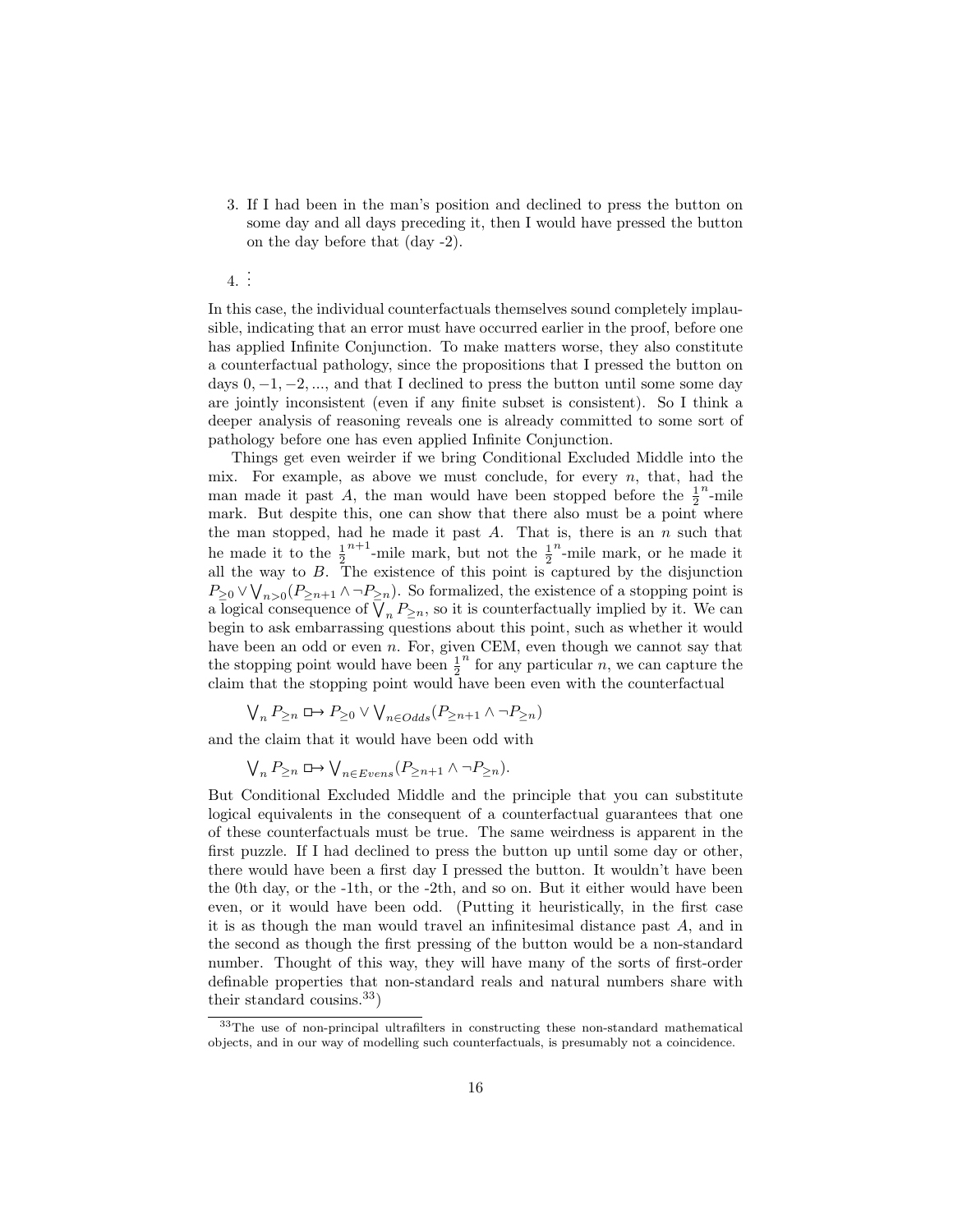

Figure 1: The infinite slope.

## 3.2 Substitution

Fine's own logic of counterfactuals is motivated by an infinite puzzle with a slightly different flavor. We are invited to imagine an infinite slope, with an infinity of balls precariously balanced as in figure 1. We assume that ball  $n$  is numbered so that if it toppled it would knock ball  $n + 1$ . Fine then presents an argument, formally very similar to the two arguments given above, that standard approaches to counterfactual logic cannot accommodate natural verdicts about what would happen if a given ball were to topple.<sup>34</sup> Formalizing 'the nth ball toppled' as  $B_n$ , Fine's assumptions may be stated:

Positive Effect  $B_n \rightharpoonup B_{n+1}$ 

Negative Effect  $B_{n+1} \square \rightarrow \neg B_n$ 

Consistency  $\neg(\bigvee_n B_n \Box \rightarrow \bot)$ 

The most contentious of these assumptions is surely Negative Effect: it captures the idea that, if a given ball, n, were to topple, it would be the first ball to topple. In other words, it wouldn't be because some ball further up the slope toppled and knocked it. We will return to this assumption in section 3.4.

While these three counterfactuals are inconsistent given the counterfactual assumptions we have outlined above, they are jointly consistent in Fine's logic. Given the similarity between the reasoning in both cases it is worth seeing how it might be applied to the two puzzles we have looked at above. We see that, in the present derivation, Fine's 2012 semantics invalidates two of the principles used: Disjunction and Substitution. More recent versions of Fine's truth-maker semantics, however, validate Disjunction ((Fine, 2018a), (Fine, 2018b), (Fine))

 $34$ See the discussion in section 1 for the exact points of dissimilarity.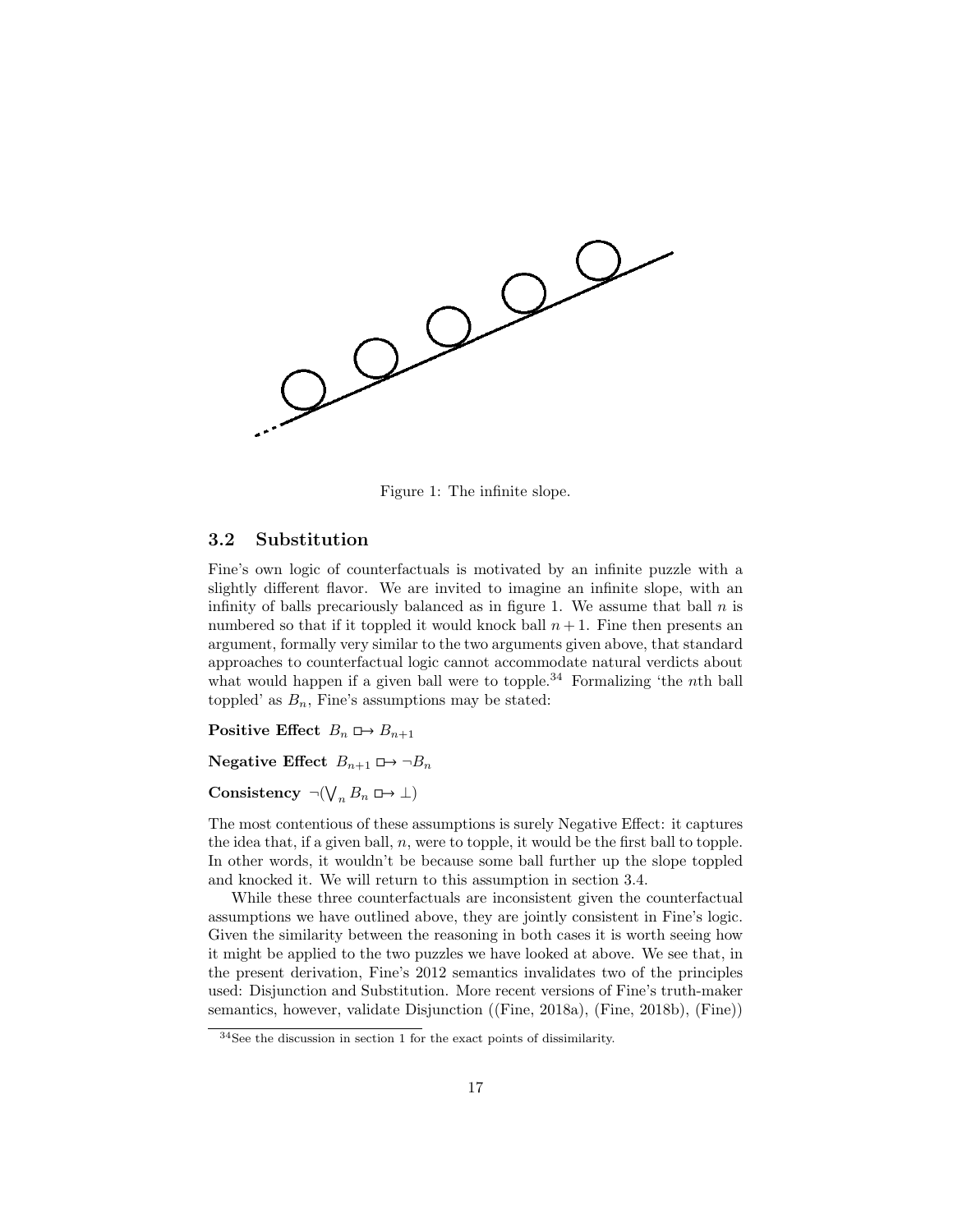and thus only invalidate Substitution. And, even his 2012 semantics validates the following weakening of Disjunction:

#### Weak Disjunction  $A \rightharpoonup C$ ,  $B \rightharpoonup C \vdash A \lor B \rightharpoonup C$  provided A and B are logically incompatible.<sup>35</sup>

Fine has a variant way of deriving a paradox to the one in section 1 and 2 that only appeals to this weakening. So it's natural to look to failures of Substitution to explain these paradoxes; and indeed, this is the exact diagnosis Fine offers in the case of the balls.

For concreteness, I will focus on the account in (Fine, 2012a) and (Fine, 2012b), since it is explicitly an account of counterfactual conditionals, and is developed with similar paradoxes of infinity in mind. Many of my remarks will extend to other possible accounts of counterfactuals within this framework, however. In (Fine, 2012a) Fine claims that Substitution is to blame for the inconsistency derivable from Positive Effect, Negative Effect and Consistency. To substantiate this claim, Fine offers a model theory which invalidates the inference he rejects, Substitution, whilst validating the other principles required in his derivation. But a model theory only settles which inferences and principles are valid, and leaves unsettled many questions of truth. Unlike the Lewis-Stalnaker semantics, it is not a mechanical matter to apply the technology to particular cases, and in this case Fine does not offer even a heuristic model of the slope, from which we could simply read off answers to questions like these.<sup>36</sup> Applying the model theory to our two paradoxes of infinity is similarly not a mechanical matter, but we can make some principled modelling decisions.

In Fine's semantics, propositions are verified or falsified by partial states of affairs, or just states, which unlike worlds, do not settle the truth of all propositions, and are consequently ordered by how complete or incomplete they are. A world is thus just a special kind of state: a maximal one. Verification is exact, in the sense that a proposition need not be verified by states that are more complete than states that verify it. We say that a proposition is *inexactly* verified by a state if it is exactly verified by some less complete state. The clause for the counterfactual in (Fine, 2012b) is given in term of a ternary accessibility relation,  $t \rightarrow_w u$ , understood informally as saying that u is the state that results from  $w$  by making the change  $t$ .

 $A \rightharpoonup B$  is true at a world w if and only if, for every state t that verifies A, if  $t \rightarrow_w u$ , B is inexactly verified by u.

If you blur your eyes somewhat and focus attention on the order of the quantifiers, this looks a bit like the clause for a strict conditional.<sup>37</sup> The high-level

<sup>35</sup>His semantics also validates another weaker rule, that allows one to infer counterfactuals with compatible disjunctive antecedents:  $A \Box \rightarrow C$ ,  $B \Box \rightarrow C$ ,  $A \land B \Box \rightarrow C \vdash A \lor B \Box \rightarrow C$ .

 $36$ The primary difference, it seems to me, is that the theoretically central notion of imposing a change to a world by a state to produce another state is not antecedently intelligible, and is not spelled out to the degree that, for example, the notion of closeness is in Lewis's philosophy.

 $37\,\mathrm{Or}$  better, the clause for a conditional in relevance logic.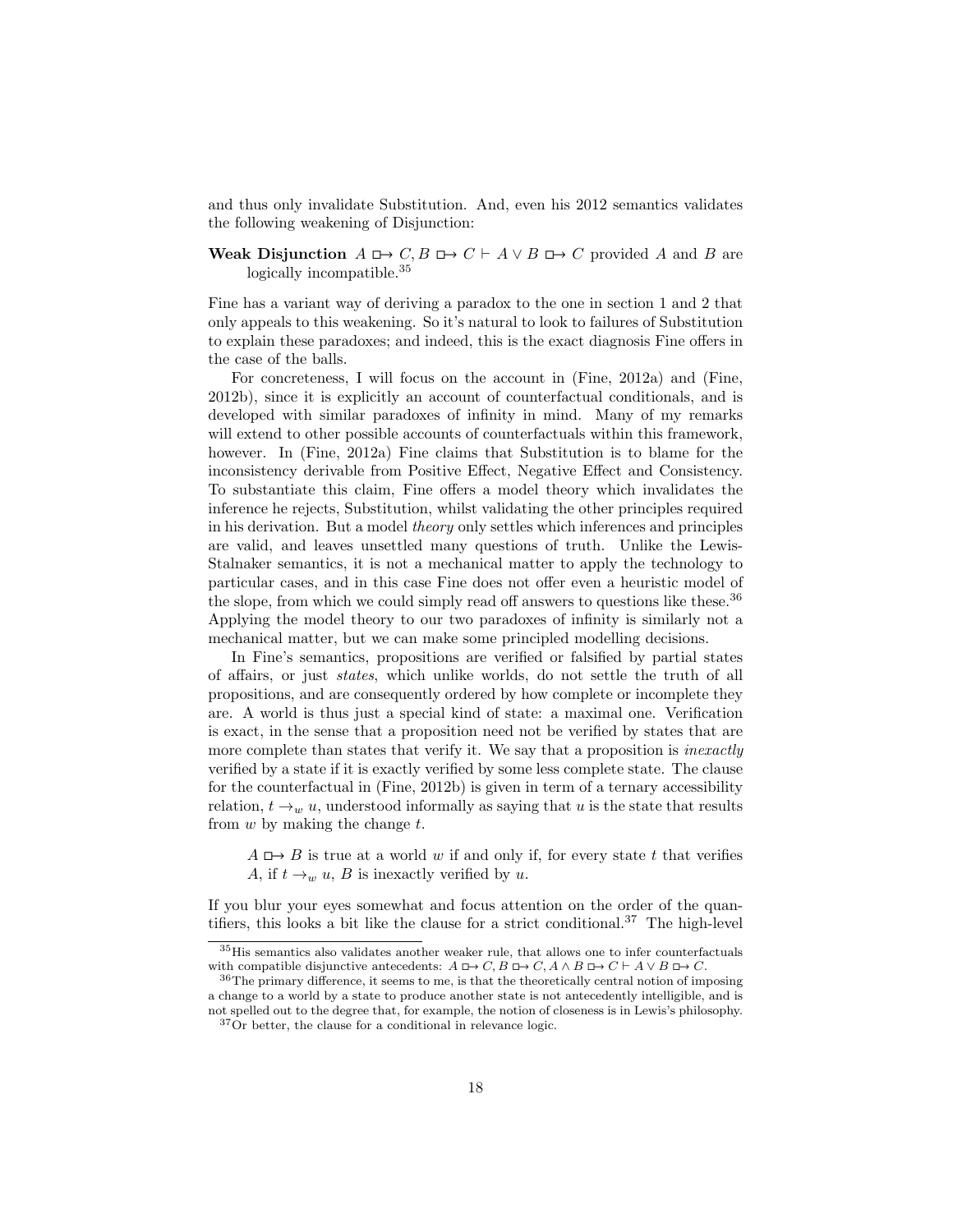moral to take away from this is that being counterfactually implied by an assumption is a relatively demanding condition. Compare this, for instance, to the proponent of Conditional Excluded Middle, who will say, of an unflipped coin, that it either would have landed heads if it had been flipped, or that it would have landed tails. In order for the former (latter) counterfactual to be true on Fine's semantics, every state that verifies the coin being flipped would, if we imposed that change to the actual world, result in a state that inexactly verifies the coin landing heads (tails).

Let's start with Benardete's paradox. What would have happened if the man had made it past A? Would he have made it to the  $\frac{1}{2}$ -mile mark? To the  $\frac{1}{4}$ -mile mark? Or is there a false presupposition to this question — like asking, of an unflipped coin, which way it would have landed if it had been flipped? According to the deniers of Conditional Excluded Middle, questions like these have the false presupposition that the coin either would have landed heads or would have landed tails.

I think the thought that goes along most naturally with Fine's semantics is that it's simply not the case that, had the man gotten past A, he would have gotten to the  $\frac{1}{2}$ -mile mark. Similarly for the  $\frac{1}{4}$ -mile mark,  $\frac{1}{8}$ -mile mark, and so on. But it's also false that, had the man gotten past  $A$ , he wouldn't have gotten to the  $\frac{1}{2}$ -mile mark (violating CEM). And similarly for the  $\frac{1}{4}$ -mile mark, the  $\frac{1}{8}$ -mile mark, and so on. This resolves the paradox, since we do not have the premises required to apply Infinite Conjunction — that the man wouldn't have gotten to the  $\frac{1}{2}$ -mile mark, that he wouldn't have gotten to the  $\frac{1}{4}$ -mile mark, and so on — and contradict Anti-Zenoism.

Let's focus on a different question: what would have happened if the man had either gotten as far as the  $\frac{1}{2}$ -mile mark, or the  $\frac{1}{4}$ -mile mark? To start us off, ask what would have happened if the man had traveled to the  $\frac{1}{4}$ -mile mark. Then the first god would have built his wall, and he wouldn't have made it past the  $\frac{1}{2}$ -mile mark. This is just what Divine Dispositions tells us:

$$
P_{\geq 2} \sqcup \rightarrow \neg P_1
$$

On the other hand, if the man had gotten to the  $\frac{1}{4}$ -mile mark or the  $\frac{1}{2}$ -mile mark, we are less inclined to say that he wouldn't have gotten to the  $\frac{1}{2}$ -mile mark. Taking this judgment at face value, we might therefore wish to deny the following counterfactual:

$$
P_{\geq 1} \vee P_{\geq 2} \square \rightarrow \neg P_1
$$

But this is exactly the move from step 1 to step 2 in our argument. The step was licensed by Substitution, because the antecedents of these two conditionals are logically equivalent. The equivalence may be proven formally, given our definition of 'reaching the  $\frac{1}{2}$  $n_{\text{m}}$ -mile mark', but informally, it's clear that the claim that the man reached the  $\frac{1}{4}$ -mile mark entails that he either reached the  $\frac{1}{4}$ -mile mark or the  $\frac{1}{2}$ -mile mark. And conversely, suppose he reached the  $\frac{1}{4}$ mile mark or the  $\frac{1}{2}$ -mile mark; then either way he must have reached the  $\frac{1}{4}$ -mile mark, and the converse entailment holds as well.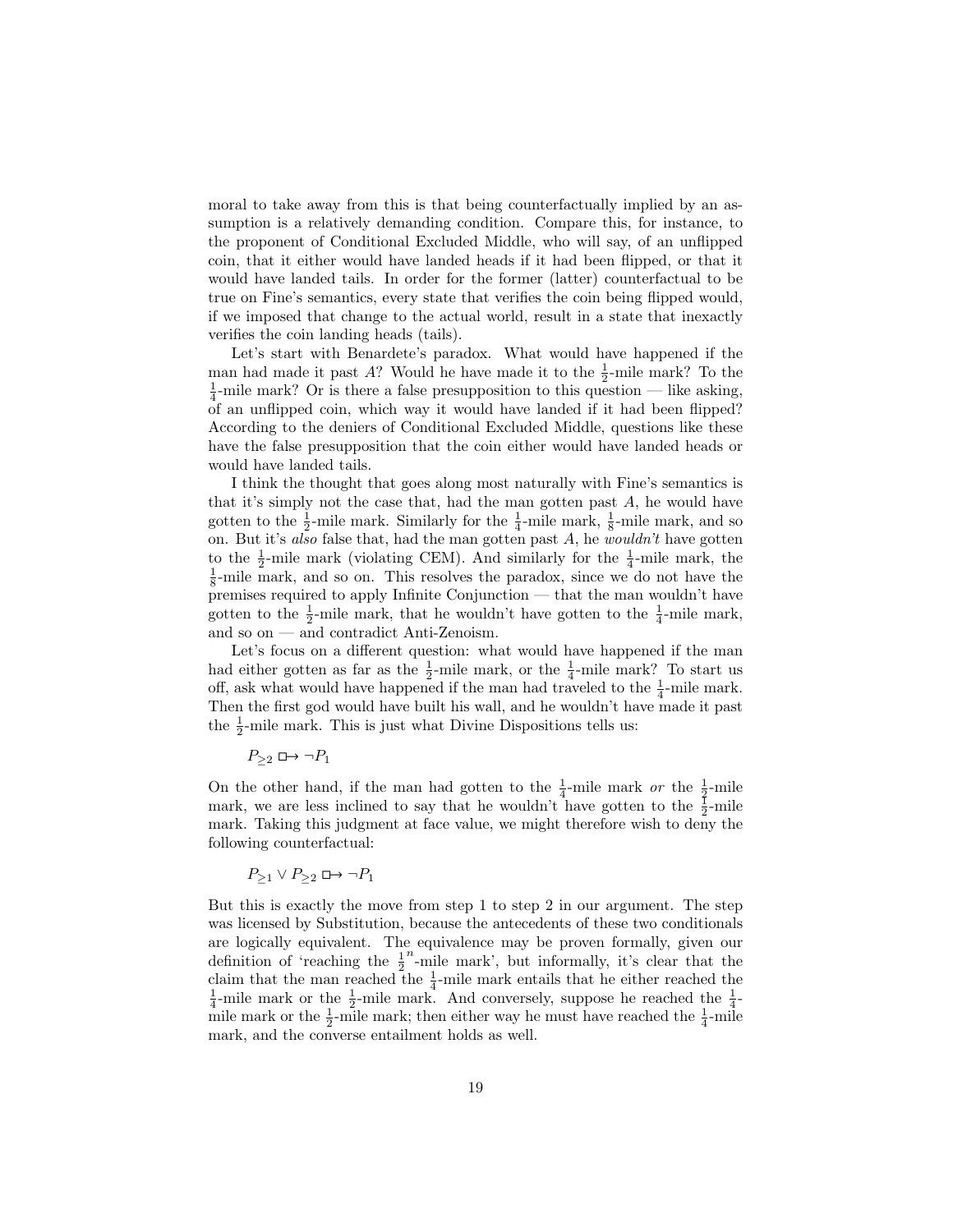A similar diagnosis of Yablo's Button may also be made. Had the display read 'Chocolate' on day 0 (i.e. the button has not yet been pressed), then you would press the button on day 0. Why? Because you would get a free chocolate. But, it seems, it is not the case that, had the display read 'Chocolate' on day 0 or day -1, you would press the button on day 0. Why? Because if it read 'Chocolate' on day -1 and you had pressed the button on day -1, you would get a zap if you pressed it on day 0.

Yet, as before, the claim that the display reads 'Chocolate' on day -1 is equivalent, given the specification of the display, to reading 'Chocolate' on day -1 or day 0. (Clearly if it read 'Chocolate' on day -1, it did so on either day -1 or day 0. Conversely, if it read 'Chocolate' on day -1 or day 0, the button must not have been pressed until at least day -1, and so it reads 'Chocolate' on day -1.) And given that reading 'Chocolate' on day 0 is really just a convenient substitute for the claim that the button wasn't pressed on any day prior to day  $0, D_{\leq 1}$ , they are logically equivalence in the stricter sense spelled out in section 1.

### 3.3 Substitution and Disjunctive Antecedents

The above judgments are in fact instances of a wider pattern of judgments concerning counterfactuals with disjunctive antecedents. Consider the following two counterfactuals:

- $\checkmark$  If I went to the beach, I would have a good time.
- ✗ If I went to the beach or went to the beach and got attacked by a shark, I would have a good time.

The first sounds good, but the second does not. Yet the antecedents, of the form A and  $A \vee (A \wedge B)$  respectively, are logically equivalent. Indeed, this is the exact same form as the judgments we made above in relation to Yablo's Button and Benardete's paradox (recalling that according to our conventions  $P_{\geq n}$  is short for a conjunction).

However, it is contentious whether these sorts of judgments are in good standing: the semantics and pragmatics of counterfactuals with disjunctive antecedents is extremely delicate. It will be instructive, then, to take a little digression though this vexed issue in the philosophy of conditionals. Disjunctive antecedents will also be at the heart of my own account.

Prior to Fine there were roughly two lines of thinking on this issue, exemplified respectively by strict theories of the counterfactual conditional, such as defended by (von Fintel, 2001) and (Gillies, 2007), and the 'variably strict' similarity based theories of (Lewis, 1973) and (Stalnaker, 1968).

The strict theory is formulated in terms of a contextually supplied accessibility relation between worlds, and states that a counterfactual  $A \rightharpoonup B$  is true when every accessible A-world is a B-world. The strict theory gets to maintain a highly attractive theory of disjunctive antecedents, in which a counterfactual with a disjunctive antecedent  $(A \vee B) \square \rightarrow C$  is just equivalent to the conjunction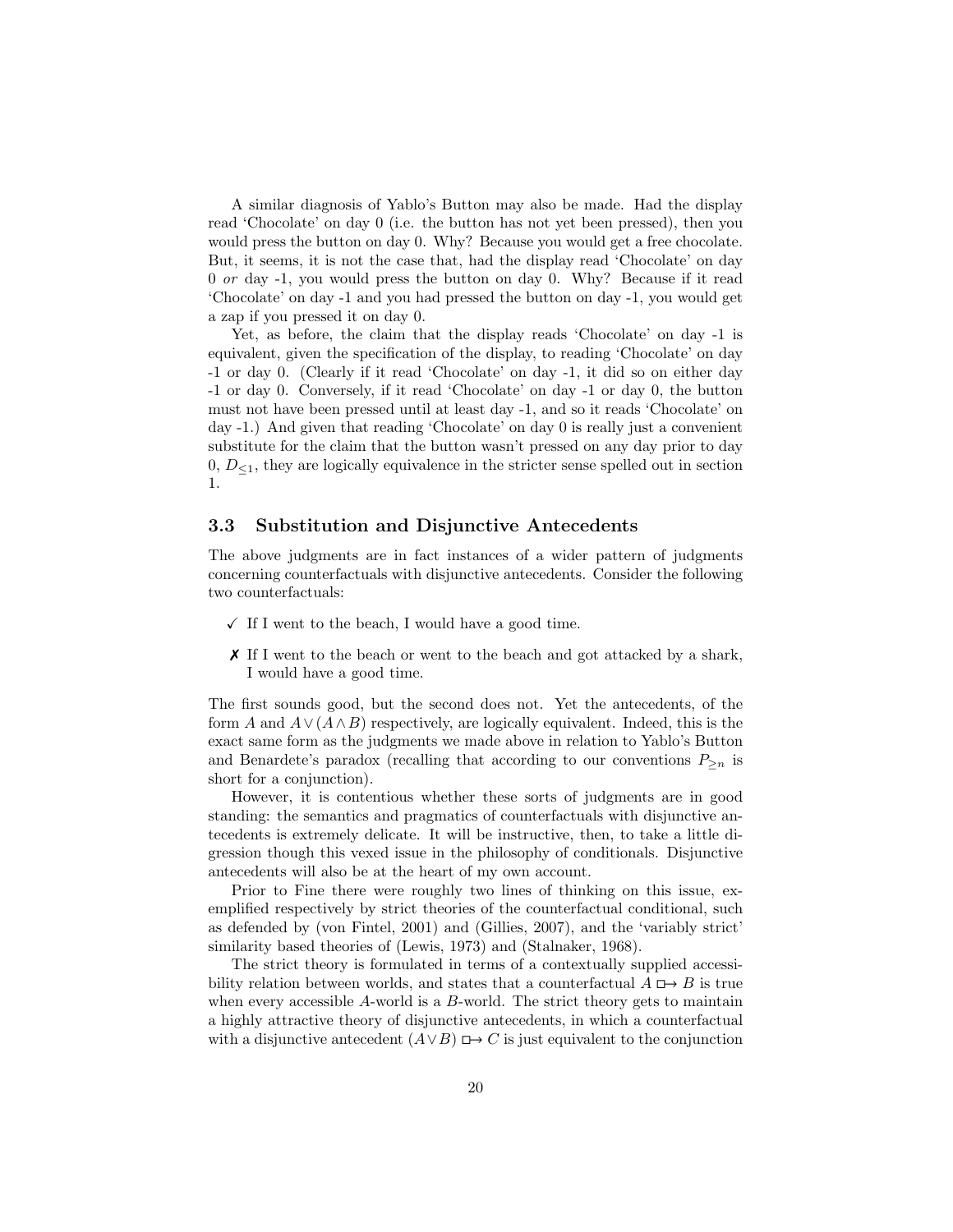of two counterfactuals with non-disjunctive antecedents  $(A \Box \rightarrow C) \land (B \Box \rightarrow C)$ . I shall call this the simple account of disjunctive antecedents:

#### The Simple Account  $(A \vee B) \square \rightarrow C + (A \square \rightarrow C) \wedge (B \square \rightarrow C)$

The right-to-left direction of this inference we have called Disjunction, and Fine calls the left-to-right Simplification.

The simple account is not only simple but accords with our intuitions in many cases.<sup>38</sup> For example, if we know that the party would have been a success if Alice or Bob had come, then we can infer that it would have been a success if Alice had come, and that it would have been a success if Bob had come. The converse inference also seems to be valid: if the party would have been a success if Alice had come, and it would have been a success if Bob had come, then it would have been a success if either of them had come. We can also appeal to the inference to explain why the  $\chi$ ed counterfactual appears false: it entails the false counterfactual if I had gone to the beach and gotten attacked by a shark, I would have had a good time.

The strict theory, however, validates the following highly controversial principle:

#### Antecedent Strengthening  $A \Box \rightarrow C \vdash A \land B \Box \rightarrow C$

Antecedent Strengthening has many apparent counterexamples, such as:<sup>39</sup>

- $\checkmark$  If I went to the beach, I would have a good time.
- ✗ If I went to the beach and got attacked by a shark, I would have a good time.

Defenders of the strict counterfactual have, of course, made various contextualist moves to explain away these counterexamples. But they inevitably involve denying the simplest explanation for its felt invalidity: that it is in fact invalid.<sup>40</sup>

This brings us to the other main option: philosophers subscribing to the variably strict theory exemplified by Lewis and Stalnaker, have taken these counterexamples at face value, and provided accounts in which Antecedent Strengthening is semantically invalid. These theories have a straightforward explanation of the above judgments concerning Antecedent Strengthening, but there is a cost: they do not validate the simple account of disjunctive antecedents.  $(A \vee B) \mapsto C$  does not entail  $(A \mapsto C) \wedge (B \mapsto C)$ , despite the appearance to the contrary.

<sup>38</sup>But not all: see the discussion in Nute and Cross §1.8 (Cross and Nute, 1997).

 $39$ This is not the end of the story: see (von Fintel, 2001) and (Gillies, 2007). But see (Moss, 2012), for some replies.

 $40$  Some contextualist and dynamic semanticists have introduced deviant notions of 'validity' in which antecedent strengthening is not valid. Roughly  $A_1...A_n \vdash B$  means that if you were to say  $A_1...A_n$  in that order, you would be in a position to say B in the resulting context. But very little is valid in this deviant sense — for instance, not even  $A, B \vdash A$  is valid if saying  $B$  changes the context — and so it has little to do with the notion logicians call by the same name.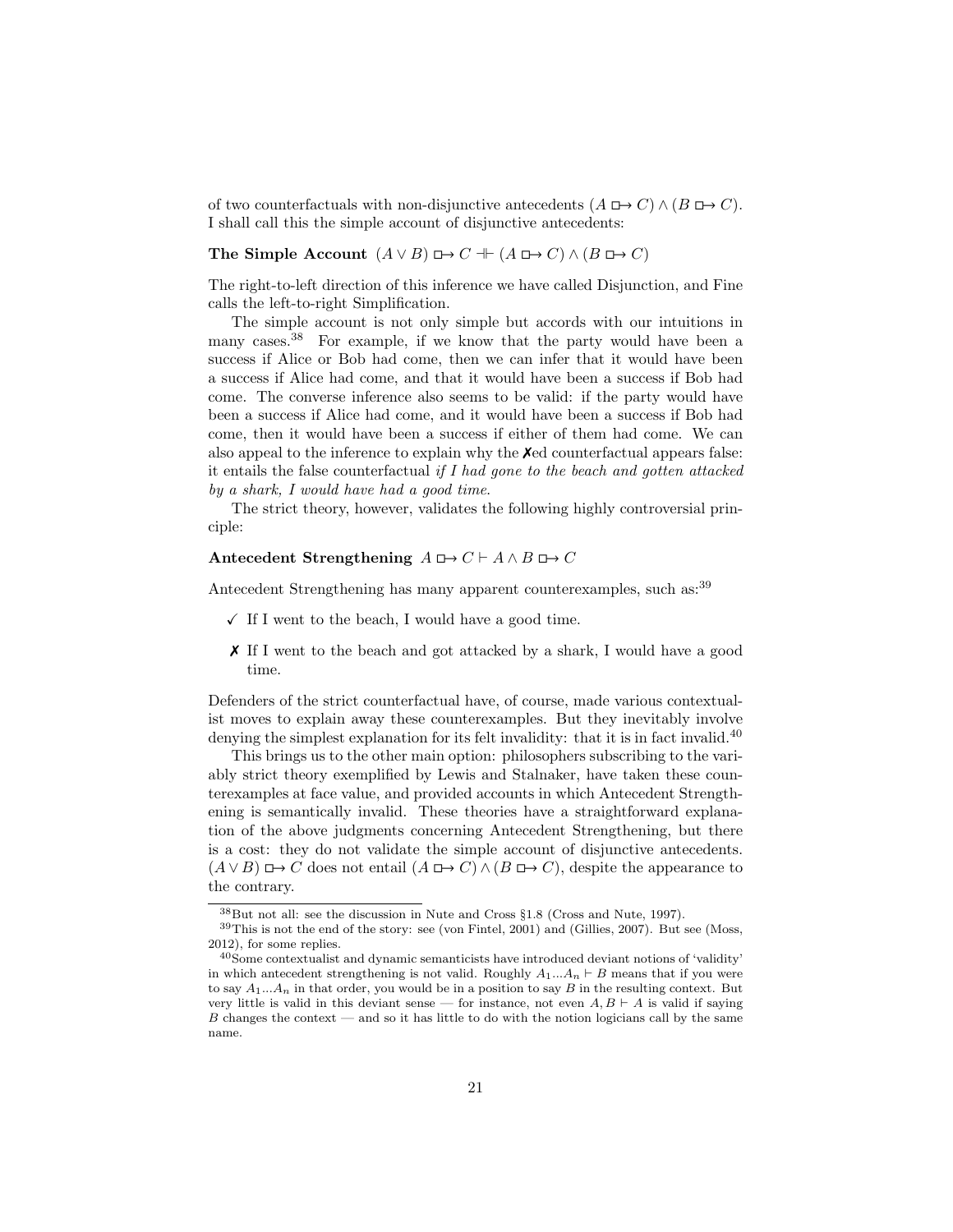Indeed this dilemma is no accident: given the possible worlds framework common to both theories, logically equivalent sentences can be substituted salve veritate. One can then show that the simple account of disjunctive antecedents entails Antecedent Strengthening. Suppose that the simple account is correct, and that  $A \Box \rightarrow C$ . Then substituting A for the logically equivalent  $A \vee (A \wedge B)$ we may conclude  $(A \vee (A \wedge B)) \square \rightarrow C$ , and thus  $(A \wedge B) \square \rightarrow C$  by the simple account.

Having seen the necessary tradeoffs between Fine's two competitors, we are now in a position to appreciate a powerful reason to adopt a hyperintensional theory of counterfactuals (such as a truth-maker account): one can simultaneously accept the simple account of disjunctive antecedents, whilst rejecting the contentious principle of Antecedent Strengthening.

Fine's truth-maker semantics can indeed validate the simple account whilst invalidating Antecedent Strengthening, but I would like to frame my discussion at a broader question: to what extent can hyperintensional theories of conditionals in general accord with our naïve judgments, regarding the validity of the Simple inferences, and the invalidity of Antecedent Strengthening. I will present a limitative result concerning what is possible in this direction, that will apply to truth-maker theories of conditionals and other hyperintensional theories of conditionals alike. If no plausible hyperintensional semantics can vindicate our naïve judgments involving counterfactuals with disjunctive antecedents, then I think we should be much more skeptical about the judgments involving disjunctive antecedents we began with  $-$  and thus, much more skeptical of the judgments being wielded to block our paradoxical reasoning.

I will not focus on Antecedent Strengthening, but on the following equally unwelcome variant:

#### Weak Antecedent Strengthening  $A \Box \rightarrow C$ ,  $B \Box \rightarrow C \vdash (A \land B) \Box \rightarrow C$

Unwelcome, since we should affirm the first and second counterfactual, but not the third.

- $\checkmark$  If I were to drink this hot beverage, I'd have a pleasant time.
- $\checkmark$  If I were to ride this roller-coaster, I'd have a pleasant time.
- ✗ If I were to drink this hot beverage and ride this roller-coaster, I'd have a pleasant time.

While a hyperintensional theory will not in general permit the substitution of arbitrary logical equivalents, some such substitutions are hard to deny: it would be implausible to think, for instance, that a counterfactual of the form  $(A \vee B) \mapsto C$  could by true while  $(B \vee A) \mapsto C$  is false. Indeed Fine's truthmaker semantics does allow the substitution of these two sorts of sentences, as they have exactly the same truth-makers. The following substitutions all look like could plausibly be made in the antecedent of a counterfactual.

**Idempotence**  $(A \land A) \Box \rightarrow C + A \Box \rightarrow C + (A \lor A) \Box \rightarrow C$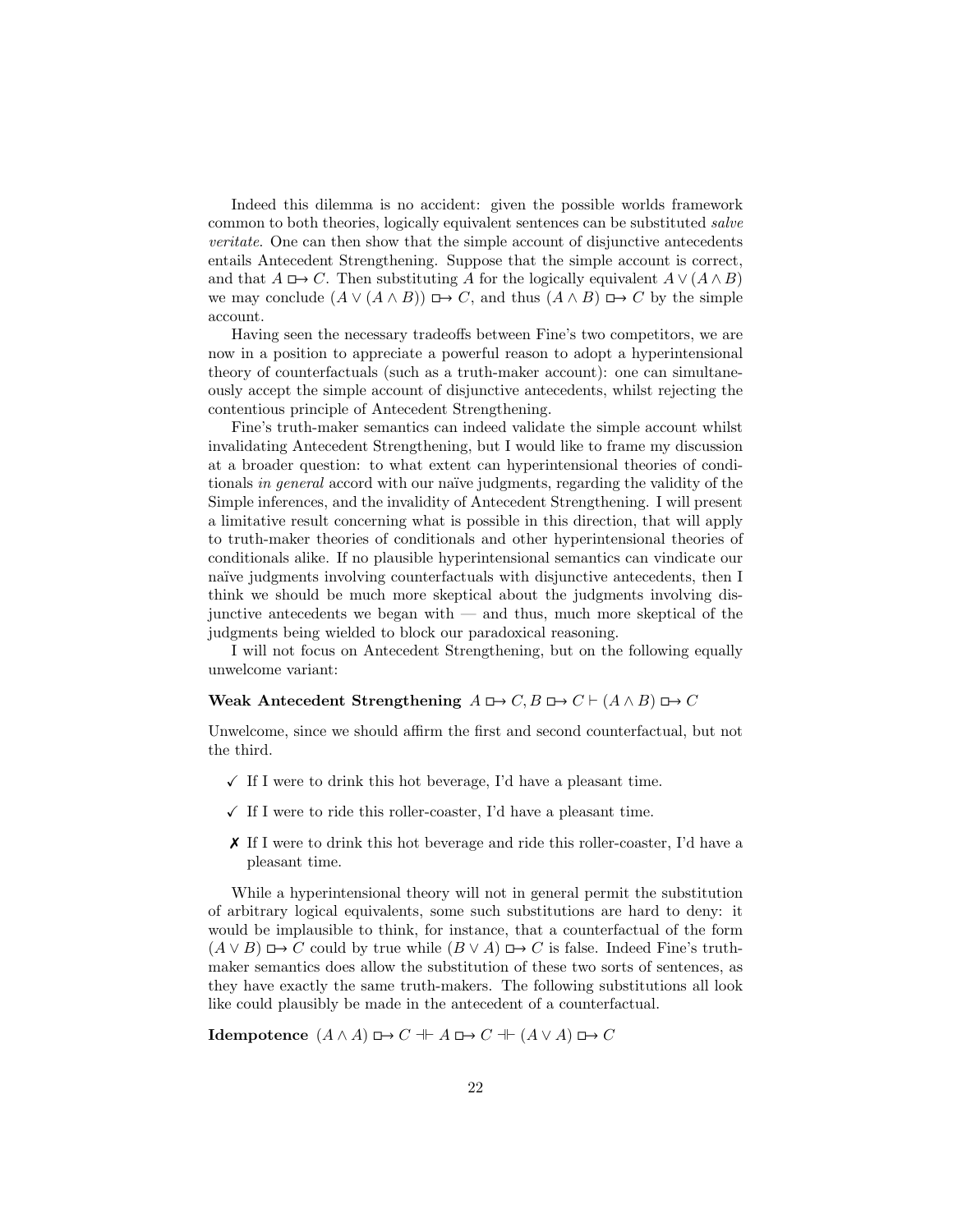Commutivity  $(A \lor B) \Box \rightarrow C \parallel (B \lor A) \Box \rightarrow C$ 

Distributivity  $A \wedge (B \vee C) \square \rightarrow D + ((A \wedge B) \vee (A \wedge C)) \square \rightarrow D$ 

Associativity  $(A \lor B) \lor C \Box \rightarrow D + A \lor (B \lor C) \Box \rightarrow D$ 

Indeed, in the truth-maker semantics of (Fine, 2012b), these limited forms of Substitution are valid: the antecedents of Idempotence, Commutativity, Distributivity and Associativity have the same truth-makers by that account. Moreover, the clause for the truth of a counterfactual is only sensitive to the truth-makers of the antecedent, so making any of the above substitutions in the antecedent of a true counterfactual (a counterfactual with at least one truthmaker) will result in a true counterfactual.<sup>41</sup>

At any rate, the intersubstitutivity of sentences equivalent according to this limited set of rules is independently plausible, regardless of whether Fine's semantics validate it. Moreover, while there are apparent counterexamples to the general principle Substitution, involving the substitution of A for  $A \vee (A \wedge B)$ (as was implicit in the proof of Antecedent Strengthening from Simplification), there do not appear to be any similar counterexamples involving these more limited applications of Substitution.

The problematic result is this:

No-Go Theorem Every theory of conditionals that permits the four limited applications of Substitution listed and validates "The Simple Account", also contains Weak Antecedent Strengthening.

The derivation of Weak Antecedent Strengthening from these assumptions goes as follows:

- 1.  $A \mapsto C$  (assumption)
- 2.  $B \mapsto C$  (assumption)
- 3.  $A \lor B \nightharpoonup C$  (Simple Theory)
- 4.  $(A \vee B) \wedge (A \vee B) \mapsto C$  (Idempotence)
- 5.  $((A \vee B) \wedge A) \vee ((A \vee B) \wedge B) \square \rightarrow C$  (Distributivity)
- 6.  $(A \wedge (A \vee B)) \vee (B \wedge (A \vee B)) \rightarrow C$  (Commutativity)
- 7.  $((A \wedge A) \vee (A \wedge B)) \vee ((B \wedge A) \vee (B \wedge B)) \rightarrow C$  (Distributivity)
- 8.  $(A \vee (A \wedge B)) \vee ((B \wedge A) \vee B) \longrightarrow C$  (Idempotence)

<sup>41</sup>The case of Distributivity is a little more subtle because while both sides have the same truth-makers, they have different falsemakers. So while distributive equivalents can be substituted in the antecedent of a counterfactual, in accordance with Limited Substitution, they cannot always be substituted within a negated context. However, the coincidence in truthmakers is enough to validate the limited forms of Substitution, and that is all that is needed for the following discussion.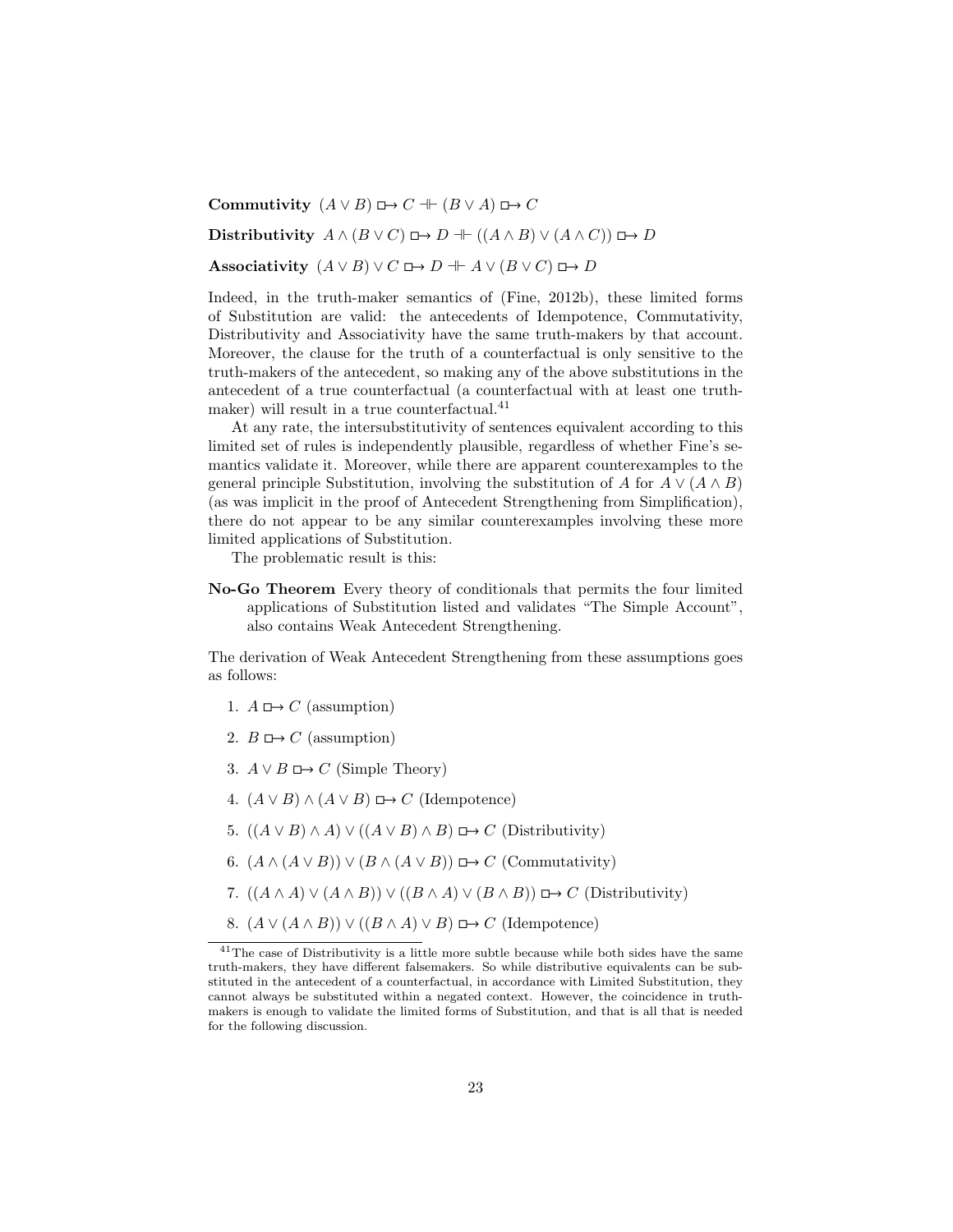- 9.  $(A \vee B) \vee ((A \wedge B) \vee (A \wedge B))) \rightarrow C$  (Associativity, Commutivity)
- 10.  $(A \vee B) \vee (A \wedge B) \longrightarrow C$  (Idempotence)
- 11.  $A \wedge B \longrightarrow C$  (Simple Theory)

The No-Go theorem then tells us what shape a hyperintensional theory of counterfactuals must have if it is to maintain the Simple Theory concerning disjunctive antecedents, while rejecting the likes of Antecedent Strengthening. Either Idempotence, Commutativity, Distributivity or Associativity must be relinquished.

We can now categorise different truth-maker approaches to counterfactuals by this result. Inspection of the semantics in (Fine, 2012b) reveals that all of Idempotence, Commutativity, Distributivity and Associativity hold. In that account the Simple Theory is valid only with a caveat: the right-to-left portion of the inference (i.e. Disjunction) is only valid when  $A$  and  $B$  are logically incompatible — the principle we have called Weak Disjunction. This differential treatment of Disjunction and Weak Disjunction seems a little unprincipled. (To lay my cards on the table, I am skeptical of both principles, and indeed think that, by rejecting them, we may provide a satisfying resolution to our paradoxes. But I think this makes the status of Disjunction on Fine's semantics even more urgent, for if one can indeed avoid paradox by relinquishing Disjunction whilst also keeping Substitution, this would undermine a central part of Fine's case for overturning orthodoxy.)

In more recent work Fine has advocated for a simpler truth-maker semantics in which the truth-makers for A and for  $A \wedge A$  can be different. Indeed, Fine's present position is that Idempotence is to be rejected, and that the Simple Theory, and the other limited versions of Substitution hold.<sup>42</sup> However, it's worth emphasizing how radical this response is. It is one thing to propose a more fine-grained theory of propositions — one that distinguishes the proposition that A from the proposition that  $A \wedge A$ . In the grand scheme of things, this move is not that radical: structured theories of propositions, for instance, will distinguish propositions by the number of times a constituent like A occurs, as well as taking a myriad of other things into account, such as constituent order. So along that dimension, Fine's truth-maker theory is a lot less radical than the structured theory. But distinguishing the proposition A from  $A \wedge A$  is not the same as denying the counterfactual inference of Idempotence: the inference from  $A \rightharpoonup C$  to  $(A \wedge A) \rightharpoonup C$  and conversely (which, of course, structured and other fine-grained theories of propositions have no special reason to reject). We have encountered putative counterexamples to inferences of the form  $A \square \rightarrow C$ to  $(A \vee B) \square$   $\rightarrow$  C, when A and  $A \vee B$  are logically equivalent, but we do not have any similarly compelling case against Idempotence. Indeed, it seems eminently plausible.

There are independent reasons to adopt Substitution and attempt to explain

<sup>42</sup>In ((Fine, 2018a), (Fine, 2018b) and (Fine) a truth-maker semantics with these features is described.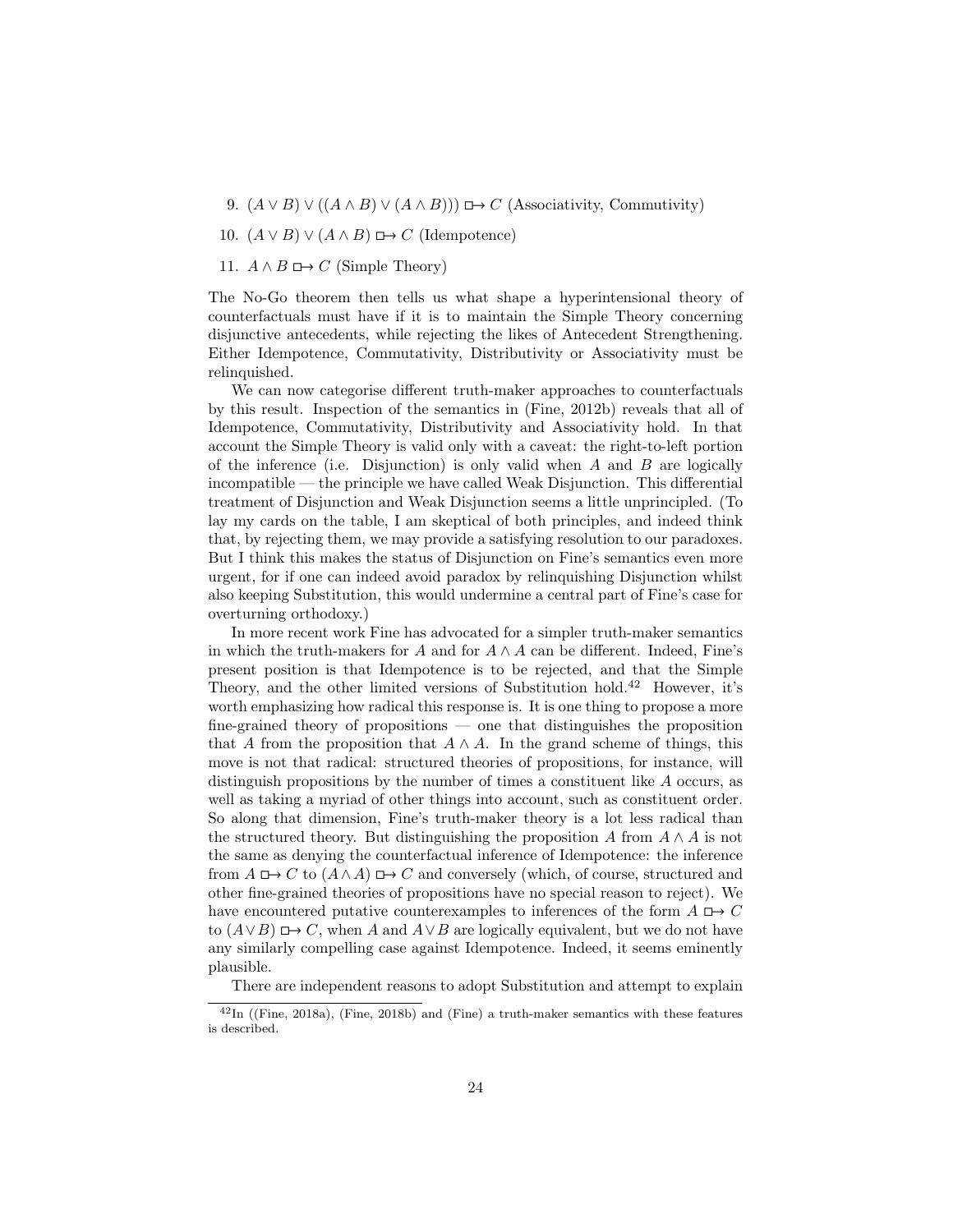the putative counterexamples using pragmatic technology.<sup>43</sup> For instance, we have a perfectly good pragmatic explanation for why the counterfactual 'If I had gone the beach or gone to the beach and got attacked by a shark, I would have had a good time' seems false, even when we judge the counterfactual 'If I had gone to the beach, I would have had a good time' to be true. The unnecessary disjunct in the former raises to salience the possibility of shark attacks — something one wouldn't normally consider when evaluating the latter counterfactual. This sort of maneuver is central to the strict theory of counterfactuals, but can also be invoked by the variably strict theorist.

There are also many positive cases for Substitution. One might simply be swayed by the theoretical virtues of the Boolean theory of propositions, in which logically equivalent propositions are identified. If the proposition A and  $A \vee (A \wedge B)$  are identical, no compositional semantics can be given for any operator that does not respect their intersubstitutivity.<sup>44</sup> Similar puzzles involving free choice permission and modals exhibit similar phenomena, but do not seem to be easily explained semantically.<sup>45</sup> There are also metaphysical puzzles for the idea that logically equivalent propositions can have different counterfactual implications. For counterfactuals are connected to a large range of philosophical concepts, including causation, chance, and rational action. What should we make of the hypothesis that causes, seemingly being just described in logically equivalent ways, have different effects? Or that we should value logically equivalent things differently, even absent any logical confusions, as would be the case if the value of an action is given by its counterfactual consequences.<sup>46</sup> We have seen that chance-theoretic concerns endow various counterfactual principles with a certain sort of positive status. The same can be extended to Substitution: the probability calculus ensures that the chance of B conditional on A and on  $A'$ are the same when A and A' are logically equivalent, so the chances of  $A \rightharpoonup B$ and  $A' \rightharpoonup B$  must be the same if they are identical to the conditional chances.

### 3.4 Disjunction

In this section we will give a couple of more direct arguments against the similarity semantics. They will trade on exactly the sorts of 'first ball to fall' intuitions that Fine appeals to to motivate Negative Effect in his argument against the similarity semantics. These alternative arguments are interesting, however, because: (i) they do not involve Substitution, (ii) they do not involve disjunctive antecedents, and (iii) they do not involve infinity. If this is right, I think this undermines some of the morals that Fine draws from the case of the infinite slope discussed in section 3.2. Indeed, we will see that some of the principles that Fine

<sup>43</sup>See for example (Fox).

<sup>44</sup>Of course, we must be careful when it comes to attitude reports, and other connectives that are sensitive to the mode under which the proposition is presented. Counterfactuals, presumably, are not among these connectives.

<sup>45</sup>See (Goldstein, forthcoming) for a helpful characterization of the problem, and (Anglberger et al., 2016) for a truth-maker inspired approach to the problem.

<sup>46</sup>As is the case in causal decision. See, for instance, Gibbard and Harper (Gibbard and Harper, 1978).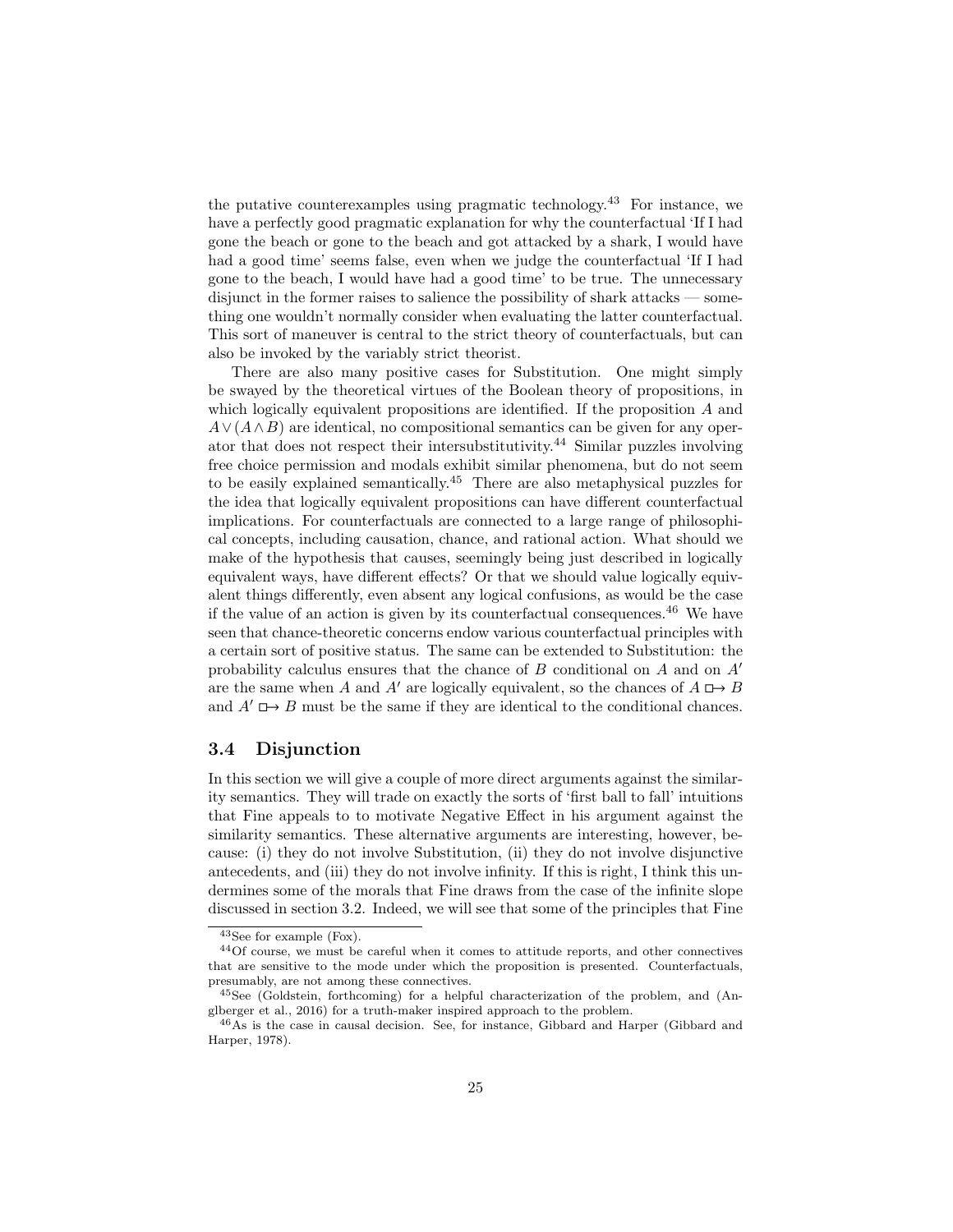himself endorses, and uses in his derivation, are undermined by these intuitions. Since the examples are finitary, diagnoses involving the limit assumption and Infinite Conjunction are also off the table.

It should of course be noted that on all plausible versions of the similarity semantics, counterfactuals are highly context sensitive, and so there is plenty of room for the similarity theorist to resist these putative counterexamples by positing some sort of shift in context. These responses will effectively amount to the denial of the truth of Negative Effect, and variants, in some contexts, and so will be available as responses to Fine's argument as well. My goal is primarily to establish that if we take the Finean judgments at face value, certain other things follow (some of which are in tension with Fine's own discussion). With that said, I am myself inclined to take these judgments at face value, and thus take us to have prima facie reasons to revise the similarity semantics, albeit not in the way Fine envisions. I will develop an alternative in which it is Disjunction, not Substitution, that gets revised. I will then apply it to our puzzles of infinity.

I think there are two main motivations for accepting Disjunction. The first is that many instances of it just seem to be primitively compelling, for instance 3 seems to follow from 1 and 2.

- 1. If John went to the party, everyone would have a good time.
- 2. If Mary went to the party, everyone would have a good time.
- 3. If John or Mary went to the party, everyone would have a good time.

The example in 1-3 is representative of the sort of cases one might use to motivate Disjunction. However, one must take care not to overgeneralize from particular examples: even an invalid inference may have instances in which the premises necessitate the conclusion. And even the judgment of validity in this instance is fragile. For example, suppose that both John and Mary are the life of any party, but are hostile exes. Because they wish to avoid each other, neither intend to come to the party. Because Mary isn't intending to go to the party, it would have been the case, had John gone, that everyone would have had a good time. Similarly, because John isn't intending to come to the party, had Mary gone, everyone would have had a good time. But had Mary or John gone to the party, they might have both gone. In which case, the party would have been a disaster. So we should reject 3, despite accepting 1 and 2. The intuition against 3 can be made more vivid, if we consider the logically equivalent counterfactual

3 0 . If either John or Mary or both went to the party, everyone would have had a good time.

3 and 3' are equivalent given Limited Substitution, which even the Finean semantics permits.<sup>47</sup> (To see this equivalence, note that steps 4-10 of our above derivation of Weak Antecedent Strengthening are reversible.)

 $^{47}\mathrm{Of}$  course, Fine should be perfectly happy with this result, since it trades on the possibility of John and Mary both going to the party — exactly the sorts of instances Disjunction he rejects.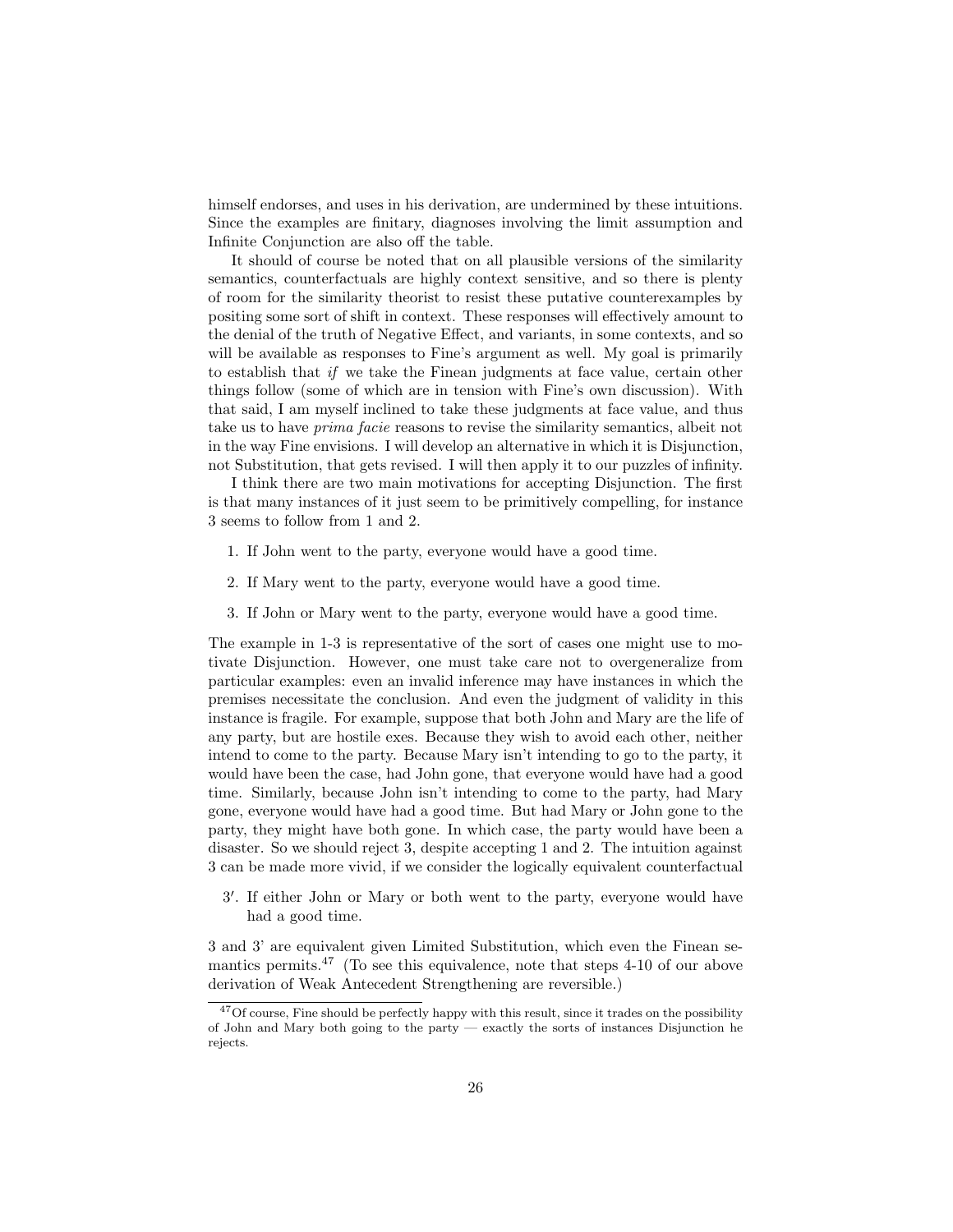

Figure 2: Two balls A and B balanced on opposing slopes.

The second consideration in favour of Disjunction is that its validity is predicted by the now dominant account of counterfactuals, prominently defended by Lewis and Stalnaker, based on similarity semantics. For roughly, if the closest  $A$  worlds are  $C$  worlds, and the closest  $B$  worlds are  $C$  worlds, then the closest  $A \vee B$  worlds are C worlds. I will now turn to some further arguments against the similarity semantics. These will target principles validated by the similarity semantics that are, relative to a general class of possible worlds semantics, stronger than Disjunction, but equivalent to it given Conditional Excluded Middle (we will make these remarks precise in the next section).

Let us begin with a principle that is sometimes known as CSO. Putting it roughly, it says that if  $A$  and  $B$  counterfactually imply one another, they are counterfactually equivalent in the sense that they counterfactually imply the same propositions:

#### Counterfactual Equivalence  $A \rightharpoonup B$ ,  $B \rightharpoonup A$ ,  $A \rightharpoonup C \rightharpoonup B \rightharpoonup C$

Counterfactual Equivalence is validated by every version of similarity semantics on the market; indeed it it hard to see how one could invalidate it without relinquishing the central insights of the similarity semantics.<sup>48</sup> A simplified argument is available if we make the limit assumption: if the closest A-worlds are B-worlds and the closest B-worlds are A-worlds, then the closest A-worlds must be the same as the closest  $B$ -worlds. So  $A$  and  $B$  must be counterfactually equivalent in the sense that they counterfactually imply the same propositions. A very similar argument for the validity of Counterfactual Equivalence is available if we do not assume the limit assumption.

Now consider the following scenario, in which balls  $A$  and  $B$  are balanced at opposing ends of a half-pipe, as in figure 2. If A toppled, it would roll to the other side and topple  $B$ , and similarly, if  $B$  toppled it would roll up to

 $48$ Fine considers a version of the similarity semantics in which a counterfactual  $A \rightharpoonup B$  is true iff  $B$  is true in the closest  $A$ -worlds and in the  $A$ -worlds that are not closer to actuality than a closest A-world. This hypothetical theory invalidates Counterfactual Equivalence, and is stated in terms of similarity, although it has not found any proponents as far as I know.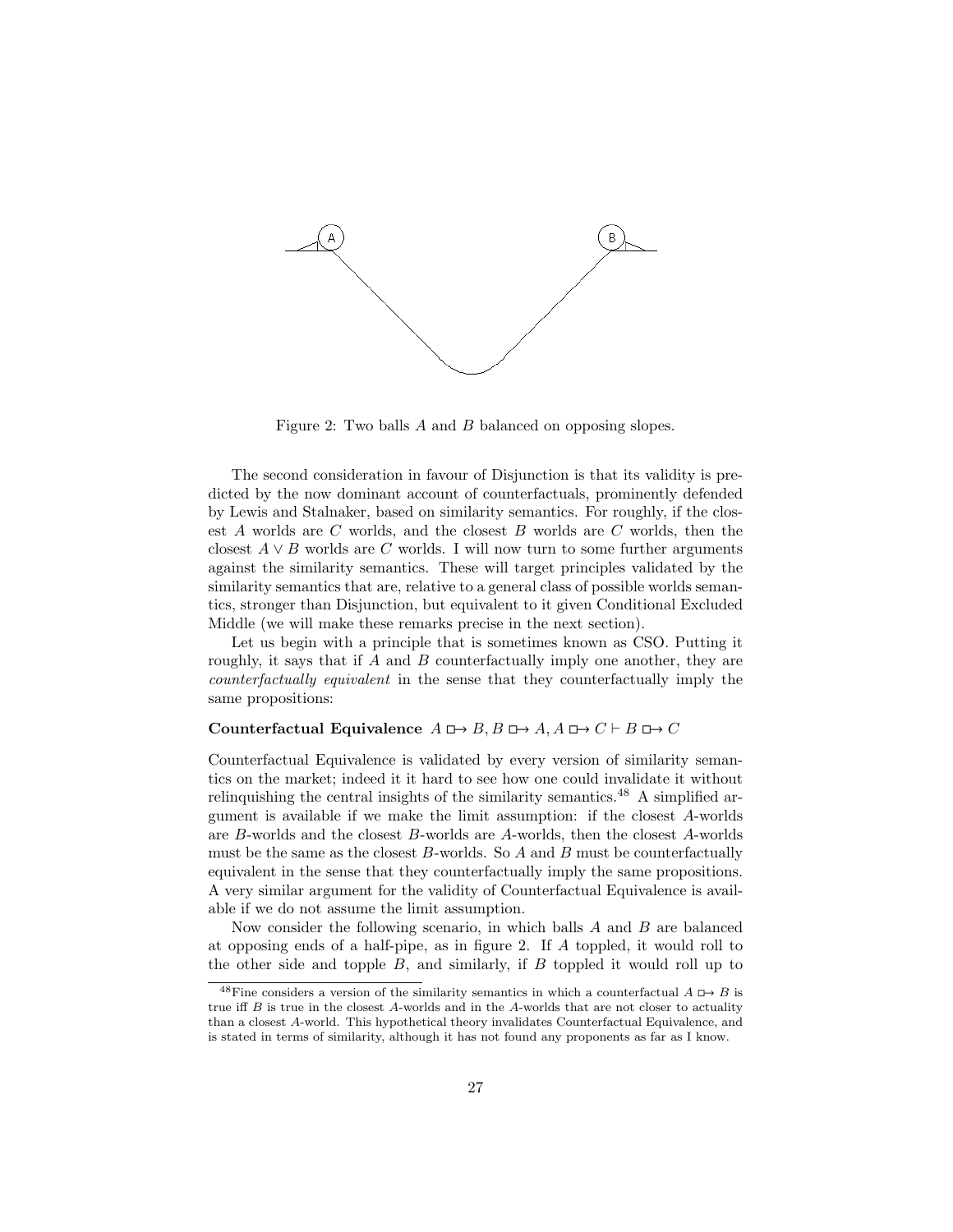the other side and topple A. (We may suppose, by contrast, that if they both toppled they would collide in the middle.) Since both balls are in fact balanced, and never fall, there's a natural intuition that if one of the balls —  $A$  say were to topple, it would knock B and not the other way around. This is of a piece with Fine's case for Negative Effect, in which it is assumed that if a ball were to topple it would not be the case that some higher ball knocked it: it would be the first ball to fall. I'll appeal to this sort of intuition repeatedly: for convenience lets call it the 'first ball to fall' intuition  $-$  it is of a piece with the more general thought that counterfactuals have something to do with the direction of causation. Suppose that  $A$  and  $B$  are on two pressure plates, set up so that if  $A$ 's plate is released while  $B$ 's plate is depressed a buzzer goes off (but not conversely). Then we would want to assert:

 $\checkmark$  If A were to topple, the buzzer would go off.

and deny

 $\boldsymbol{\times}$  If B were to topple, the buzzer would go off.

We also have:

- $\checkmark$  If A were to topple, B would topple.
- $\checkmark$  If B were to topple, A would topple.

These judgments jointly contradict Counterfactual Equivalence. Since Substitution was not involved in the 'derivation' of this contradiction, it cannot be this aspect of the possible worlds semantics that is to blame. Indeed, we do not need a special argument to see this, as with the infinite slope.

Counterfactual Equivalence is closely related to principles of counterfactual logic that Fine considers uncontentious. Here is a weaker principle that Fine himself explicitly endorses:  $49$ 

### Restricted Transitivity  $A \Box B \Box A \land B \Box C \vdash A \Box C$

Restricted Transitivity is also validated in every version of the similarity semantics on the market, and is valid in Fine's framework.<sup>50</sup> But it also appears to be refuted by similar judgments:

 $\checkmark$  If A were to topple, then B would topple.

<sup>49</sup>Counterfactual Equivalence entails Restricted Transitivity given Identity, Finite Conjunction and Weakening. Suppose that  $A \Box B \rightarrow B$  and  $A \land B \Box D \rightarrow C$ . Given Entailment we have  $A \wedge B \mapsto A$  and from the first assumption, Identity and Finite Conjunction we have  $A \Box \rightarrow (A \land B)$ . So A and  $A \land B$  are counterfactually equivalent, and since  $A \land B \Box \rightarrow C$  we can conclude  $A \mapsto C$ .

 $50$ It is easy remove the constraint in Fine's framework that secures Restricted Transitivity, but Fine endorses Restricted Transitivity, writing of Restricted Transitivity, Identity, Weakening and Weak Disjunction that 'there appears to be no plausible counterexamples to them, and their use in counterfactual reasoning is, on the face of it, completely unproblematic' p37 (Fine, 2012a).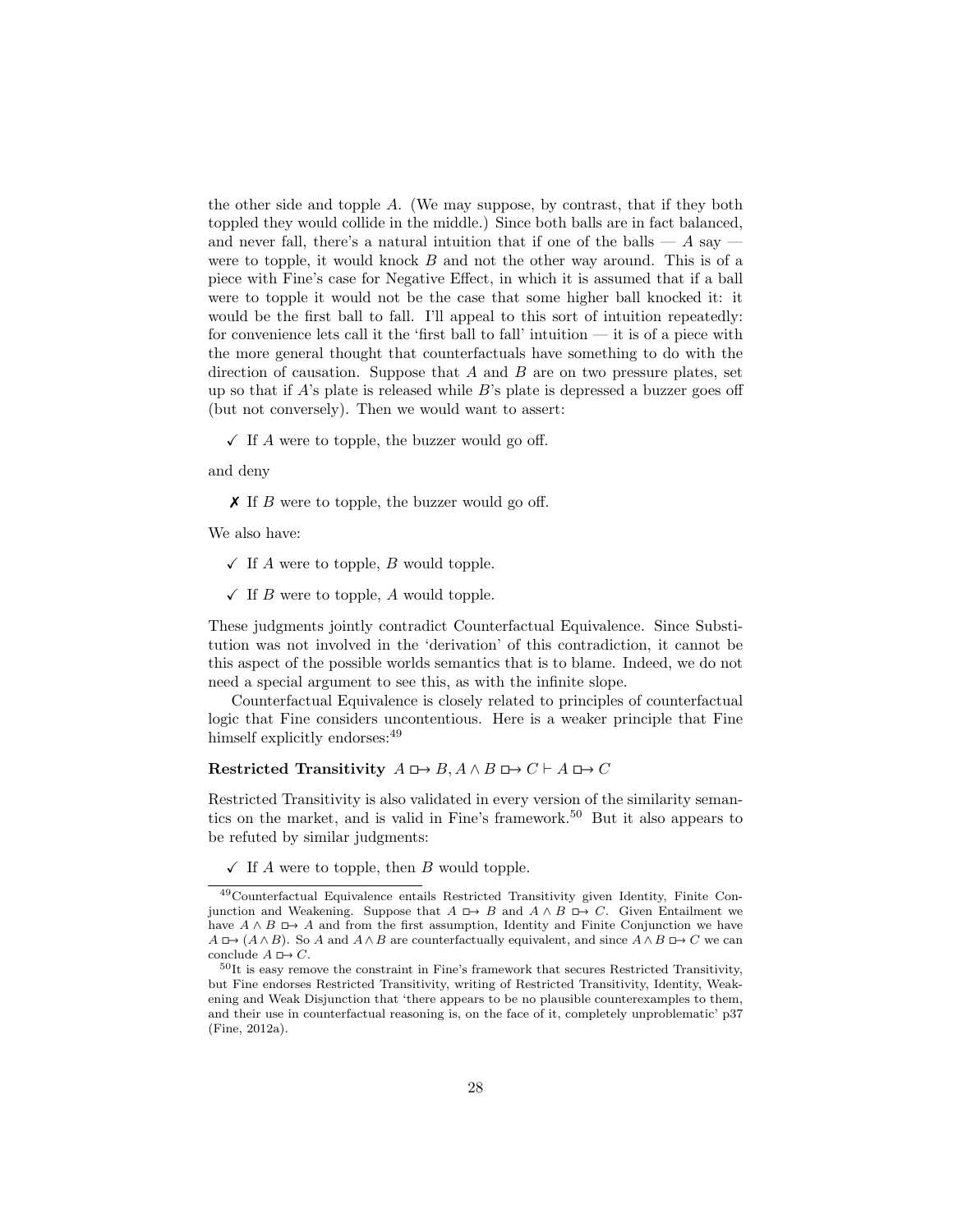$\checkmark$  If A and B were to topple, A and B would collide somewhere in the middle.

 $\chi$  If A were to topple, A and B would collide somewhere in the middle.

Again, the judgment that the second counterfactual is true and the final one false seem to be of a piece with Fine's own justification for Negative Effect — what we have called the 'first ball to fall' intuition. But this reveals an apparent tension in Fine's own argument, because it undermines Restricted Transitivity — a principle Fine uses, in conjunction with Negative Effect, to refute Substitution.

These two principles are part of a wider class of principles of counterfactual logic governing the properties of counterfactual containment: the relation between propositions that holds when the counterfactual consequences of one or more antecedents is contained in the counterfactual consequences of others. Counterfactual Equivalence may be thought of as the limiting case of containment in both directions. These include:

Disjunction  $A \Box \rightarrow C$ ,  $B \Box \rightarrow C \vdash A \lor B \Box \rightarrow C$ 

Reverse Disjunction  $A \lor B \Box \rightarrow C \vdash (A \Box \rightarrow C) \lor (B \Box \rightarrow C)$ 

Restricted Antecedent Strengthening  $A \Box B$ ,  $A \Box B \Box C \vdash A \land B \Box C$ 

Restricted Antecedent Strengthening'  $\neg(A \Box \rightarrow \neg B), A \Box \rightarrow C \vdash A \land B \Box \rightarrow$  $\mathcal{C}$ 

Restricted Transitivity  $A \Box B \Box A \land B \Box C \vdash A \Box C$ 

Counterfactual Equivalence  $A \rightharpoonup B$ ,  $B \rightharpoonup A$ ,  $A \rightharpoonup C \rightharpoonup B \rightharpoonup C$ 

Since Disjunction and Reverse Disjunction both involve disjunctive antecedents, and therefore are distracting for reasons we have mentioned already, let us set them aside for a minute. Apart from those two, each of these principles is easily seen to be in conflict with the 'first ball to fall' intuition.<sup>51</sup> They are also all principles that are distinctive to the similarity semantics in the following senses. First, they are all validated by the similarity semantics, but are not a commitment of possible world semantics in general (we will describe some alternatives shortly).<sup>52</sup> Second, if we moreover assume Conditional Excluded Middle, and some other principles of counterfactual logic that ought to be part of any reasonable possible worlds semantics, they are all equivalent (see the next section).

In the case of Counterfactual Equivalence and some of the other principles listed above, we have targeted principles of counterfactual logic validated by the similarity semantics, but not explicitly identified by Fine as being one of

<sup>&</sup>lt;sup>51</sup>For example, in our original counterexample to Counterfactual Equivalence it seemed true that if A were to fall, B would fall, and that if A were to fall, the buzzer would go off, but not true that if A and B were to fall, the buzzer would go off (since the buzzer does not go off when both pressure plates are released). This contradicts Restricted Antecedent Strengthening and Restricted Antecedent Strengthening'.

<sup>&</sup>lt;sup>52</sup>They are all invalid in the random selection style semantics defended for counterfactuals by Schulz (Schulz, 2017), and for indicatives Bacon (Bacon, 2015), for example.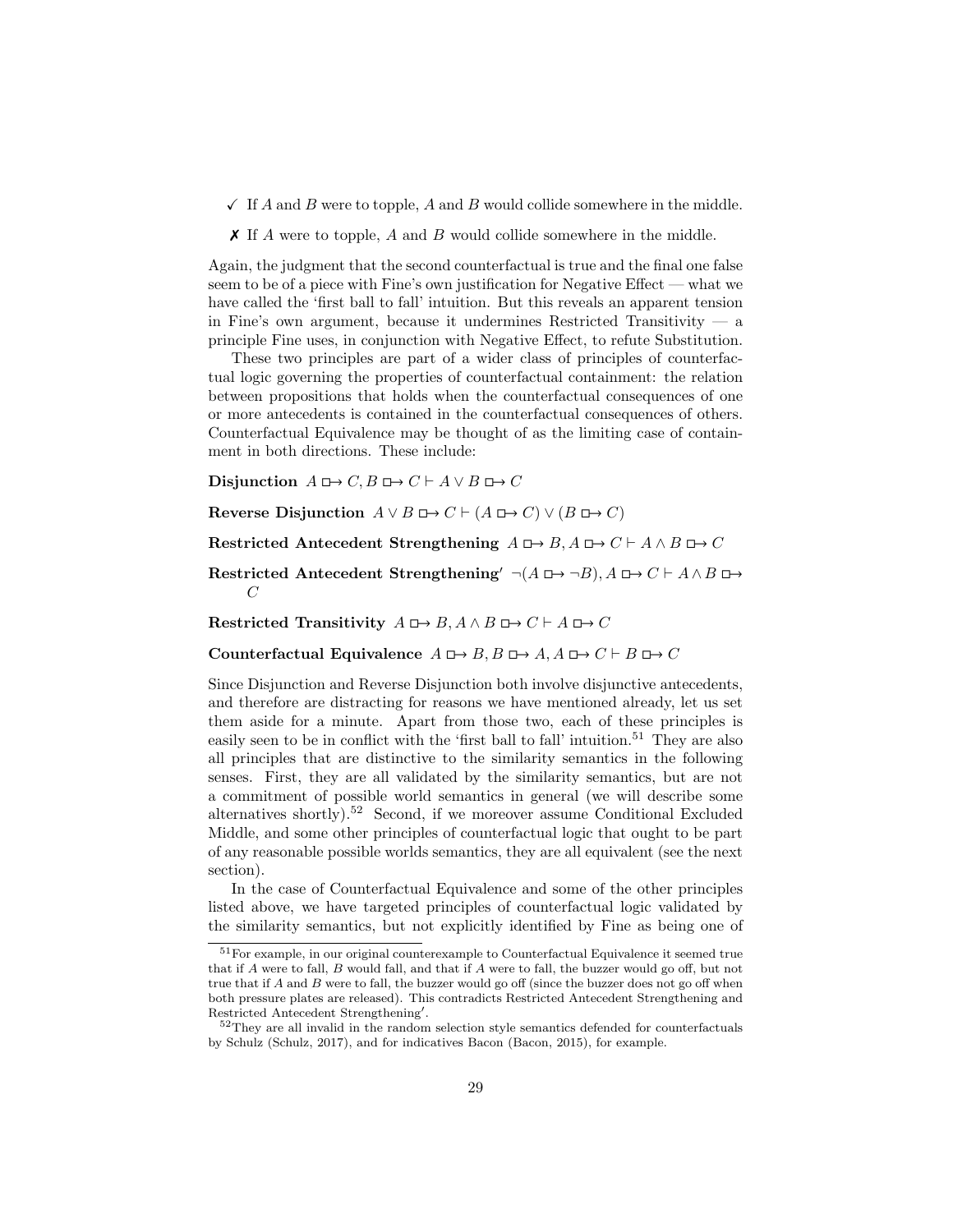the theses that similarity semantics gets right (unlike, say, Restricted Transitivity which is explicitly identified this way). But I think these counterexamples nonetheless indicate that Fine has misdiagnosed the problem that the 'first ball to fall' intuition poses for the standard similarity semantics. It's helpful to distinguish two different facets of that semantics. The first is that it is a form of possible worlds semantics, and thus licenses the substitution of logically equivalent sentences in all contexts. The second is that it is a possible world semantics formulated in terms of a similarity ordering, which ensures the validity of principles like Counterfactual Equivalence, Restricted Transitivity, Disjunction and the other principles listed that other possible worlds semantics do not. Fine's argument appealed to both facets of the similarity semantics, but he blamed the possible worlds aspect of the semantics (namely its commitment to Substitution) rather than the similarity aspect (Weak Disjunction and Restricted Transitivity). The fact that these counterexamples generalizing the Negative Effect intuition target the latter class of principles (and only these principles) strongly suggests a different diagnosis: a diagnosis in which it is the principles distinctive to the similarity semantics, but not possible world semantics more generally, that are responsible for the conflict.

Are there any direct counterexamples to Disjunction? Instead of Disjunction consider the following variant:

### Disjunction'  $A \Box \rightarrow C$ ,  $B \Box \rightarrow C \vdash (A \lor B \lor (A \land B)) \Box \rightarrow C$

Repurposing our earlier remark about  $3'$ , it can be seen that Disjunction' is equivalent to Disjunction given an application of Substitution which even Fine's (Fine, 2012b) account accepts. Let us suppose that if exactly one plate is released, a buzzer goes off, but if both are depressed or both released it doesn't. In line with Negative Effect, it seems we are in a position to assert that if A were to topple the buzzer would go off, that if  $B$  were to topple the buzzer would go off, and that if both were to topple the buzzer wouldn't go off. But it does not seem that we should assert that if A or B or both were to topple the buzzer would go off, because in particular if both were to topple it wouldn't. The analogous judgment with respect to Disjunction is not as clear: if either A or B were to topple, would the buzzer go off? I think we are sometimes tempted to say yes, but this divergent reaction is readily explained by the fact that we often interpret disjunctions in English as exclusive. When we rephrase the conclusion so that the disjunction is explicitly an inclusive one, as we have done in Disjunction', we do not have the same judgment.

Given the unclear status of Disjunction, a possible worlds theorist might wish to be able to retain it whilst also accommodating the 'first ball to fall' judgments, by selectively rejecting Restricted Transitivity, Counterfactual Equivalence and any other principles less equivocally in conflict with the 'first ball to fall' intuition. But the prospects for such a strategy are dim, since given principles that I think are not contentious in this context, and Substitution — a feature of any compositional possible world semantics — Disjunction (indeed Weak Disjunction) entails Restricted Transitivity, so that it is not possible to have the former without the latter: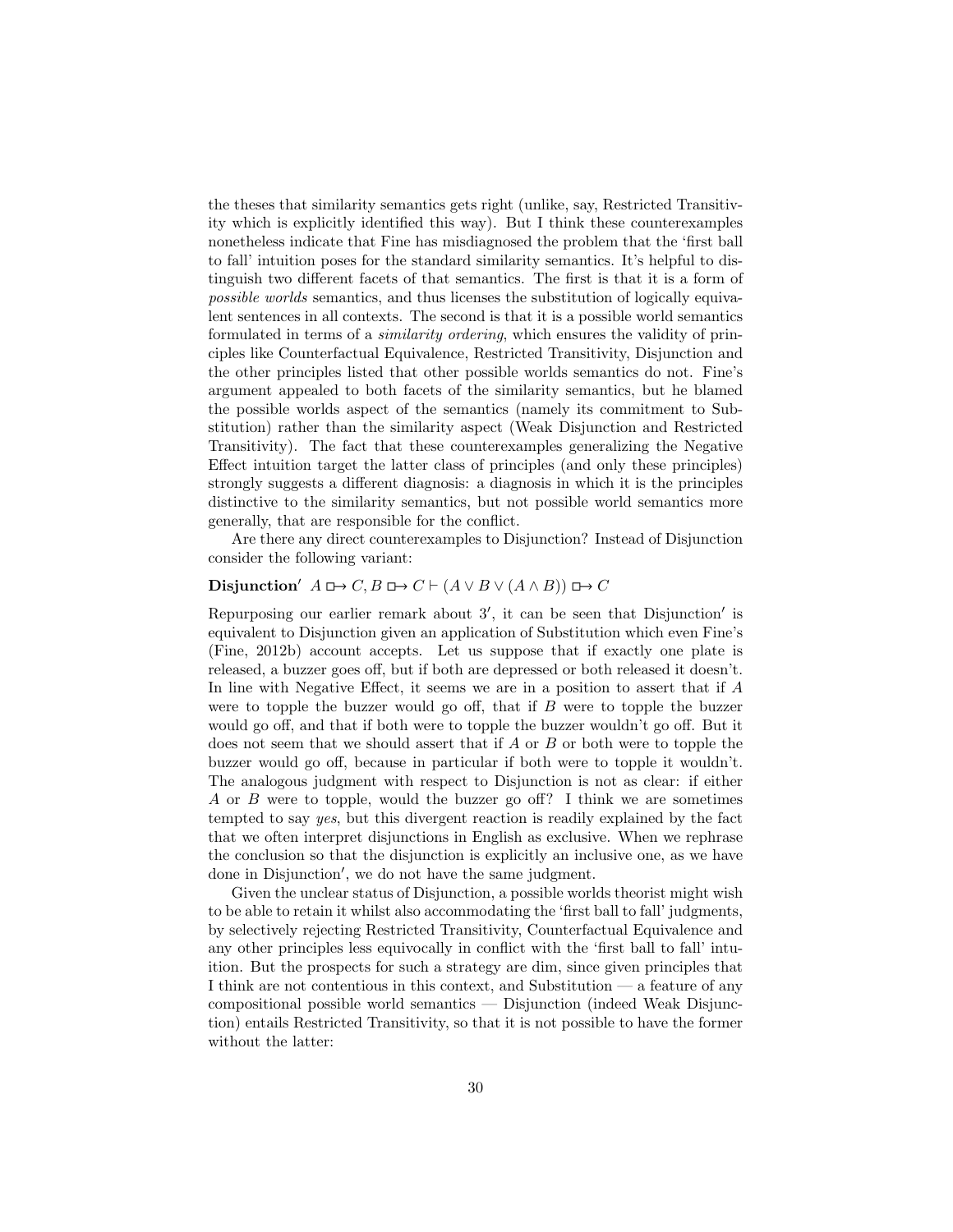- 1.  $(A \wedge B) \square \rightarrow C$  (assumption)
- 2.  $(A \wedge B) \square \rightarrow (B \supset C)$  (Weakening)
- 3.  $(A \land \neg B) \square \rightarrow (B \supset C)$  (Entailment)
- 4.  $(A \wedge \neg B) \vee (A \wedge B) \mapsto (B \supset C)$  (Weak Disjunction from 2 and 3)
- 5.  $A \mapsto (B \supset C)$  (Substitution)
- 6.  $A \mapsto B$  (assumption)
- 7.  $A \rightharpoonup B \wedge (B \supset C)$  (Finite Conjunction)
- 8.  $A \mapsto C$  (Weakening)

## 4 Solving the paradox by denying Disjunction

In this section I shall be advocating that we reject Disjunction both as a way of resolving our two paradoxes of infinity, and also of maintaining the 'first ball to fall' intuition in Fine's example of the infinite slope, and the finite examples considered above. There are two versions of the Disjunction denying view: one that combines it with Conditional Excluded Middle, and another that does not. Both views can be given a possible worlds semantics, and will validate Substitution.

Both these views are part of a more general strategy for dealing with cases that, in Lewis's semantics, would give rise to counterfactual pathologies. Let's start with the version that accepts Conditional Excluded Middle, and let us apply it to Benardete's paradox. Recall that  $A$  and  $B$  are two points a mile apart, and the x<sup>th-mile</sup> mark refers to the point  $x$  miles past  $A$  on the straight line from A to B.

What would have happened if the man had made it *some* non-zero distance past A? The picture that goes along with Conditional Excluded Middle is this: there is a particular distance past  $A$  such that, had the man made it past  $A$ , he would have been stopped there. But it is a chancy (or possibly indeterminate) matter which distance that would have been. (Perhaps the smaller distances are more likely to be the counterfactually selected distance than larger  $- I$ won't pass judgment on this issue here.) Informally: if he had gotten some distance past A then infinitely many gods in a row will have failed to build their walls, contrary to their resolutions, but it's a completely indeterminate or chancy matter which infinite sequence of gods it would be. It's possible (even if unlikely) that the man would have gotten all the way to  $B$ , had he gotten some distance past A. In which case we we are not in a position to even assert the following:

If the man had made it some distance past A, he wouldn't have made it all the way to  $B$ .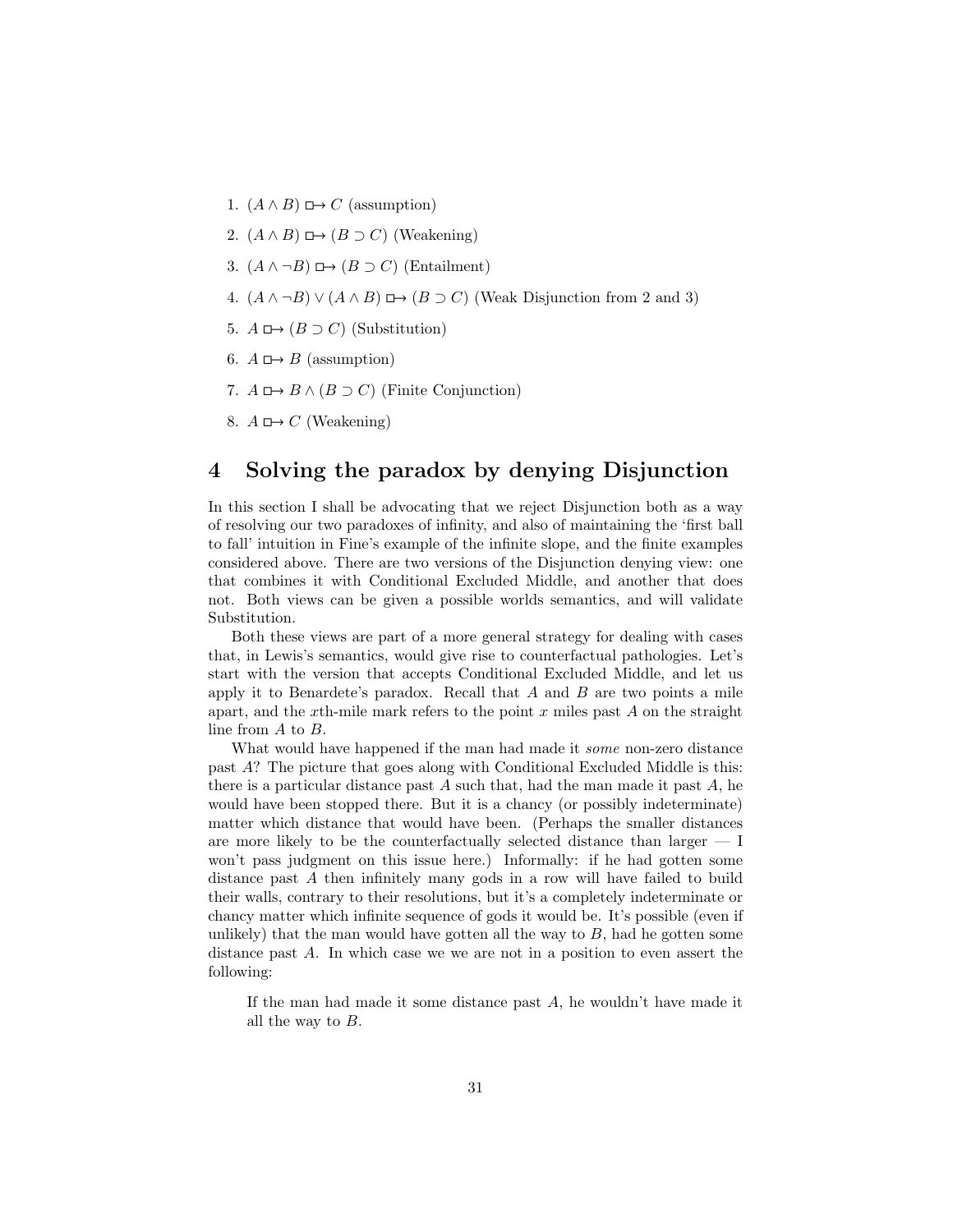

Where the man would have reached, had he made it past A

I think the idea that, for all we know, 3 is true is independently appealing: if infinitely many gods failed to build their walls, but we're told no more, then all bets are off, as it were — perhaps they all failed to build their walls.

Given Divine Dispositions we may see how the resulting view must invalidate Disjunction. Firstly note that there's some particular point between  $A$  and  $B$ ,  $x$ , such that, had the man made it some way past  $A$ , he would have stopped at x: see the point indicated in figure 4. Now we may pick a point  $\frac{1}{2}^n$  miles past A that is before x. For convenience we will identify points on the line  $AB$  with numbers from 0 to 1, representing the distance past A in miles. We can split the line  $AB$  into two intervals:  $A_1 = (0, \frac{1}{2})$  $n$ ) and  $A_2 = \left[\frac{1}{2}\right]$  $n$ , 1. Overloading our notation in the obvious way, we will write  $A$  for the proposition that the man stopped in  $(0, 1]$ ,  $A_1$  for the proposition that was stopped in  $(0, \frac{1}{2}^n)$  and  $A_2$  for stopped in  $(0, 1]$ ,  $\overline{z_1}$  for the proposition that was stopped in  $\left[\frac{1}{2}^n, 1\right]$ . Finally, let C b <sup>n</sup>, 1]. Finally, let  $C$  be  $(0, \frac{1}{2})$ <sup>*n*</sup>]. By Divine Dispositions we know that if the man got past the  $\frac{1}{2}^{n+1}$  mark, he was stopped by the  $\frac{1}{2}^n$  mark, which lies in C. Thus  $A_2 \square \rightarrow C$  is true. If the man stopped in the interval  $(0, \frac{1}{2})$  $\binom{n}{1}$  then he certainly stopped in the interval  $(0, \frac{1}{2})$  $\binom{n}{\alpha}$ which contained it, thus  $A_1 \nightharpoonup C$ . But  $(A_1 \vee A_2 \nightharpoonup C)$  is false: we began by assuming that if the man was stopped in the interval (0, 1] he would stop at the point x which is after  $\frac{1}{2}$ n .

Notice that we do not know in advance what our counterexample to Disjunction will be: it is a chancy matter where the many would have stopped, had he made it past  $A$ , and since our construction of  $A_1$  and  $A_2$  depended on where he would have stopped, it is a chancy matter which partition of A yields our counterexample to Disjunction. Thus we make the welcome prediction that negations of particular instances of Disjunction are unassertable, even if the principle itself is not valid.

The version of the view that rejects Conditional Excluded Middle simply replaces the invocation of indeterminacy or chanciness with falsity. What would have happened if the man had made it past A? As before, all bets are off, but this means that the relevant counterfactuals are simply false:

It's false that, if the man had made it some distance past A, he would have made it to B.

It's false case that, if the man had made it some distance past A, he wouldn't have made it to B.

By modifying the above reasoning, one can also see that this version of the view also renounces Disjunction.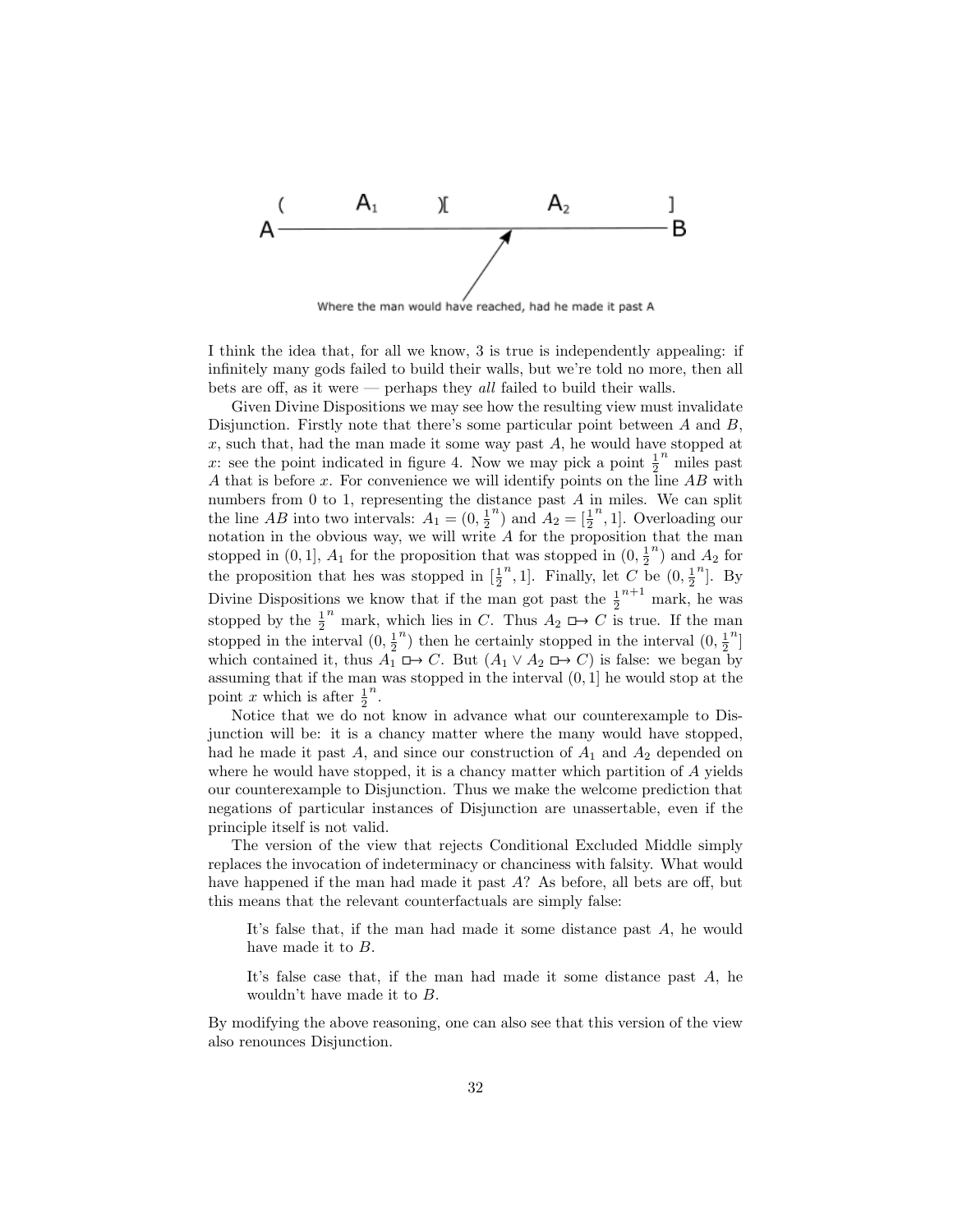What of Yablo's Button? Again, we wish to maintain that had the display read 'chocolate' on day 0 (i.e. he had declined on every previous day), he would press the button on day 0. And of course, we also must maintain that had it both been the case that he pressed the button on day 0 and there had been an infinite sequence of days on which he declined, then he would have pressed the button on day 0. (The antecedent here entails the consequent.) But on the other hand, if it had been the case that there had been some infinite sequence of days on which he declined, then (according to the CEM version) it's completely indeterminate whether he declined on every day, or every day until day 0, or every day until day -1, and so on. In which case, it's true, for all we know, that had there been an infinite sequence of days on which he declined, he would have declined on every day. This similarly conflicts with Disjunction and Substitution. The attributions of indeterminacy are replaced by attributions of falsity in the anti-CEM variant. Finally, there is the case of the infinite slope: the diagnosis is similar, although by now it should be evident how to apply the picture.

What sort of theory of counterfactuals could substantiate these verdicts? Once Disjunction, and the other contentious principles identified in the last section, are ceded, are any substantive principles of counterfactual logic left? One might worry that any such logic will be overly weak, or ad hoc and tailored to solve these particular paradoxes. In order to assuage this worry, I will outline my favored logic of conditionals, indicative and subjunctive alike, and explain why it is natural and independently motivated. I will then show it has models corroborating the sort of picture of the paradoxes just outlined. The theory determined by a list of axioms  $A$  and rules  $R$  will mean the smallest set containing the axioms in A and the propositional tautologies which is also closed under the rules in R, the rule of uniform substitution, and the rule of modus ponens for the material conditional (notated as ⊃ below).

Necessitation If  $\vdash B$  then  $\vdash A \sqcup \rightarrow B$ 

Substitution If  $\vdash A \equiv B$  then  $\vdash (A \Box \rightarrow C) \equiv (B \Box \rightarrow C)$ 

Normality  $(A \rhd (B \supset C)) \supset ((A \rhd B) \supset (A \rhd C))$ 

Identity  $A \rightharpoonup A$ 

Modus Ponens  $(A \rightharpoonup B) \supset (A \supset B)$ 

Conditional Excluded Middle  $(A \rhd B) \lor (A \rhd \rightarrow \neg B)$ 

Absurdity  $(A \rhd B) \supset ((B \rhd \rightarrow \bot) \supset (A \rhd \rightarrow \bot))$ 

I will call this logic LC. LC can be extended to an infinitary logic, and further principles like Infinite Conjunction may be added. Since issues of completeness become more complex, I will not investigate these systems thoroughly here.

Each of the principles listed may be given a probabilistic motivation analogous to the ones we gave for Infinite Conjunction and Conditional Excluded Middle, with the exception of Modus Ponens, which we will take as a primitive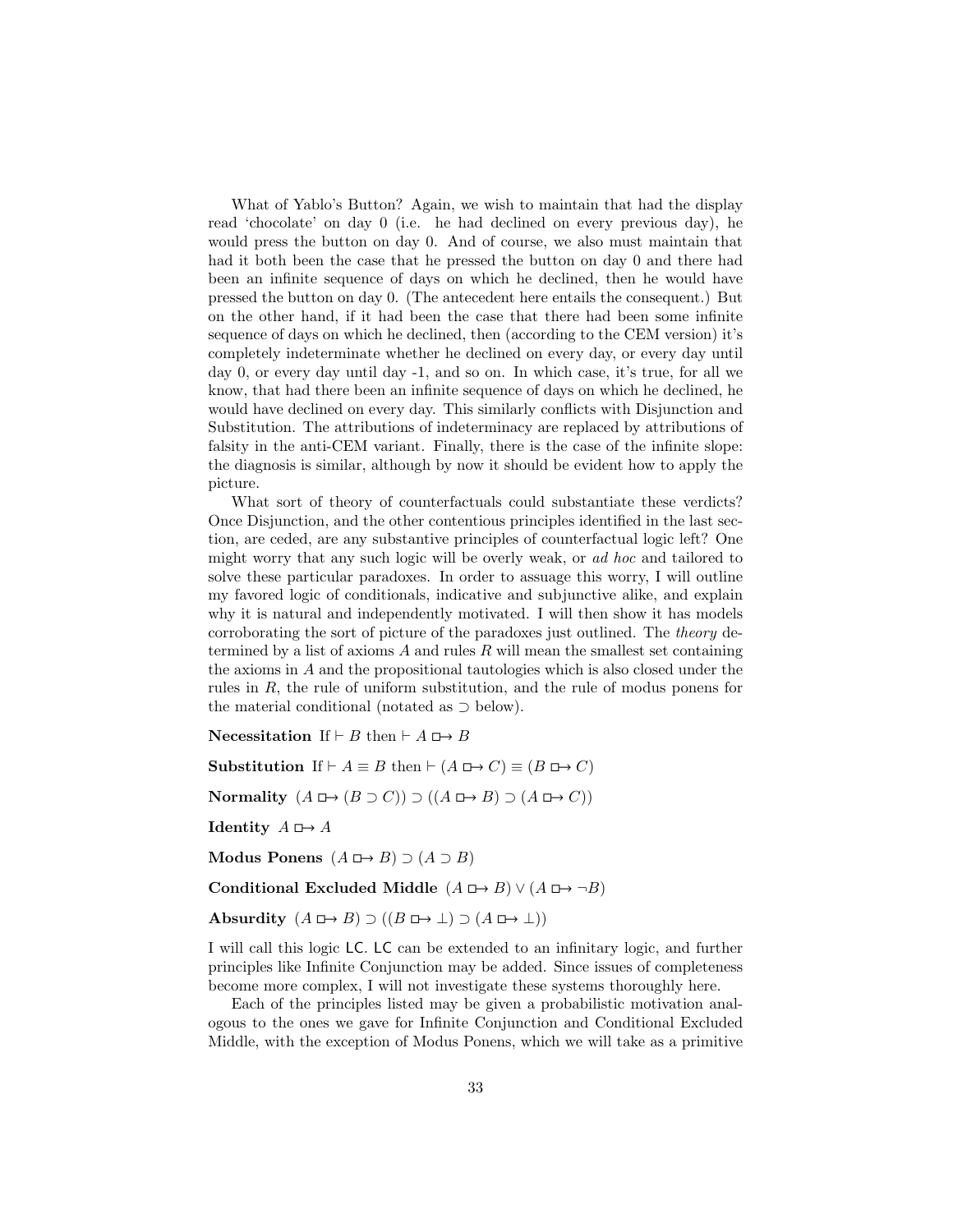assumption.<sup>53</sup> Note that even with the caveat about Modus Ponens, the rule of counterfactual modus ponens,  $A \rightharpoonup B$ ,  $A \rightharpoonup B$  is probabilistically valid since if  $Pr(B \mid A) = Pr(A) = 1$  then  $Pr(B) = 1$ . The justification of the axiom Absurdity is a little more subtle, as it depends on how one treats conditional probabilities on propositions with zero probability, but it is delivered by the two most natural choices.<sup>54</sup>

None of the principles listed in the last section, including Disjunction, Counterfactual Equivalence and Restricted Transitivity, are derivable in this logic. Moreover, we have the following nice characterization of these principles:

Theorem 4.1. Stalnaker's logic is equivalent to the result of adding any of the following principles to LC:

- Disjunction
- Restricted Transitivity
- Counterfactual Equivalence
- Restricted Antecedent Strengthening
- Restricted Antecedent Strengthening
- Reverse Disjunction and Absurdity<sup>+</sup>

In the above Absurdity<sup>+</sup> refers to the following strengthening of Absurdity:

Absurdity<sup>+</sup>  $(A \Box \rightarrow \bot) \supset ((B \Box \rightarrow C) \equiv (A \lor B \Box \rightarrow C))$ 

It follows that, at least from the perspective of LC, all of the principles listed above are equivalent.<sup>55</sup>

It is also worth emphasizing that just as there are probabilistic considerations in favour of the logic LC, there are probabilistic arguments against all of these further principles that are part of Lewis and Stalnaker's logic. For example, Stalnaker (Stalnaker, 1976) has shown that any probability function and interpretation of the conditional jointly satisfying Stalnaker's thesis and Stalnaker's logic of conditionals will be one in which there are at most two disjoint

<sup>53</sup>See (van Fraassen, 1976). Van Fraassen uses an assumption that amounts to the claim that if  $A$  and  $B$  are guaranteed to have the same probability, given the conditional probability constraint, then they denote the same proposition. In particular, any pair of sentences results from the other from such a substitution have the same probability relative to any probability function (whether it satisfies the conditional probability constraint or not). Van Fraassen uses this principle to justify CE, a weaker logic than the one presented here, and he uses a slightly stronger assumption than the claim that Modus Ponens has probabiliy 1.

<sup>&</sup>lt;sup>54</sup>According to one convention  $Pr(B | A) = 1$  when  $Pr(A) = 0$ . Another approach is to take conditional probabilities as primitive. It should be noted that some of these ideas can be used to motivated a principle that is stronger than Absurdity, namely  $(A \rightharpoonup \bot) \supset ((B \rightharpoonup C) \equiv$  $(A \vee B \rightharpoonup C)$ ). I consider this principle to be invalid, even though it must have probability 1 given the link between conditional probabilities and probabilities of conditionals, although I will have to defer discussion of these issues to other work.

<sup>&</sup>lt;sup>55</sup>I have obtained object language proofs of these equivalences, but they are rather lengthy, so I will not reproduced them here. See (Bacon).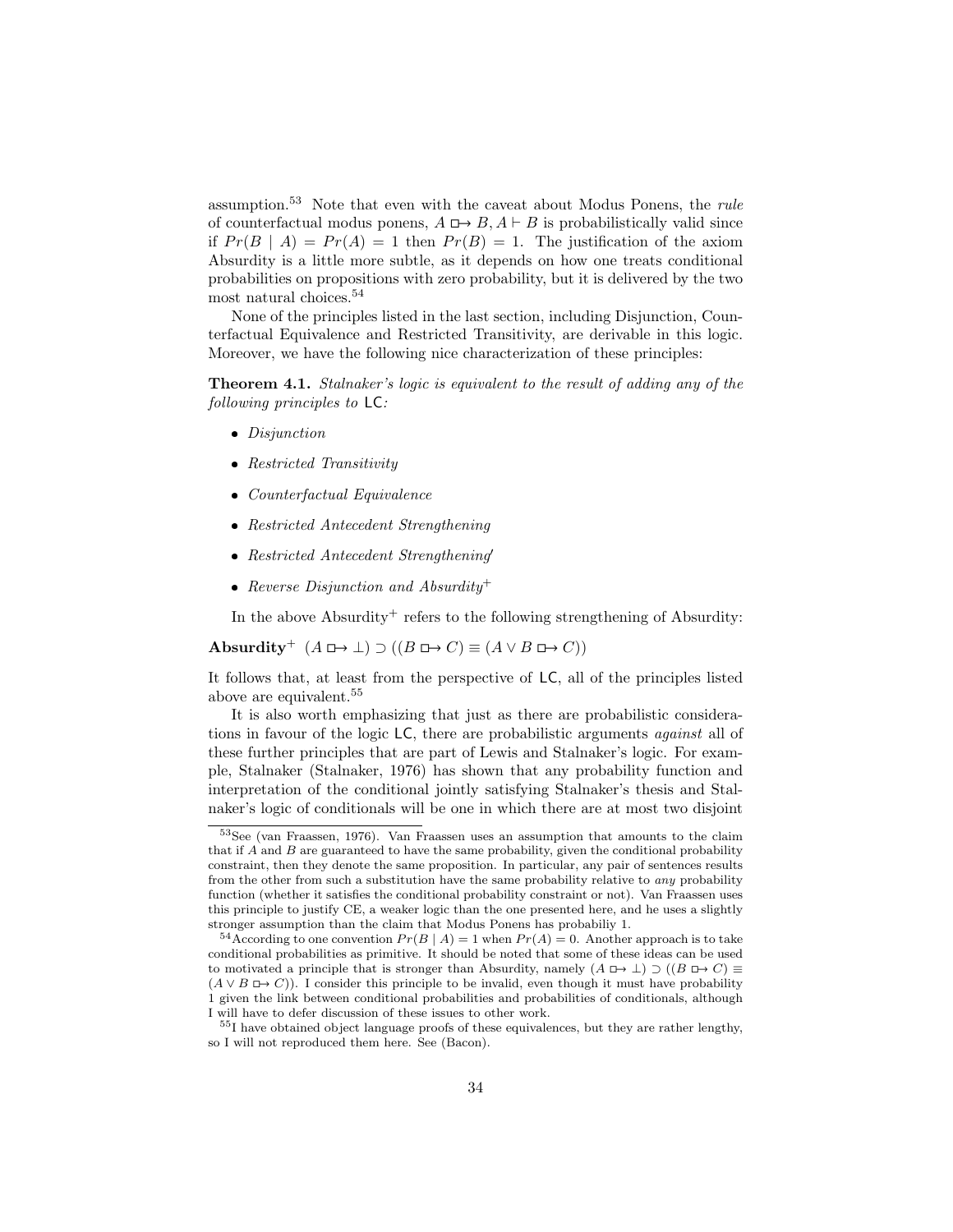propositions with positive probability. And given the probabilistic validity of LC, we have that any of the listed principles, including Disjunction, will similarly trivialize the probability space.

There is a question of the completeness of LC. Since we have not provided a semantics we are not in a position to ask a precise version of this question. But since we have already suggested a probabilistic criterion of validity, the following question presents itself. Abstractly we might consider the class of conditional algebras  $(c, W, Pr, \Sigma)$  where  $(Pr, \Sigma)$  is a probability measure on  $P(W)$ , and  $c: P(W) \times P(W) \rightarrow P(W)$  a binary operation subject to the constraint that  $Pr(c(A, B)) = Pr(B | A)$  whenever  $A, B \in P(W)$  and  $Pr(A) >$ 0, and  $c(A, B) \cap A \subseteq B$ . A sentence is valid if, when interpreted in such an algebra in the obvious way, it denotes a proposition with probability 1. LC is incomplete for this notion of validity, since, for example, the following principles are probabilistically valid but not provable:

 $\mathbf{B} \quad A \supset ((A \Box \rightarrow \bot) \Box \rightarrow \bot)$ 

 $S4$   $(A \rightharpoonup \bot) \supset (B \rightharpoonup (A \rightharpoonup \bot))$ 

If we were to define a notion of counterfactual necessity as  $\Box A := \neg A \Box \rightarrow \bot$  then these principles are equivalent in LC to the B and S4 axioms for  $\Box$  respectively.<sup>56</sup>

Let me instead turn to a more traditional possible world semantics for which LC is complete, and in which we can find concrete models of Divine Dispositions, Anti-Zenoism, Negative Effect and other principles that cannot be modeled in a similarity framework. It is a relatively standard semantics based on selection functions. A selection function is a function,  $f : P(W) \times W \to P(W)$ , that take a proposition represented by a set of worlds, A, and a world, w and, roughly speaking, outputs the set of worlds that, at  $w$ , might have been the case if A (see (Chellas, 1975)). A model additionally assigns sets of worlds,  $\llbracket P \rrbracket$ , to sentences letters P, and is extended recursively to other sentences, with  $\llbracket A \wedge B \rrbracket = \llbracket A \rrbracket \cap \llbracket B \rrbracket$  and  $\llbracket \neg A \rrbracket = W \setminus \llbracket A \rrbracket$  as usual, and  $\llbracket A \square \rightarrow B \rrbracket = \{x \}$  $f([A], x) \subseteq [B]$ . A sentence A is valid in a model if  $[A] = W$ , and valid in a class of models if it is valid in each member of the class. LC is complete with respect to models whose selection functions are subject to the following constraints:<sup>57</sup>

MP  $x \in f(A, x)$  whenever  $x \in A$ 

ID  $f(A, x) \subseteq A$ 

CEM  $|f(A, x)| \leq 1$ 

AB If  $f(A, x) \subseteq B$  and  $f(B, x) = \emptyset$  then  $f(A, x) = \emptyset$ 

<sup>56</sup>I do not presently know what the logic of these conditional algebras is, or if it is even recursively axiomatizable.

<sup>&</sup>lt;sup>57</sup>The completeness follows straightforwardly from the canonical model construction in (Chellas, 1975).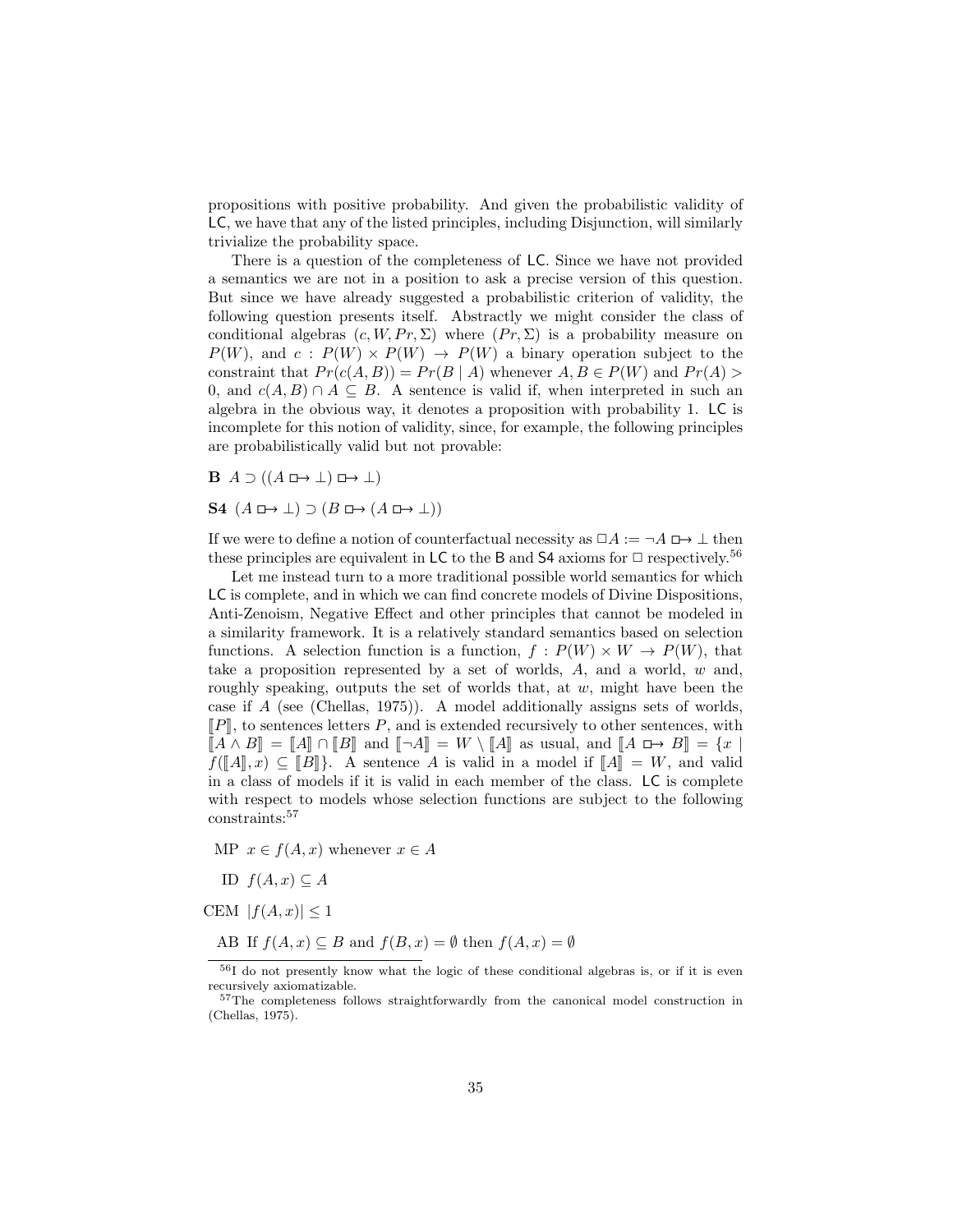CEM guarantees that  $f(A, x)$  is always either empty or a singleton. In the latter case, we may think of the unique member of  $f(A, x)$  as the world that *would* have obtained had A been true.

To model infinitary conjunctions we must add the obvious clause for infinitary conjunctions:  $[\![\bigwedge_n A_n]\!] = \bigcap_n [\![A_n]\!]$ . In the infinitary language the above<br>sometime also validates Infinite Conjunction, for any  $\kappa$ semantics also validates Infinite Conjunction<sub>κ</sub> for any  $\kappa$ .

### 4.1 Models of the Paradoxes

We may obtain models of Divine Dispositions and Anti-Zenoism, Chocolate Preference and Consistency, and Negative and Positive Effect within this model theory as follows. We will begin with Benardete's paradox. Our worlds will consist of the natural numbers, adjoined with a maximum element, representing the actual world, which should be thought of as lying above all the natural numbers. *n* will represent the world in which the man is halted at the  $\frac{1}{2}$  $n_{\text{-mile}}$ mark (but gets as far as the  $\frac{1}{2}^{n+1}$ -mile mark). In the actual world he does not make it any distance past A.

- $\bullet W = \mathbb{N} \cup \{ \circledcirc \}$
- $[P_n] = \{1, ..., n\}$

Since we only need to validate Divine Dispositions and Anti-Zenoism at the actual world, when  $n \neq \mathcal{Q}$  we may define  $f(A, n)$  arbitrarily subject to the constraints MP, ID, CEM and AB (e.g.  $f(A, n) = \{min({x \in A \mid x \geq n})\},\$ understanding this as empty when  $\{x \in A \mid x \geq n\}$  is empty). At the actual world:

- $f(A, \mathbb{Q}) = \emptyset$  if  $A = \emptyset$
- $f(A, \mathbb{Q}) = \{max(A)\}\$ if A has a maximum.
- $f(A, \mathcal{Q})$  is some arbitrary singleton lying in A if A has no maximum.

Recall that we are treating @ as lying above every natural number. Thus a non-empty set, A, has a maximum if and only if it is either finite, or infinite and contains @ (in which case its maximum is @). Clearly our constraints, MP, ID, CEM and AB are satisfied, so it is a model of LC. Moreover, Divine Dispositions is true at the actual world. It is part of our modeling assumption that the man travels continuously, so in fact  $[[P_n]]$  and  $[[P_{\geq n}]]$  have the same semantic value:  $\{1, ..., n\}$ . To validate Divine Dispositions, we must show that  $\mathbb{Q} \in [P_{\geq n+1} \square \rightarrow$  $\neg P_n$ , which amounts to showing that  $f(\{1, ..., n+1\}, \mathcal{Q}) = \{n+1\}$  is a subset of  $W \setminus \{1, ..., n\}$ , which of course, it is. By contrast,  $\llbracket V_n P_{\geq n} \rrbracket = \bigcup_n \{1, ..., n\} = \mathbb{N}$  and so  $f(\mathbb{N} \cap \mathbb{N})$  is some printer simpleten contained in  $\mathbb{N}$  it is not the N, and so  $f(\mathbb{N}, \mathbb{Q})$  is some arbitrary singleton contained in  $\mathbb{N}$  — it is not the emptyset. Thus we validate Anti-Zenoism.

This is, of course, the version of the view that accepts Conditional Excluded Middle. A variant semantics drops the constraint CEM, and an alternative model of Benardete's paradox is available where we instead set  $f(A, \mathcal{Q}) = A$  in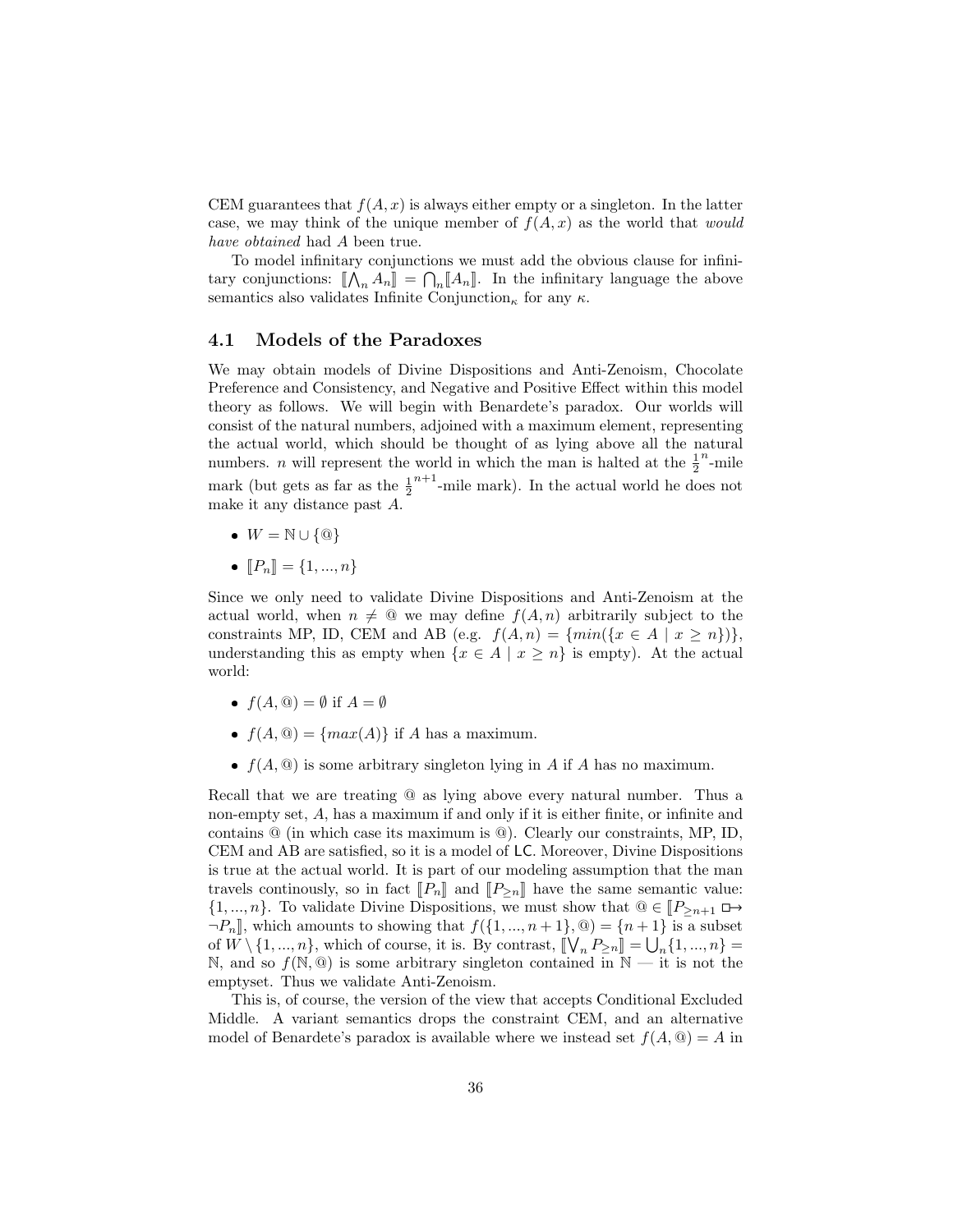the case that A has no maximum. This comports with our stipulation that the counterfactuals with the antecedent that the man made it some distance past A are generally false (unless the consequent is entailed by the antecedent).

By a simple reinterpretion of what our worlds represent, we may use the above to model Fine's example of the slope in such a way that Consistency, Positive Effect and Negative Effect are all validated. In the alternative interpretation, the world  $n \in \mathbb{N}$  represents a world in which the nth ball is the first to fall (and the remaining balls fall), and @ a world where no balls fall. This demonstrates that the Disjunction denier also has the resources to accommodate Fine's puzzle, if they wish to.

The case of Yablo's button is different. If we are only interested in modeling Chocolate Preference and Consistency, the above model will do. But we also had a further principle, Zap Avoidance, that has no analogue in the other two puzzles. Instead we might model the worlds with functions from numbers to 1s and 0s, along with the actual world  $\mathcal Q$  in which you don't play Yablo's button. A function which maps  $n$  to 1 represents a world in which you press the button on the  $-n$ th day, and a function which maps n to 0 a world where you decline to. Thus:

- $W = 2^{\mathbb{N}} \cup {\emptyset}$
- $[D_n] = \{t \in 2^{\mathbb{N}} \mid t(n) = 0\}$
- $A = 2^{\mathbb{N}}$

Thus  $[[D_{\geq n}]] = \{t \in 2^{\mathbb{N}} \mid t(m) = 0 \text{ for all } m \geq n\}$ . As before we treat  $f(A, t)$ arbitrarily, subject to the above constraints, when  $t \neq \emptyset$ . So we just need to treat the case where  $t = \mathbf{Q}$ . Define a function,  $best_n(t)$  that takes a sequence, and tells you what the best thing to do would have been on day  $n$  given the sequence of plays so far:

 $best_n(t) := 1$  if  $t(m) = 0$  for every  $m > n$  (the display reads 'Chocolate' on day  $n$ ).

 $best_n(t) := 0$  otherwise. I.e., if  $t(m) = 1$  for some  $m > n$  (the display reads 'Zap' on day  $n$ ).

We may then define a selection function, letting earlier bullet points take precedence over the later:

- $f(X, t) = \emptyset$  when  $X = \emptyset$
- $f(X, t) = \{ \textcircled{\textcircled{a}} \}$  if  $\textcircled{\textcircled{a}} \in X$
- $f(X,t) = \{t'\}$  where  $t' \in X$  is such that, whenever  $best_n(s) = b$  for every  $s \in X$ ,  $t'(n) = b$ .
- $f(X, t)$  some arbitrary singleton contained in X if there is no t' like the above.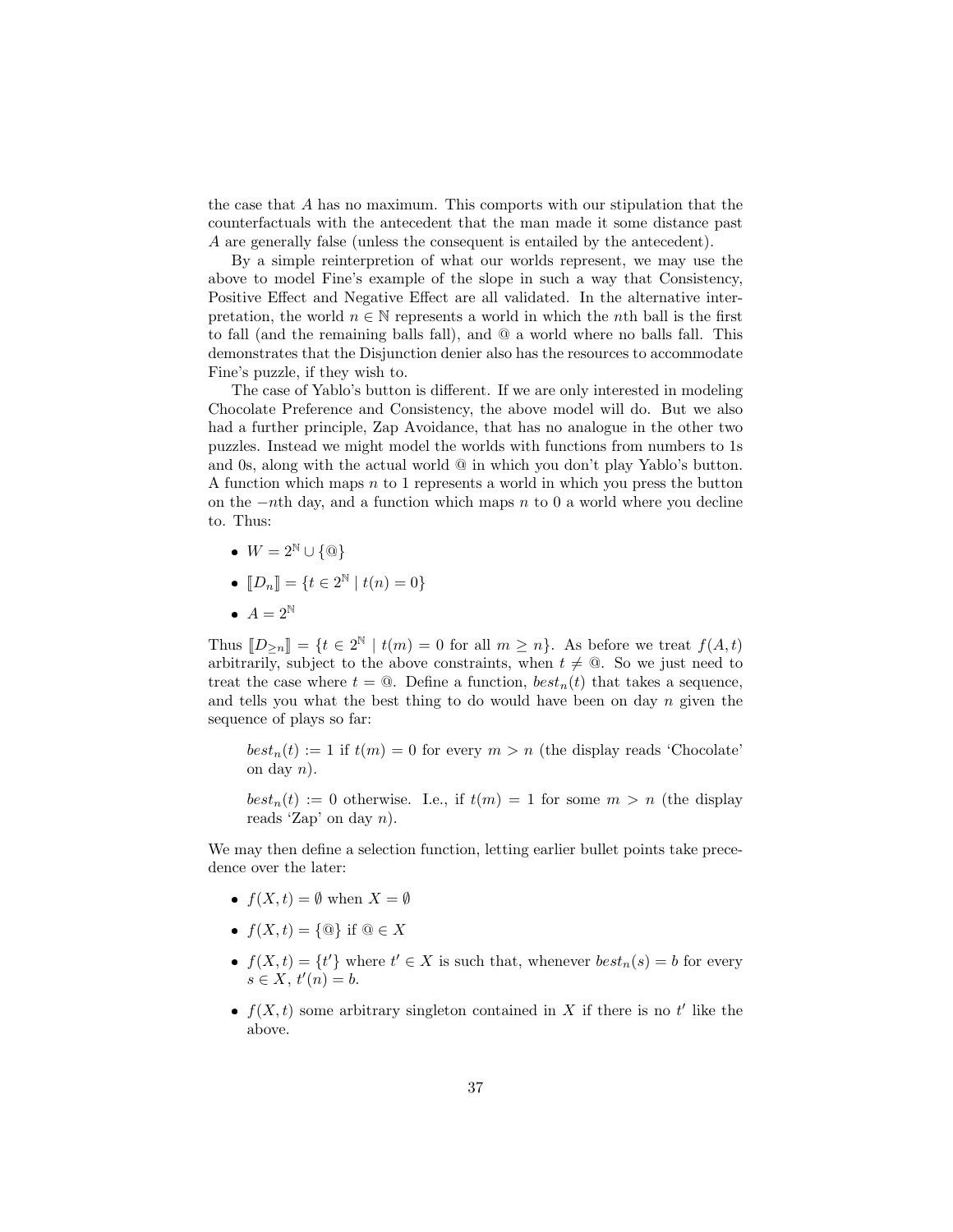Informally, if every world in  $X$  agrees about what the best action would be on day  $n$ , then the world that would have been the case if  $X$  must be a world where that action is made on day  $n$ , assuming there is an X world like this. Note that when X is  $\left[\neg D_{\geq n+1}\right] = \{t \in 2^{\mathbb{N}} \mid t(m) = 1 \text{ for some } m \geq n+1\}$ <br>then heat  $(t) = -$  heat  $(t) = 0$  for every  $t \in X$  (and for  $m > n$  heat  $(t)$ ) then  $best_1(t) = ... = best_n(t) = 0$  for every  $t \in X$  (and for  $m > n$ ,  $best_m(t)$ ) can be both 1 and 0 across X). Thus any function mapping  $1, ..., n$  to 0, and mapping some  $m > n$  to 1 will both belong to X and satisfy the constraint of the second clause. Thus we see that  $\llbracket A \wedge \neg D_{n+1} \sqcup \rightarrow D_n \rrbracket$  contains  $\textcircled{a}$ , since  $f(X, \mathcal{Q})$  must be the singleton of a function mapping n to 0. Similarly, when A is  $[D_{\geq n+1}]$ , then the sequence mapping n to 1, everything else to 0 will satisfy the constraint. So  $\llbracket A \wedge D_{n+1} \sqcup \rightarrow \neg D_n \rrbracket$  contains  $\mathbb Q$  since in that case  $f(X, \mathbb Q)$ is the singleton of a sequence mapping  $n$  to 1. In order to get a version of this view without Conditional Excluded Middle, one can replace the fourth bullet point with  $f(X,t) = X$ , and the third bullet point so that  $f(X,t)$  is the set of all  $t' \in X$  satisfying the condition that whenever  $best_n(s) = b$  for every  $s \in X$ ,  $t'(n) = b.$ 

What should we make of these models? Note, first, that as predicted, there are counterexamples to Disjunction, and even Weak Disjunction, in these models. It follows that the selection functions cannot be given the standard interpretation in which  $f(A, x)$  denotes the singleton of the closest A-world to x (or the set of closest A-worlds). This much should be no surprise.

#### 4.2 Interpreting the Semantics: Random Selection

One thing the models demonstrate is the consistency of Divine Dispositions, Anti-Zenoism and other problematic principles, with the logic LC which we have shown to be independently desirable. This is a non-trivial point that shouldn't be neglected. Yet one might still ask for more: after all, the logics of Lewis, Stalnaker and others are supported by a clear picture of what it takes for a counterfactual to be true or false based on the notion of similarity. What comparable underpinning is available for LC?

Moritz Schulz (Schulz, 2014), (Schulz, 2017) defends a semantics for counterfactuals which invalidates the principles we have been discussing. Schulz, like Lewis, rejects the uniqueness assumption for similarity, but like Stalnaker accepts Conditional Excluded Middle. For Schulz, the counterfactual selection function,  $f(A, x)$  picks an element arbitrarily from among the most similar A-worlds.<sup>58</sup> For Schulz, arbitrary selection is a primitive notion to which counterfactuality is being reduced.

Unfortunately, when there are infinite descending chains of ever similar worlds, there is no such thing as the most similar worlds to select from. In this case Schulz says we should select from a set of sufficiently similar worlds (see §7.4 (Schulz, 2017)). The resulting view will substantiate a view of our

<sup>58</sup>Schulz replaces talk of 'similarity' with 'relevance', but he attributes the view so stated to Lewis, so I will assume that being 'more relevant than' plays roughly the same role in Schulz's discussion as being 'more similar than' does for Lewis. (Although, according to Schulz, they come apart when the limit assumption fails.)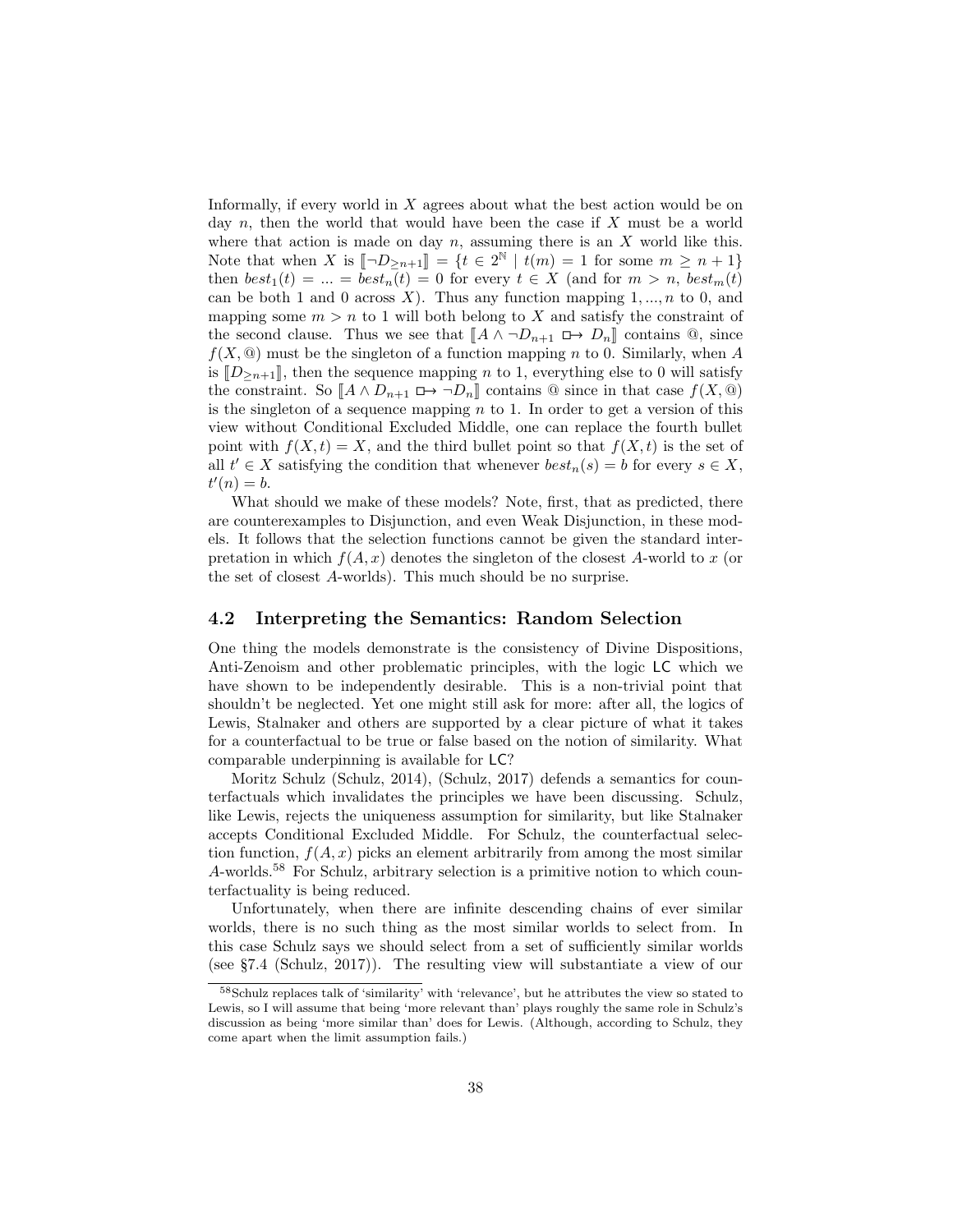paradoxes that has roughly the same shape as the view described earlier. For instance, on the counterfactual supposition that the man makes it some distance past  $A$ , we pick some suitable cutoff — perhaps, that the man makes it a meter past  $A$  — and select arbitrarily from the worlds in which the man makes it at most a meter past A. But the view, since it involves similarity, still has the trappings of that theory. For instance, suppose that I am in fact 5 foot tall, and that, other things being equal, worlds in which I am closer to my actual height are closer to actuality. Accordingly, the closest worlds where I am at least 6 foot tall, I am exactly 6 foot tall. So for Lewis, Stalnaker and Schulz alike, the seemingly false counterfactual 'if I had been at least 6 foot tall, then I would have been exactly 6 foot tall' must be true.<sup>59</sup>

An alternative version of this idea is developed in (Bacon, 2015) for indicative conditionals. In this version, similarity plays no role in the theory. Since this is the version I prefer, let me spell it out in a little more detail. The primitive of the theory is a function I will dub the ur-selection function: a function  $f: P(W) \times W \rightarrow P(W)$  subject to the constraints MP, ID, CEM, and instead of AB, the stronger condition that  $f(A, x) = \emptyset$  iff  $A = \emptyset$ .<sup>60</sup> The ur-selection function does not correspond to a conditional uttered in any ordinary context. An utterance of an indicative conditional may be interpreted as follows. In a given context there is usually some salient evidence — usually the speaker's  $\overline{\phantom{a}}$ determining an accessibility relation, R. When someone utters an indicative conditional in such a context they express a conditional determined by the following selection function, writing  $R(x)$  for  $\{y \mid Rxy\}$ :

$$
f_R(A, x) = f(A \cap R(x), x)
$$

As in Schulz's proposal,  $f$  is to be interpreted in terms of random selection. One understands  $f(A, x)$  as selecting an A-world at random, and consequently  $f_R$  as selecting an accessible A-world at random. But unlike Schulz, we may select at random from any accessible A-world, not merely the closest. It is clear why, on this semantics, Disjunction is not valid: if I select (accessible) worlds at random from A, B and  $A \cup B$  respectively, there is no guarantee I will pick any two worlds the same.<sup>61</sup> Thus if we pick a  $C$  that is true at the selected  $A$ world and the selected B world, but not the selected  $A \cup B$  world,  $A \rightarrow C$  and  $B \to C$  are true but  $A \lor B \to C$  false.

This formalism may be extended to counterfactuals. The speaker's evidence is not relevant for the evaluation of a counterfactual. Instead we find that more

<sup>59</sup>Schulz might lean more heavily on the distinction between his notion of 'relevance' and Lewis and Stalnaker's similarity. But severing the link between similarity and relevance makes the complaint that relevance is an unexplained primitive of the theory more acute.

 $60$ This last constraint secures a logic that extends LC, including Aburdity<sup>+</sup>, B and S4. LC, by contrast, can be thought of the logic of selection functions generated by taking a selection function satisfying the stronger conditions, and restricting by an accessibility relation, as described below.

<sup>&</sup>lt;sup>61</sup>In the special circumstance that  $A = B$ , we do have this guarantee since we only select once for each set. Similarly, when  $A$  and  $B$  are singletons we are certain to make the either the same choice as A or as B when we select from  $A \cup B$ .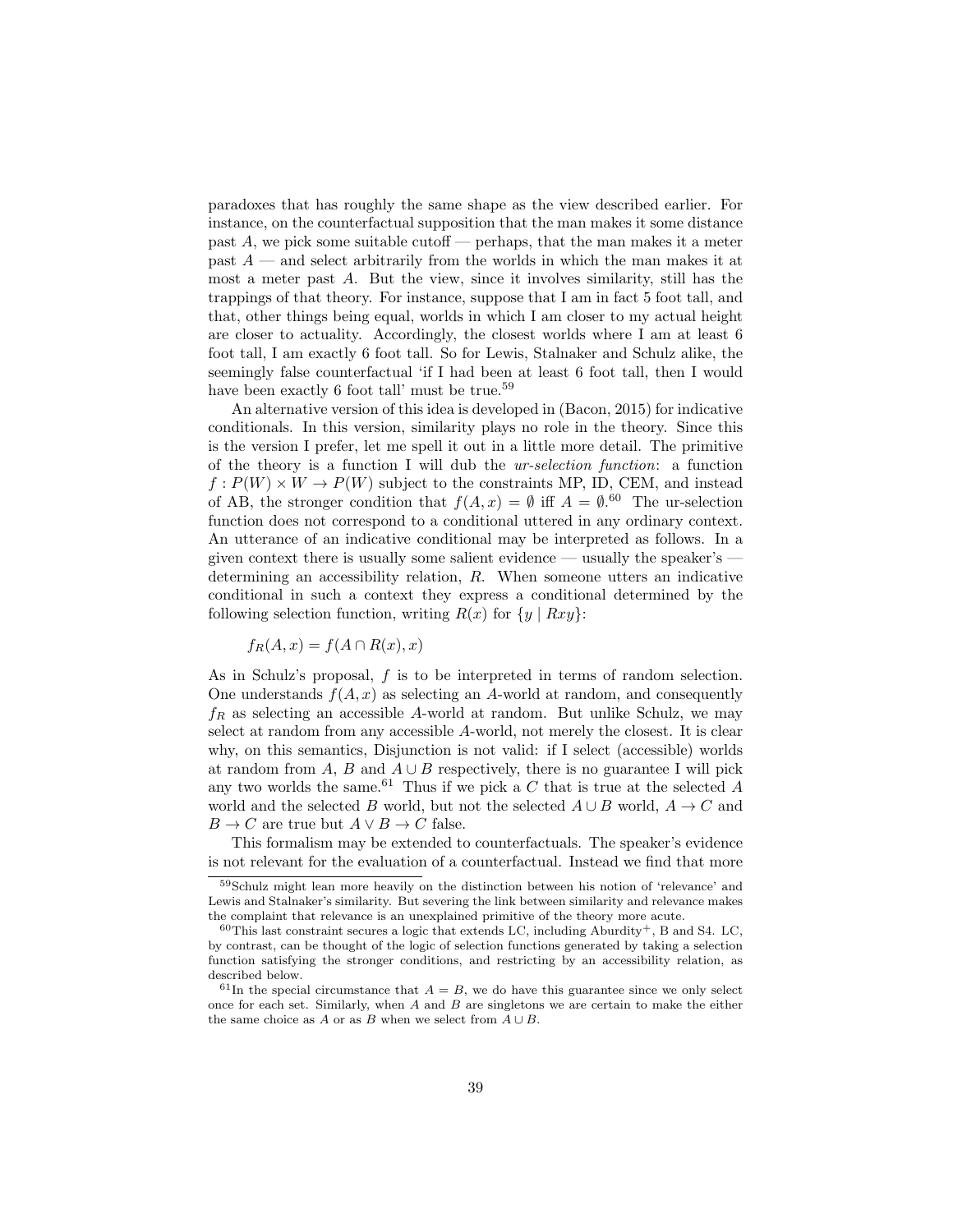'objective' accessibility relations secure counterfactual readings of the conditional in a given context. Here is one candidate: given a salient time provided by the context, often indicated by the antecedent, the relation  $E_t$  holds between world  $x$  and  $y$  if they agree, or substantially agree, about matters of particular fact up until  $t$ , and continue after  $t$  in the most likely ways given the laws at  $x$ and  $y$ .  $E_t$  is rarely the evidence of a person, for it would require them to know the entire history of the universe up until time  $t$ , and this explains why counterfactual and indicative conditionals with the same antecedents and consequents often diverge in truth value.

What does it mean to randomly select an antecedent world? There are many different processes for selecting something at random, like rolling a die, or spinning a wheel, and they do not all amount to the same thing. Unlike Schulz, who grounds this idea in a theory of arbitrary reference inspired by (Breckenridge and Magidor, 2012), I prefer to understand this as a primitively conditional notion. If I wished to randomly select between 'heads' and 'tails', I could simply take a coin out of my pocket and flip it. Alternatively, I could leave the coin in my pocket, and consider the way the coin would have landed had I flipped. Evidently, in the latter case I would not be able to observe the result, but given Conditional Excluded Middle, this is also a way of selecting heads or tails, albeit an inherently conditional one. There are benefits to this interpretation too: when a proposition A is true, then the selection of an A world is not random — MP constrains us to select the actual world. This constraint has to be baked in by hand in Schulz's framework. But it is readily explained once we concede the conditional nature of the selection process, since the world that would have obtained if A, when A is a truth, has to be the world that in fact obtains, by Modus Ponens.

The notion of random selection, then, is not much more than a helpful heuristic: it is not supposed to be a notion to which conditionality can be reductively defined. In this respect, I am in good company: Stalnaker, for example, is quick to concede that similarity is not a notion we had antecedently, to which conditionality can be reduced, but rather a notion that is as much to be understood in terms of conditionals as conditionals in terms of it ((Stalnaker, 1987). Lewis is similarly explicit about this in *Counterfactuals* (Lewis, 1973). But the notion of similarity is not useless: it is heuristically valuable, and proves its worth by imposing structural constraints on selection functions, predicting a rich and powerful logic.

Yet I believe that I am in a better position that Stalnaker or Lewis, as I have been emphasizing connections between the ur-selection function and probabilistic notions that narrow its role down considerably. These connections substantively rule out many interpretations of the ur-selection function, including Lewis's, Stalnaker's, the material conditional  $(f(A, x) = \emptyset$  whenever  $x \notin A$ , and  ${x}$  otherwise), the strict conditional  $(f(A, x) = R(x) \cap A)$ , for some accessibility relation  $R$ ) and many others. Now we have set up the formal framework, we are finally in a position to state that connection explicitly.

If I am about to randomly select a ball from a bag, I might represent that formally using a random variable. Informally, a random variable is a non-rigid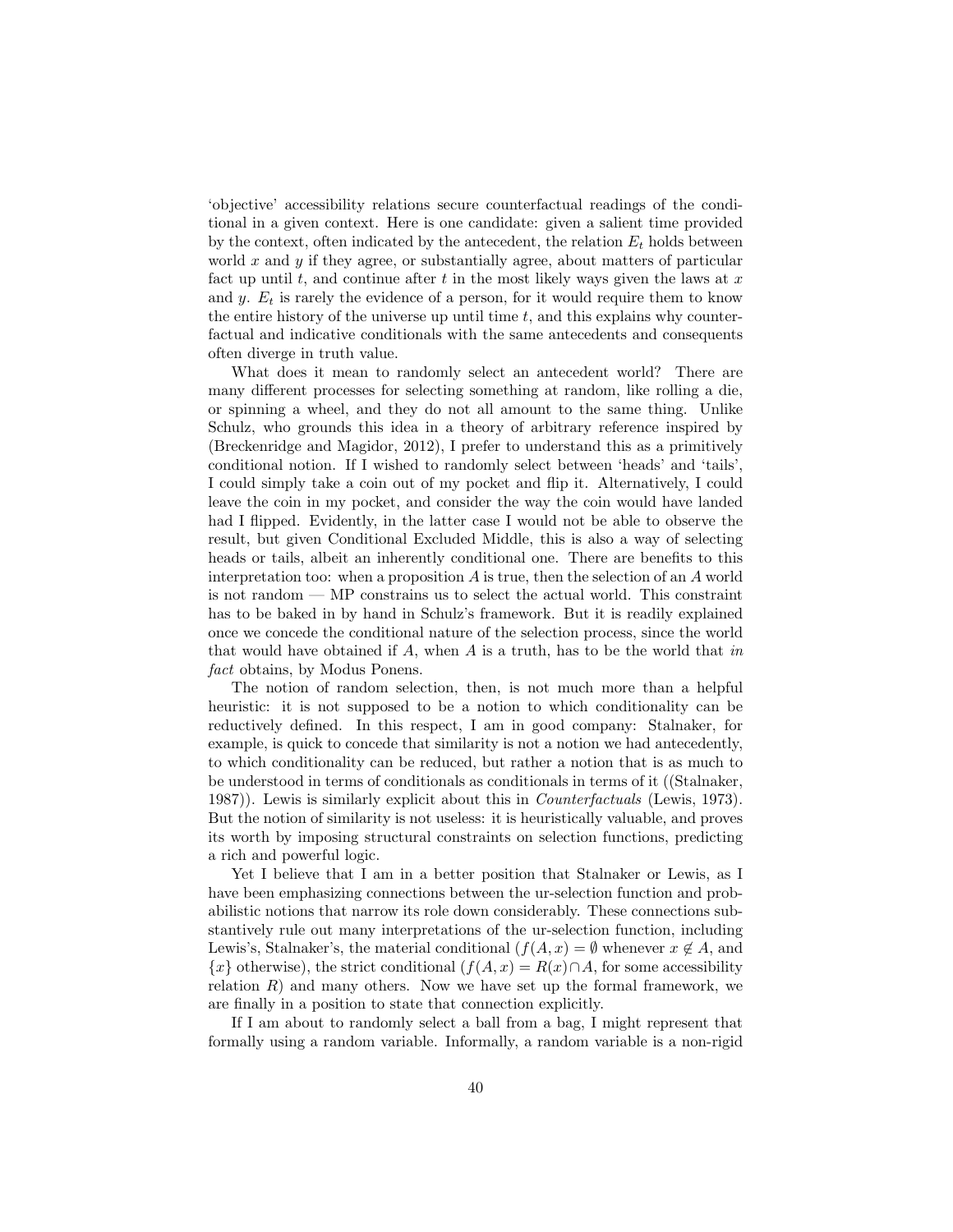name for the ball that I pick, or more formally, a function mapping possible worlds to the ball that I pick in that world,  $f: W \to B$ , where B is the set of balls. The probability of the selected ball being in a given subset  $B' \subseteq B$  is given by the the probability  $Pr({w : f(w) \in B'})$ . For each antecedent proposition, A, a random variable for a randomly selected A world would be a function  $f: W \to A$ . We may thus reconceive of the ur-selection function as a collection of random variables,  $f_A: W \to A$ , one for each consistent antecedent, defined by setting  $f_A(x)$  to be the unique member of  $f(A, x)$ . Our constraint then amounts to the idea that the probability of selecting a given A world is directly proportional to the probability of that world. When a proposition may be made up entirely of worlds with 0 probability, a slight strengthening is needed, and our thesis then becomes:

Proportionality For any rational ur-prior: the probability that the selected A-world,  $f_A$ , belongs to  $B \subseteq A$  is proportional to the probability of B (provided the probability of A is non-zero).

Letting  $\rightarrow$  denote the ur-conditional — the conditional defined by the urselection function — Proportionality ensures that for any ur-prior,  $Pr$ ,  $Pr(A \rightarrow$  $B$ ) =  $Pr(f_A \in B)$  =  $Pr(B \mid A)$ . This constraint is important for delivering judgments about the probabilities of indicatives. On the assumption that the accessibility relation for evaluating counterfactuals,  $E_t$ , is the complete history up until  $t$ , and that the initial chances form an acceptable ur-prior, we can derive chance-theoretic versions of the connection from the Principal Principle.

This ends my brief outline of a theory of conditionals that validates the logic LC. This, of course, falls far short of a proper defense of the theory, which I will have to defer to future work (the beginnings of which can be found in (Bacon, 2015)). But such a defense would go well beyond my more modest aims here: to simply convey the sense that there are interpretations of conditionals that are not at all ad hoc which validate the logic of LC, invalidate Disjunction and other such principles, and in which our paradoxes of infinity can be resolved.

## References

- Albert J. J. Anglberger, Johannes Korbmacher, and Federico L. G. Faroldi. An exact truthmaker semantics for permission and obligation. In Olivier Roy, Allard Tamminga, and Malte Willer, editors, Deontic Logic and Normative Systems, pages 16–31. College Publications, 2016.
- Andrew Bacon. Conditional logics supporting stalnaker's thesis. Unpublished.
- Andrew Bacon. A paradox for supertask decision makers. Philosophical Studies, 153(2):307, 2011.
- Andrew Bacon. Stalnaker's thesis in context. Review of Symbolic Logic, 8(1): 131–163, 2015.
- José A. Benardete. Infinity: An Essay in Metaphysics. Clarendon Press, 1964.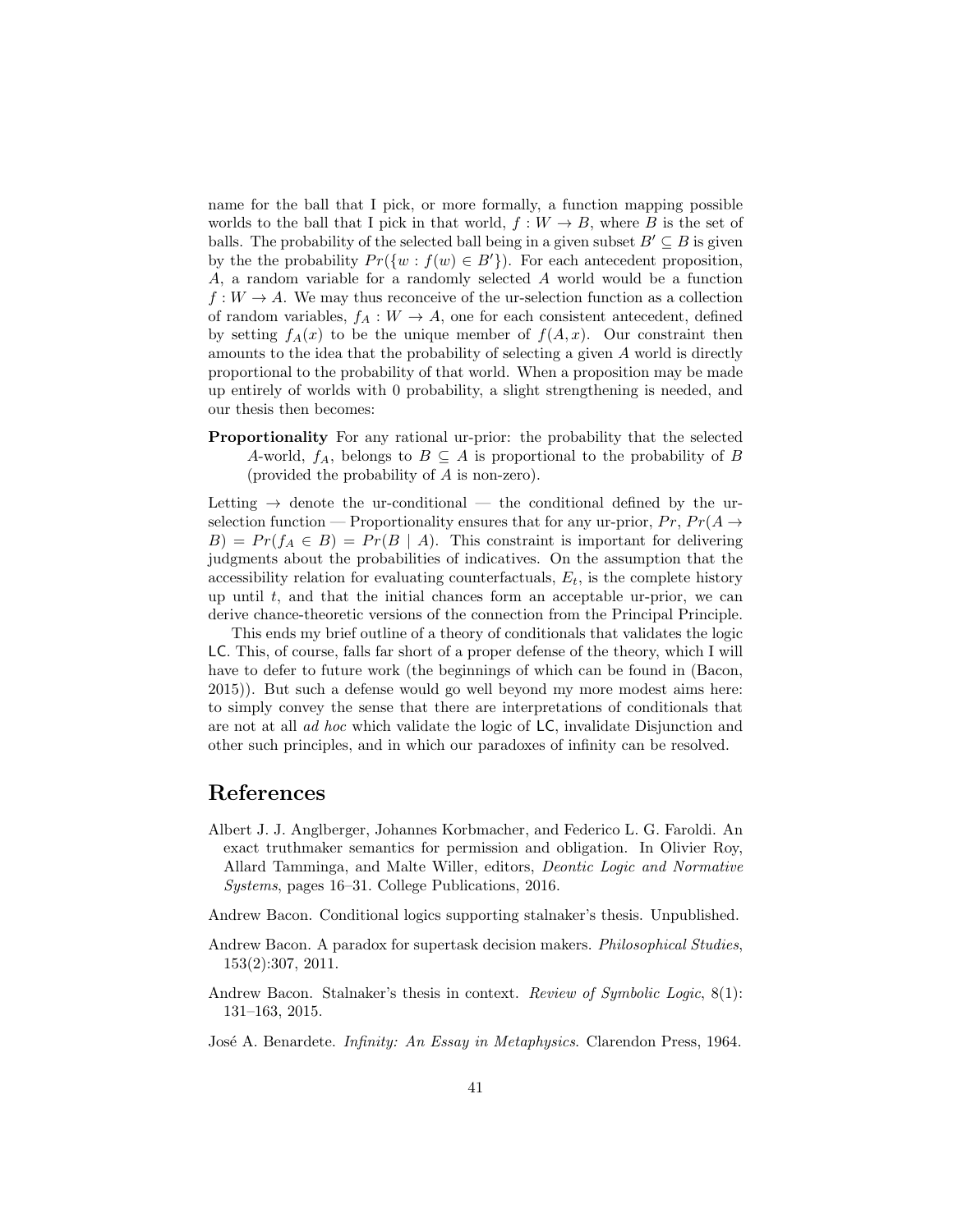- Wylie Breckenridge and Ofra Magidor. Arbitrary reference. Philosophical Studies, 158(3):377–400, 2012.
- Michael Caie. Benardete's paradox and the logic of counterfactuals. Analysis, 78(1):22–34, 2018.
- Brian F. Chellas. Basic conditional logic. Journal of Philosophical Logic, 4(2): 133–153, 1975.
- Charles B. Cross and Donald Nute. Conditionals: From philosophy to computer science, edited by g. crocco, l. fariñas del cerro, and a. herzig, studies in logic and computation, no. 5, clarendon press, oxford university press, oxford and new york1995, viii  $+368$  pp. *Journal of Symbolic Logic*,  $62(4):1487-1490$ , 1997. doi: 10.2307/2275657.
- Kit Fine. Compliance and command iii, imperatives and deontic conditionals. Unpublished.
- Kit Fine. A difficulty for the possible worlds analysis of counterfactuals. Synthese, 189(1):29–57, 2012a.
- Kit Fine. Counterfactuals without possible worlds. Journal of Philosophy, 109 (3):221–246, 2012b.
- Kit Fine. Compliance and command i—categorical imperatives. Review of Symbolic Logic, 11(4):609–633, 2018a. doi: 10.1017/S175502031700020X.
- Kit Fine. Compliance and command ii, imperatives and deontics. Review of Symbolic Logic, 11(4):634–664, 2018b. doi: 10.1017/S1755020318000059.
- Danny Fox. Free choice and the theory of scalar implicatures<sup>\*</sup> mit,.
- Allan Gibbard and William Harper. Counterfactuals and two kinds of expected utility. In A. Hooker, J. J. Leach, and E. F. McClennen, editors, Foundations and Applications of Decision Theory, pages 125–162. D. Reidel, 1978.
- Anthony S. Gillies. Counterfactual scorekeeping. Linguistics and Philosophy, 30(3):329–360, 2007.
- Simon Goldstein. Free choice impossibility results. Journal of Philosophical Logic, forthcoming.
- Hans G. Herzberger. Counterfactuals and consistency. Journal of Philosophy, 76(2):83–88, 1979.
- Mark Johnston. How to speak of the colors. *Philosophical Studies*,  $68(3):221-$ 263, 1992.
- Angelika Kratzer. What 'must' and 'can' must and can mean. Linguistics and Philosophy, 1(3):337–355, 1977. doi: 10.1007/BF00353453.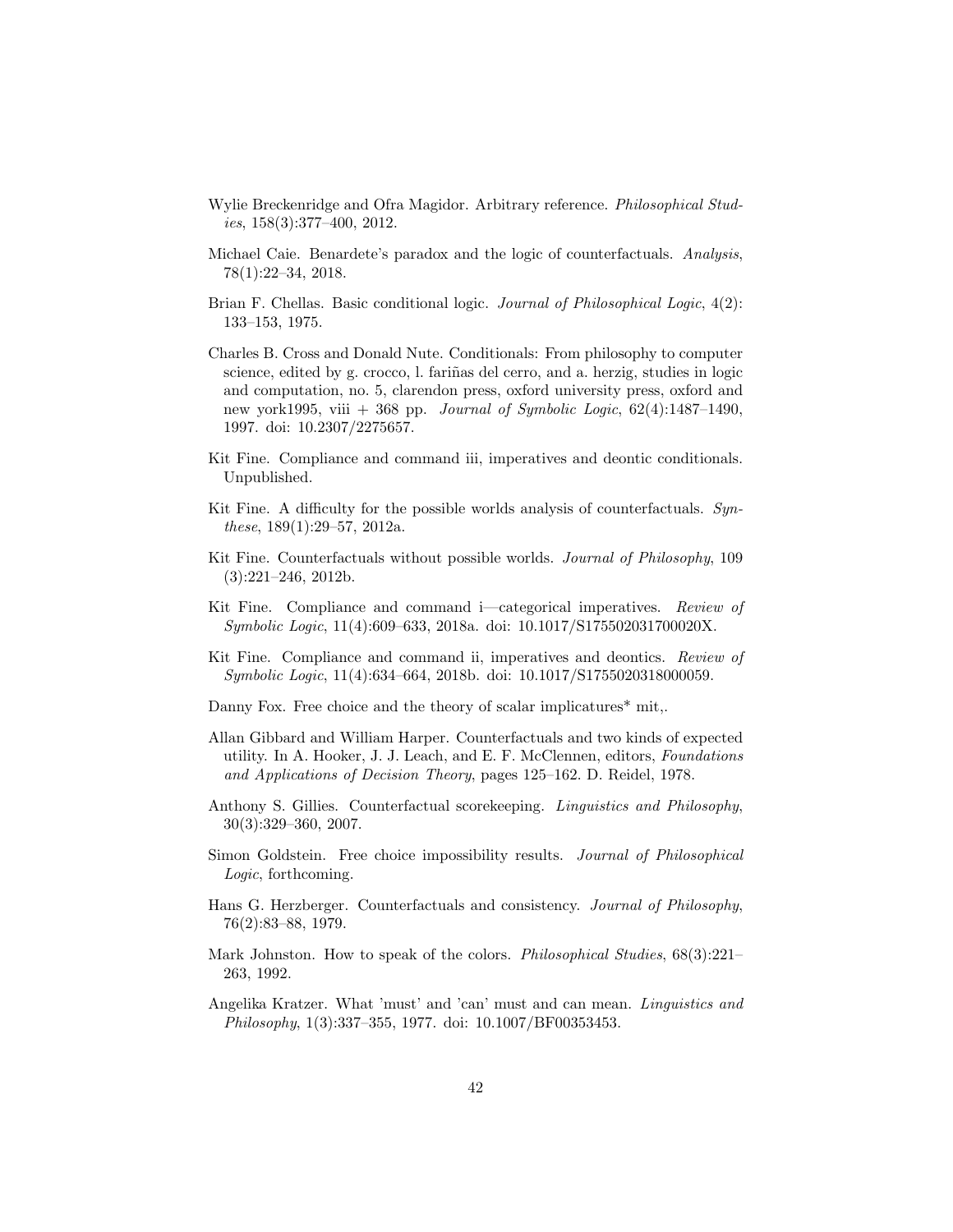David K. Lewis. Counterfactuals. Blackwell, 1973.

- David K. Lewis. Ordering semantics and premise semantics for counterfactuals. Journal of Philosophical Logic, 10(2):217–234, 1981. doi: 10.1007/BF00248850.
- Matthew Mandelkern. Talking about worlds. Philosophical Perspectives, 33, forthcoming.
- Sarah Moss. On the pragmatics of counterfactuals.  $N_0$  $\hat{u}$ s, 46(3):561–586, 2012.
- Sarah Moss. Subjunctive credences and semantic humility. Philosophy and Phenomenological Research, 87(2):251–278, 2013.
- John Pollock. Subjunctive Reasoning. Reidel, 1976.
- Moritz Schulz. Counterfactuals and arbitrariness. Mind, 123(492):1021–1055, 2014.
- Moritz Schulz. Counterfactuals and Probability. Oxford University Press, 2017.
- Brian Skyrms. The prior propensity account of subjunctive conditionals. In The University of Western Ontario Series in Philosophy of Science, volume 15, pages 259–265. 1980.
- R. Stalnaker. Letter to van fraassen. WL Harper and CA Hooker (1976), pages 302–306, 1976.
- Robert C. Stalnaker. A theory of conditionals. In Nicholas Rescher, editor, Studies in Logical Theory (American Philosophical Quarterly Monographs 2), pages 98–112. Oxford: Blackwell, 1968.
- Robert C. Stalnaker. Probability and conditionals. Philosophy of Science, 37 (1):64–80, 1970.
- Robert C. Stalnaker. A defense of conditional excluded middle. In William Harper, Robert C. Stalnaker, and Glenn Pearce, editors, Ifs, pages 87–104. Reidel, 1981.
- Robert C Stalnaker. Inquiry. MIT Press Cambridge, 1987.
- Eric Swanson. On the treatment of incomparability in ordering semantics and premise semantics. Journal of Philosophical Logic, 40(6):693–713, 2011. doi: 10.1007/s10992-010-9157-z.
- Eric Swanson. Conditional excluded middle without the limit assumption. Philosophy and Phenomenological Research, 85(2):301–321, 2012.
- Bas van Fraassen. Probabilities of conditionals. In W. Harper C. Hooker, editor, Foundations of probability theory, statistical inference, and statistical theories of science. 1976.